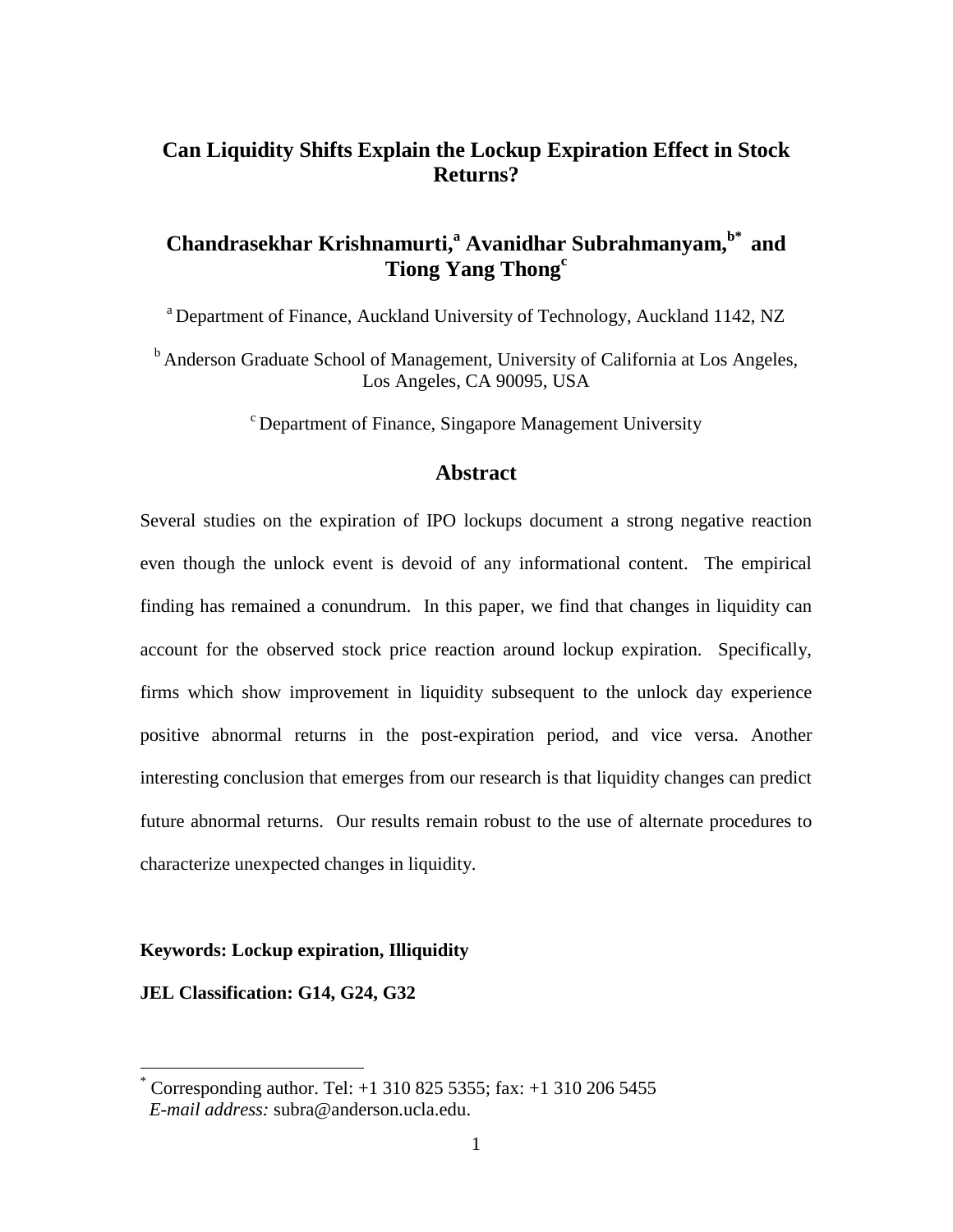# **Can Liquidity Shifts Explain the Lockup Expiration Effect in Stock Returns?**

## **Abstract**

Several studies on the expiration of IPO lockups document a strong negative reaction even though the unlock event is devoid of any informational content. The empirical finding has remained a conundrum. In this paper, we find that changes in liquidity can account for the observed stock price reaction around lockup expiration. Specifically, firms which show improvement in liquidity subsequent to the unlock day experience positive abnormal returns in the post-expiration period, and vice versa. Another interesting conclusion that emerges from our research is that liquidity changes can predict future abnormal returns. Our results remain robust to the use of alternate procedures to characterize unexpected changes in liquidity.

**Keywords: Lockup expiration, Illiquidity**

**JEL Classification: G14, G24, G32**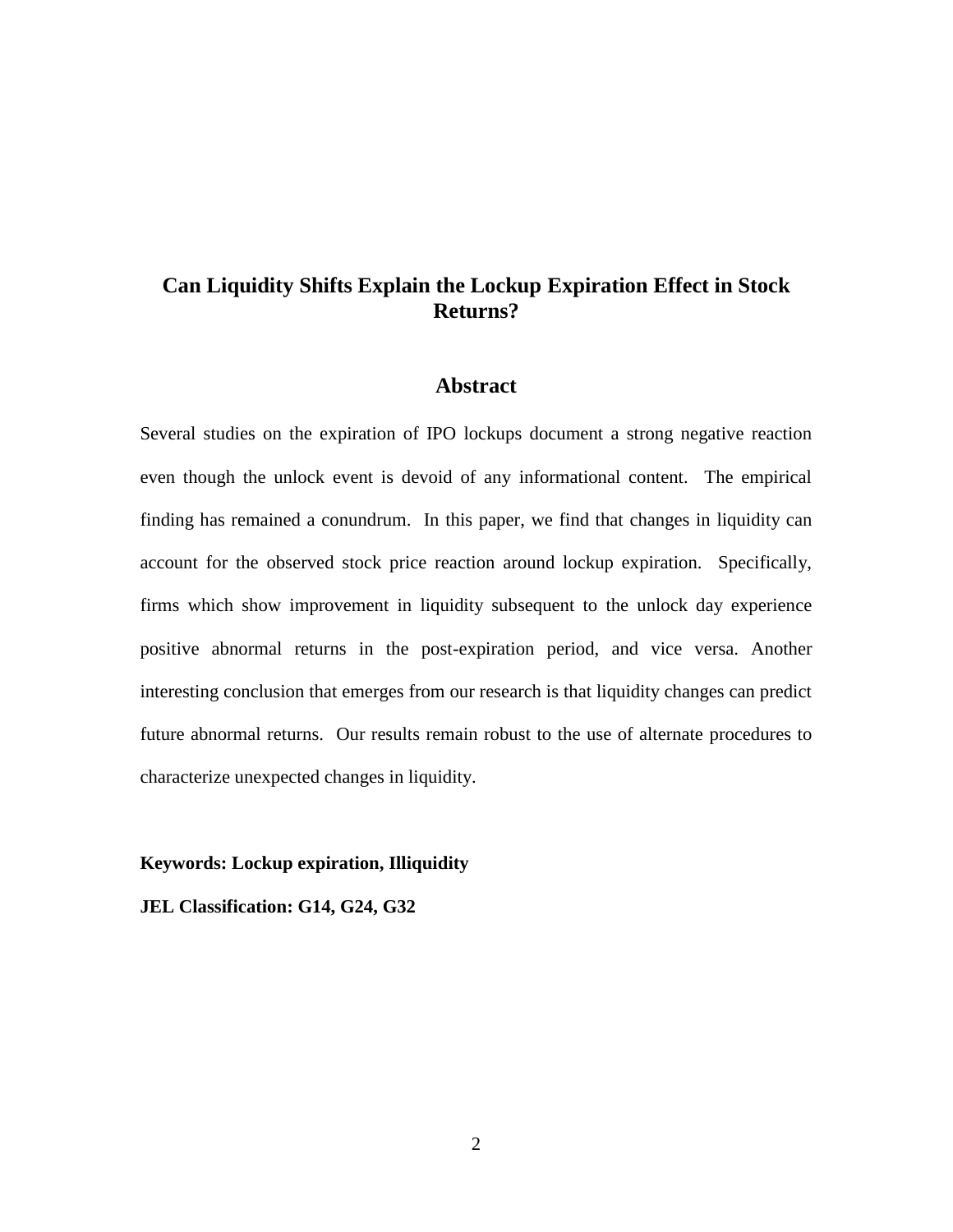## **1. Introduction**

As volumes of new research papers in financial economics are produced, we glean fresh insights into the workings of financial markets. Paradoxically, researchers frequently uncover fresh conundrums. The focus in our paper is on the pioneering work of Field and Hanka (2001), which documents the puzzling negative stock price reaction at lock-up expiration of U.S. IPOs. The significant negative reaction at lockup expiration has remained an enigma since the event is devoid of informational content. This is because the exact unlock date is known to market participants well before the actual occurrence. Several researchers have studied this phenomenon with a view to explaining this effect using the standard paradigms of financial economics. However, until now the finding has defied a rational explanation.

We contribute to this growing literature by offering an explanation based on unexpected liquidity changes following lock-up expiration. In the remainder of this section, we first explain the rationale for lockups and summarize the key findings of prior research. We then posit that earlier explanations leave room for further analysis, and subsequently proceed to highlight the key elements of our approach along with a preview of our results and contribution.

Most IPOs in the U.S. feature lockup agreements that prohibit insiders and other Pre-IPO investors from selling their shares for a specified period of time, typically 180 days. Lockups are not mandated by regulators but are contractual agreements between underwriters and issuers and the terms of the lockup are explicitly disclosed in the IPO prospectus. Financial economists have offered three distinct rationales for the existence of lockups – a signalling solution to the adverse problem, a contracting solution to the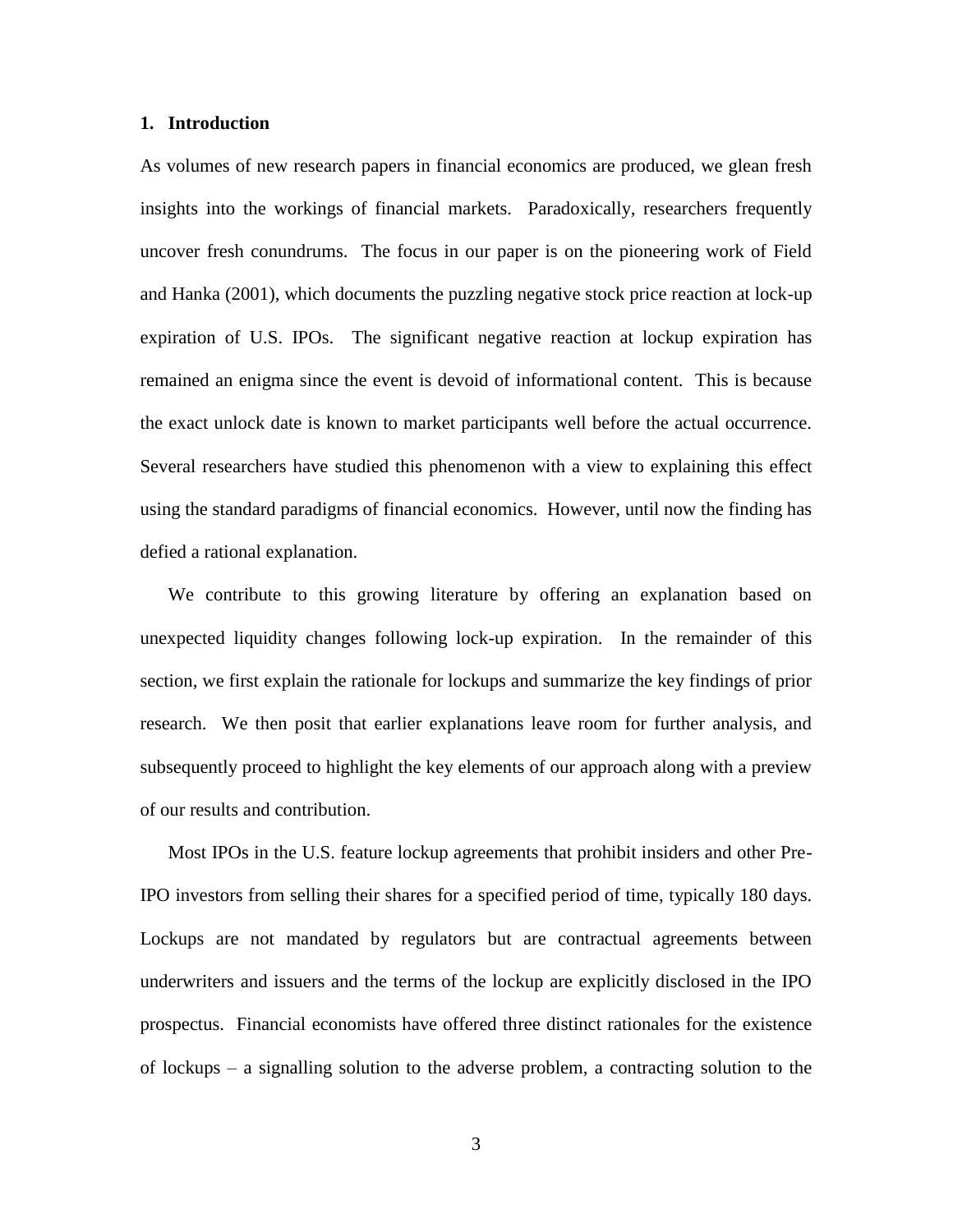moral hazard problem, and a rent extraction mechanism by powerful underwriters. Empirical evidence regarding the signalling hypothesis is mixed with Brav and Gompers (2003) rejecting it while Brau, Lambson, and McQueen (2003) find empirical support for it. Brav and Gompers (2003) suggest that lockups serve as a commitment mechanism for the moral hazard problem. They do not find any evidence to support the rent extraction hypothesis.

Empirical evidence regarding effects of lockup expiration have been documented by Field and Hanka (2001) and Bradley, Jordan, Yi and Roten (2001). There is overwhelming evidence of a significant negative stock price reaction at lockup expiration. These researchers also document a concomitant increase in the trading volume after the unlock day. The finding of negative stock price reaction challenges the more extreme versions of the efficient markets hypothesis.

Several hypotheses have been proffered to explain the negative stock price reaction. First, the negative return at lockup expiration could be a statistical artifact caused by an increase in the proportion of trades executed at the bid price. Second, price pressure effects could be depressing the stock prices. Third, an increase in trading costs could be impacting the stock prices due to an increase in the required rate of return. Fourth, stock prices could be lower due to a downward sloping demand curve for stocks. Finally, a larger than expected sales by insiders could be depressing the stock prices. Field and Hanka (2001) rule out the first two explanations by conducting specific empirical tests. Studies that focus on the market microstructure effects of lockup expiration such as Cao, Field and Hanka (2004), Krishnamurti and Thong (2008) and Gao (2005) do not find evidence of increase in bid-ask spreads following lockup expiration. There is no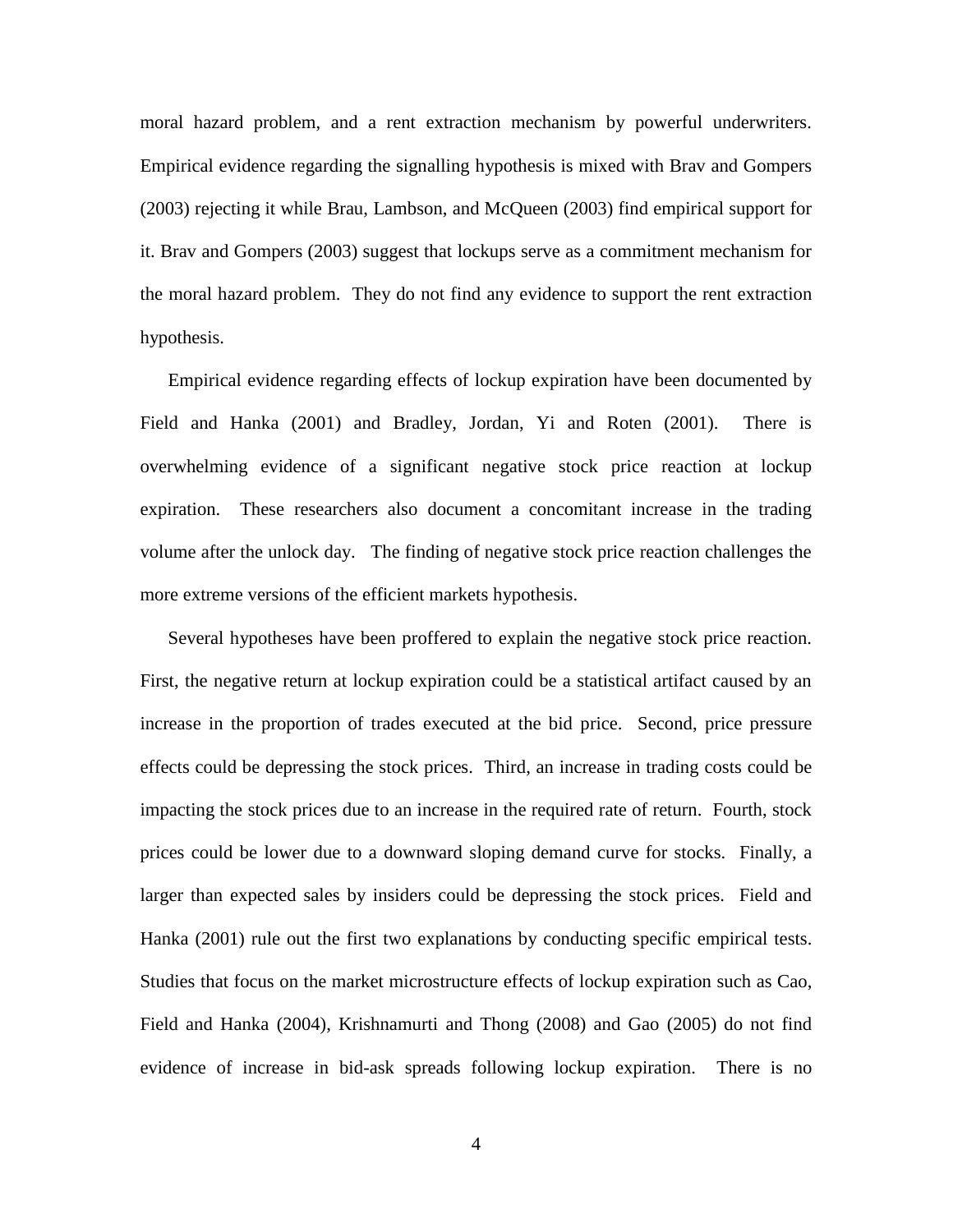evidence indicating an increase in information asymmetry following lockup expiration that necessitates an increase in the required rate of return. The downward sloping demand curve hypothesis is ruled out by the evidence of Bradley, Jordan, Yi and Roten (2001) who show that CARs are negative and statistically significant even for the subsample of stocks that have lower trading volume after unlock day as compared to the lockup period. Finally, Field and Hanka (2001) find that abnormal return is significantly negative even when no insider sales are reported. Thus we can conclude that the negative stock price reaction is not driven by worse-than-expected insider sales.

Summing up, extant research does not offer a complete explanation regarding the negative stock price reaction at lockup expiration. The existing literature leaves two significant lacunae regarding the impact of lockup expiration on stock prices. First, the finding of negative stock price reaction at lockup expiration challenges the more extreme versions of efficient markets hypothesis as it does not address the question as to how the events of the unlock day could be consistently worse than expected. Second, prior work has not examined the linkage between market microstructure effects of lockup expiration and cumulative abnormal returns in the periods surrounding lockup expiration.

We remedy these issues in the literature by pursuing an explanation based on changes in liquidity in the post-lockup period. We posit that liquidity improves for some firms but deteriorates for other firms in the post-lockup period. Thus the observed stock price reaction should be conditioned on changes in liquidity. Using Amihud's illiquidity measure to characterize changes in liquidity in the post-lockup period, we document a statistically significant association between deterioration in liquidity and cumulative abnormal returns. Our results are robust to alternative ways of characterizing changes in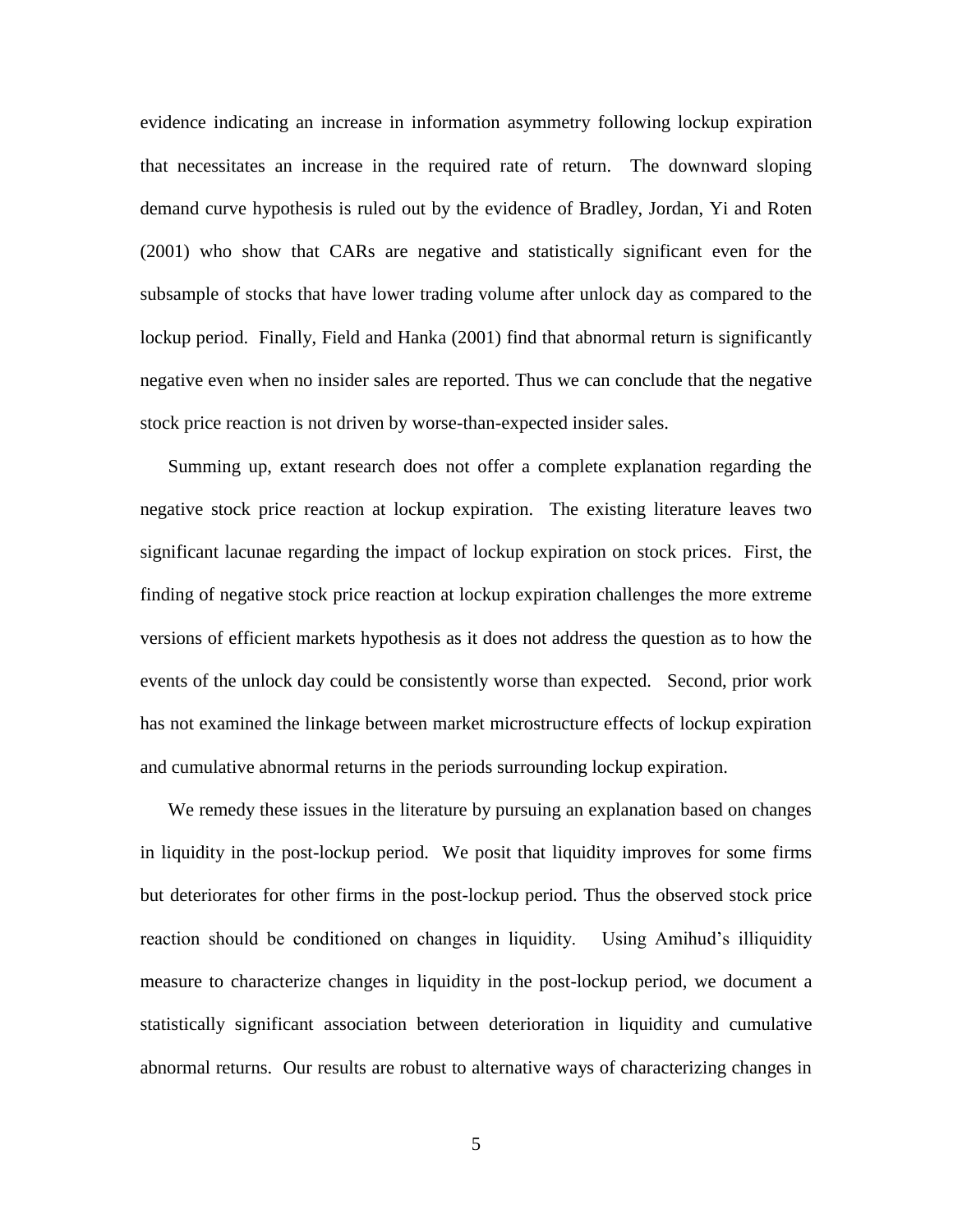liquidity. Additionally, we find that liquidity changes can predict future abnormal returns.

The rest of the paper is organized as follows. Section 2 contains a brief review of the literature and the theory that motivates our study. Section 3 describes our sample and provides summary statistics. Our principal empirical results are discussed in Section 4. We provide robustness checks by using alternate procedures to characterize liquidity changes in Section 5. In Section 6, we examine the ability of liquidity changes to predict future stock returns. Our conclusions are contained in the final section.

## **2. Literature Review**

## *2.1 Current Explanations of Lockup Expiration Effects*

Several hypotheses have been offered to potentially explain the observed negative abnormal returns around lockup expiration. We describe them below and summarize the empirical evidence regarding their validity.

(a) Statistical Artifact Hypothesis:

If transactions around unlock day tend to be predominantly sell orders generated by insiders that are executed at the bid, then transaction prices around unlock day will be spuriously negative, even if there is no change in bid or ask prices. Field and Hanka (2001) show empirical evidence that indicates that abnormal returns around unlock day is driven by permanent, parallel drops in both the bid and ask prices. The abnormal return is not driven by a change in the proportion of trades that occur at the bid price.

(b) Price Pressure Hypothesis: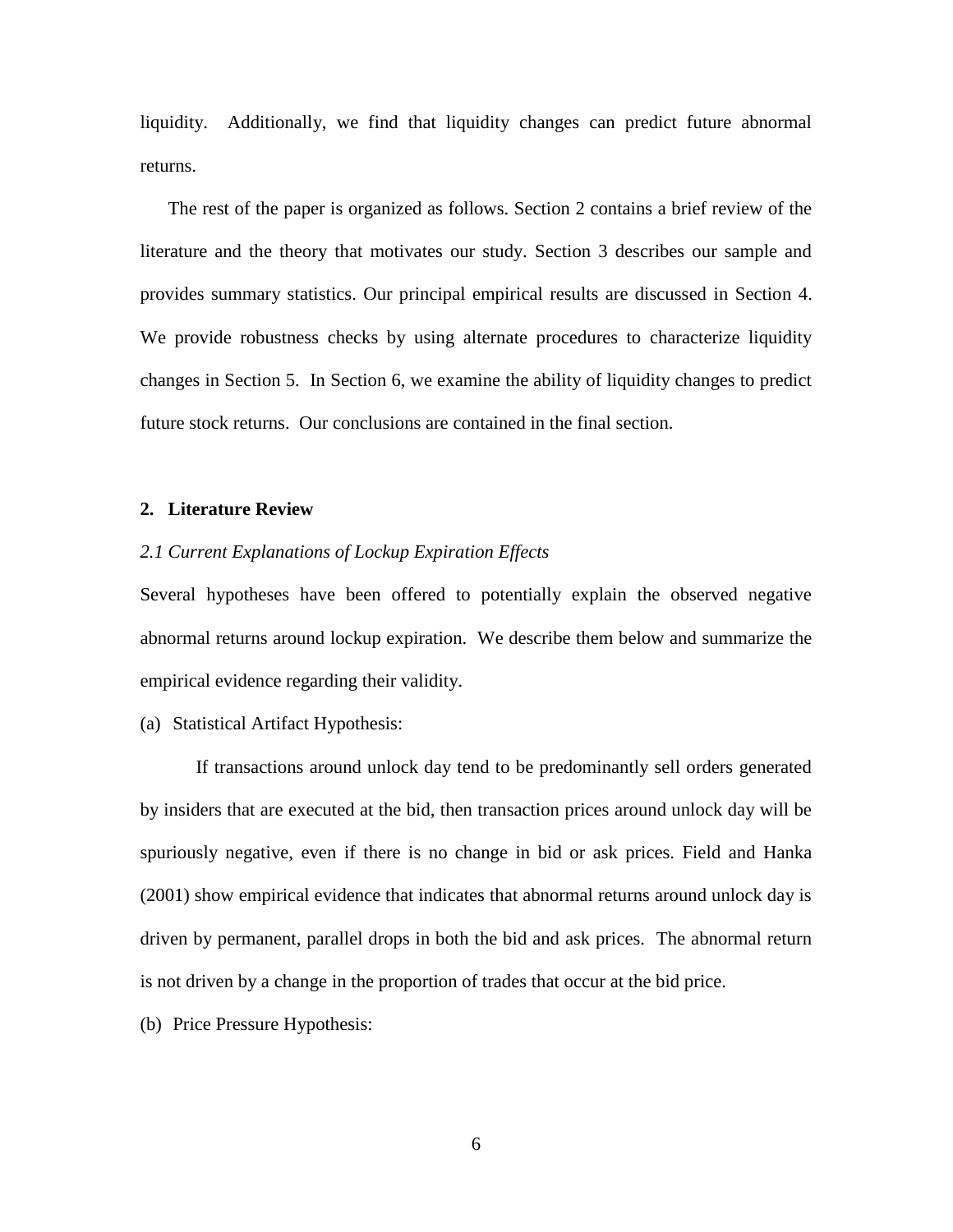One of the hypotheses offered to explain the negative abnormal return around lockup expiration is the price pressure hypothesis. On the unlock day share prices may be temporarily depressed due to a large flow of sell orders. Thus a temporary price drop is necessary in equilibrium to attract liquidity providers. Field and Hanka (2001) show that the abnormal return reaction around unlock day is permanent with no rebound in subsequent weeks. Thus the price pressure hypothesis is rejected.

## (c) Increase in Trading Cost Hypothesis:

Another possible explanation for the negative stock price reaction during the post lockup period is an increase in trading costs due to a potential increase in information asymmetry due to insider selling activity. Field and Hanka (2001) find little evidence of a meaningful increase in quoted bid-ask spreads after the unlock day. Cao, Field and Hanka (2004) study the trading cost hypothesis in greater detail. They report that despite considerable insider trading for some IPO firms, there is little impact on effective spreads. In fact, two other liquidity measures – quoted depth and trading activity increase substantially. Furthermore, they report the interesting finding that in cases where insiders disclose share sales spreads actually decline. Krishnamurti and Thong (2008) report that both insider selling and unwinding by venture capitalists in the aftermath of lockup expiration are associated with a decline in quoted and effective spreads. Furthermore, they attribute the decline in spreads to a decline in the adverse selection component of spreads. Similar evidence is provided by Gao (2005) who shows that the information asymmetry of IPO stocks experience little change after the unlock day.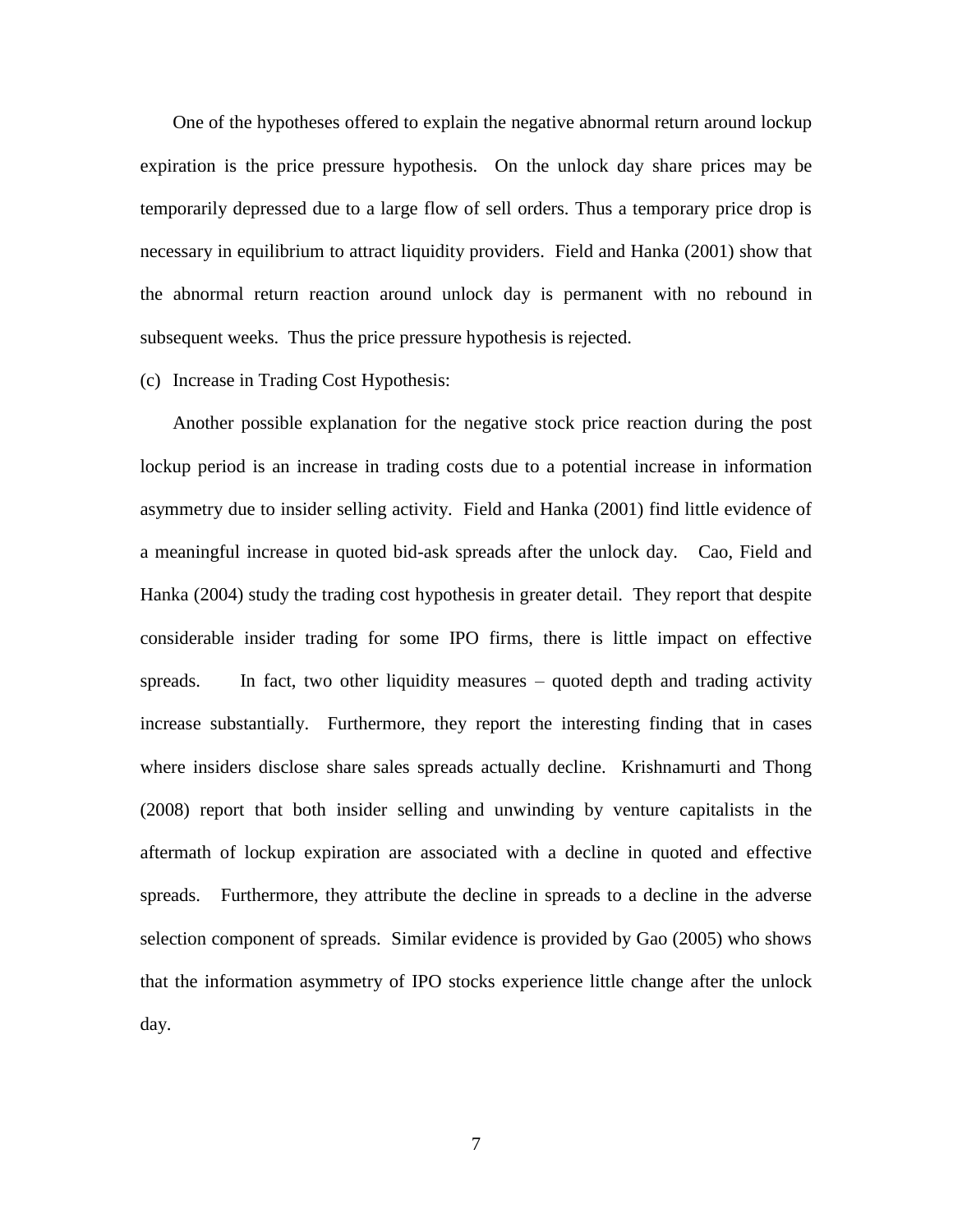### (d) Downward Sloping Demand Curve Hypothesis:

This hypothesis is based on the assumption that demand curves for stocks slope downward. Practitioners allude to this effect as the "scarcity premium" for IPOs with small public float. On lockup expiration day, the public float of stocks increase permanently as insiders unload their holdings. The demand curve effect posits a negative stock price reaction. The Downward Sloping Demand Curve hypothesis differs from the price pressure effect in that the former is a permanent effect while the latter is caused by a temporary increase in the flow of sell orders.

Empirical evidence regarding Downward Sloping Demand Curve hypothesis is mixed. Field and Hanka (2001) report that abnormal return around the unlock day is significantly more negative the larger the fraction of outstanding shares that are locked up. But further tests do not lend support to the Downward Sloping Demand Curve hypothesis. Sixty percent of the sub-sample of firms where the total three-day trading volume is less than 1% of the public float, experience negative abnormal returns. In the case of firms whose three-day trading volume is below their own pre-unlock mean volume, the corresponding three-day abnormal return is still significantly negative.

### (e) High Unexpected Insider Sales Hypothesis:

Insider sales are expected to elicit negative stock price reaction since they reflect a lack of insider confidence and suggest a reduction in insiders' incentives to maximize firm value. Field and Hanka (2001) study the abnormal return of the sub-sample of firms that report insider sales to SEC during the 2-week period centred on the unlock day. They find statistically significant negative abnormal returns. However, even for the subsample with no reported insider sales, the abnormal return remains significantly negative.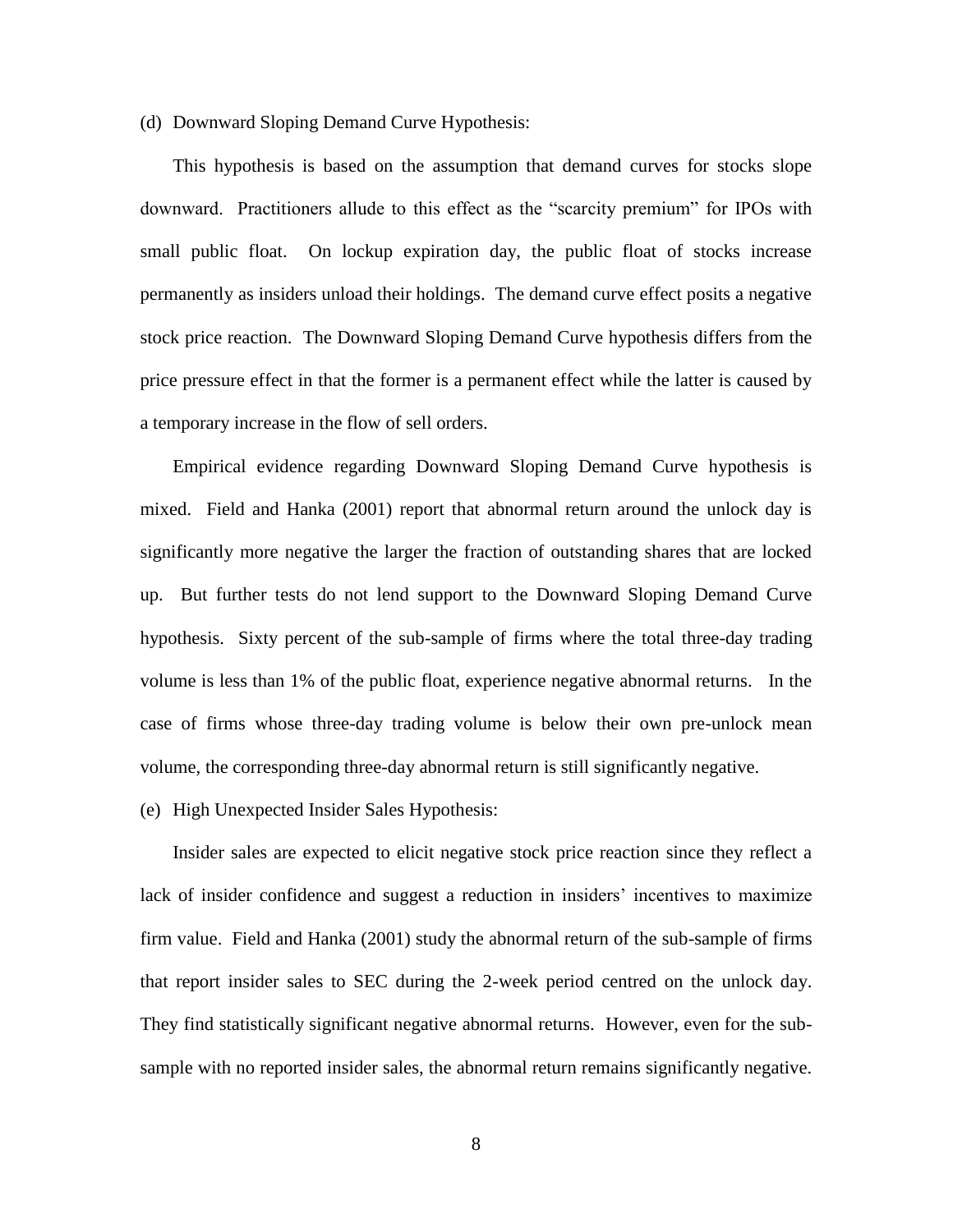Thus we conclude that the abnormal return on unlock day is probably not driven solely by unexpectedly high insider sales.

Unfortunately, none of the hypotheses examined by prior researchers gives us a rational explanation of the preponderantly negative stock price reaction observed at lockup expiration. We are left with two alternatives  $-$  (i) conclude that the negative abnormal stock price reaction is an anomaly unexplained by rational investor behavior or (ii) pursue an alternative explanation grounded in investor rationality. We follow the latter approach, basing our explanation on changes in liquidity of IPO issues after the unlock day. Our approach is elucidated in the following subsection.

## *2.2 An Alternative View of Liquidity*

Our explanation of the lockup expiration effect on stock prices is based on changes in liquidity. We argue that lockup expiration is an event that alters the liquidity characteristics of IPO firms. These changes in liquidity arise from the selling of corporate insiders, venture capitalists and others that were explicitly prohibited from selling their holdings prior to the unlock day. We posit that the change in liquidity after the unlock day for a given stock is partially unpredictable. Specifically, the market's perception of information asymmetry following lockup expirations would depend on ex ante expectations of whether insiders have private information. These expectations would vary in the cross-section but would be difficult to measure using publicly available variables prior to lockup expirations. Thus, sales by insiders after lockup expiration may be interpreted as an increase in information asymmetry only in some cases. Firms that experience unexpected increases in information asymmetry would experience a deterioration in liquidity while other firms may experience an improvement in liquidity.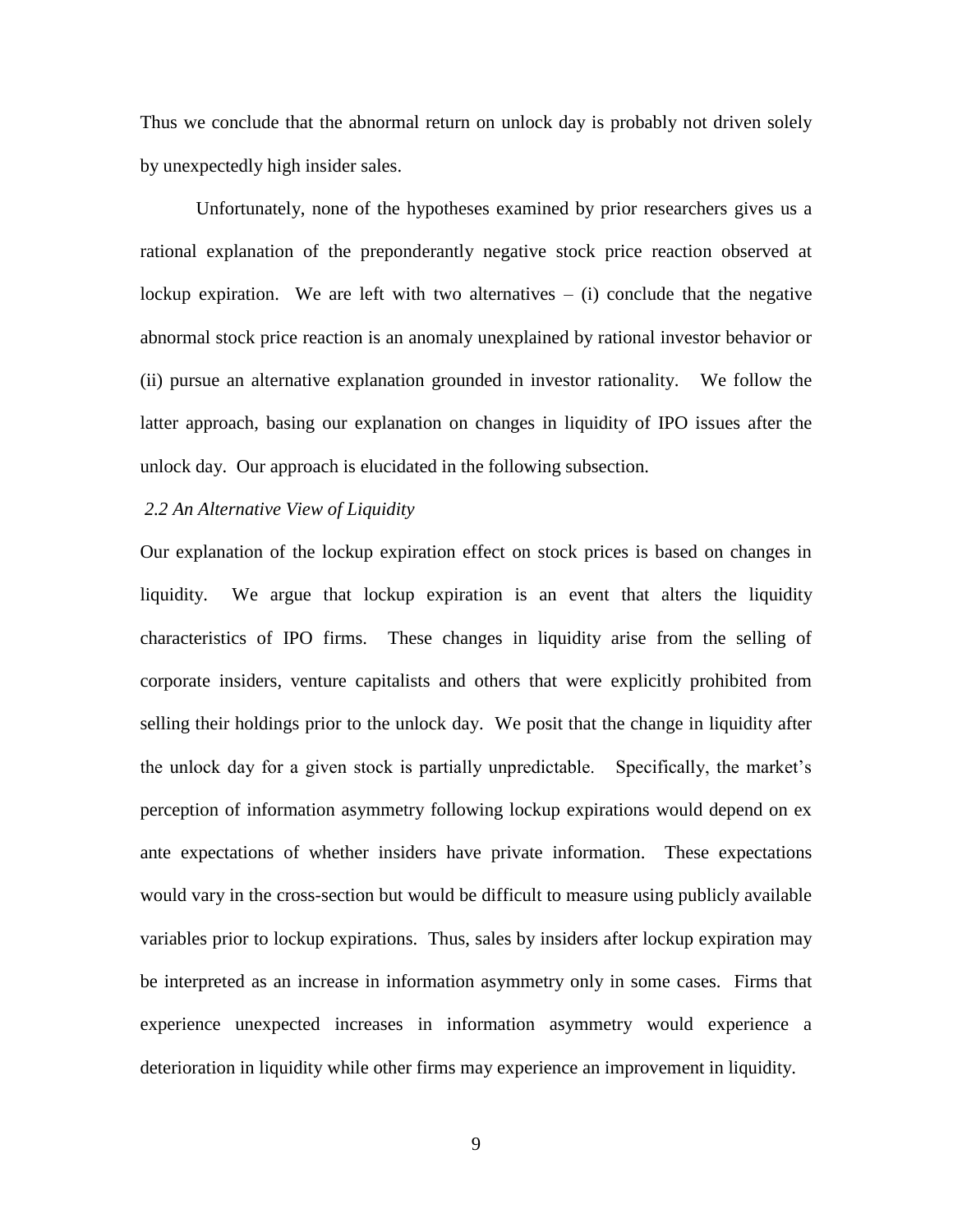An unexpected deterioration in market liquidity should lower contemporaneous stock prices. This is due to the fact that higher realized illiquidity raises expected illiquidity. This in turn raises the expected stock returns and lowers stock prices. Thus our principal hypothesis is that stocks which experience deterioration in liquidity should experience negative abnormal returns at lockup expiration. For stocks which show no perceptible change, there should be no significant stock price reaction. Stocks which exhibit improvements in liquidity should consequently experience positive abnormal reaction after the unlock day.

One of the major hurdles in implementing a test of our hypothesis is a precise definition of liquidity. According to Amihud (2002) "liquidity is an elusive concept". There are several dimensions of liquidity. Illiquidity can be characterized as the price impact of order flow. For standard-size transactions, Glosten and Milgrom (1985) show that bid-ask spread is a good measure of price impact. When excess demand or excess supply is large bid-ask spread is not a good measure of price impact. Kyle (1985) and Silber (1975) developed other measures of illiquidity that could be useful under situations of excess demand or excess supply. Kyle (1985) develops the price impact measure, λ, which has been extensively applied in market microstructure research. Silber (1975) employs a measure of thinness which is defined as the ratio of absolute price change to absolute excess demand for trading.

Liquidity has a price dimension and a quantity dimension. Furthermore, liquidity can also be measured based on the informativeness of transactions. Thus it is possible that the lockup expiration event has positive impact on some measures of liquidity but negative effect on other measures of liquidity for a given stock. A further difficulty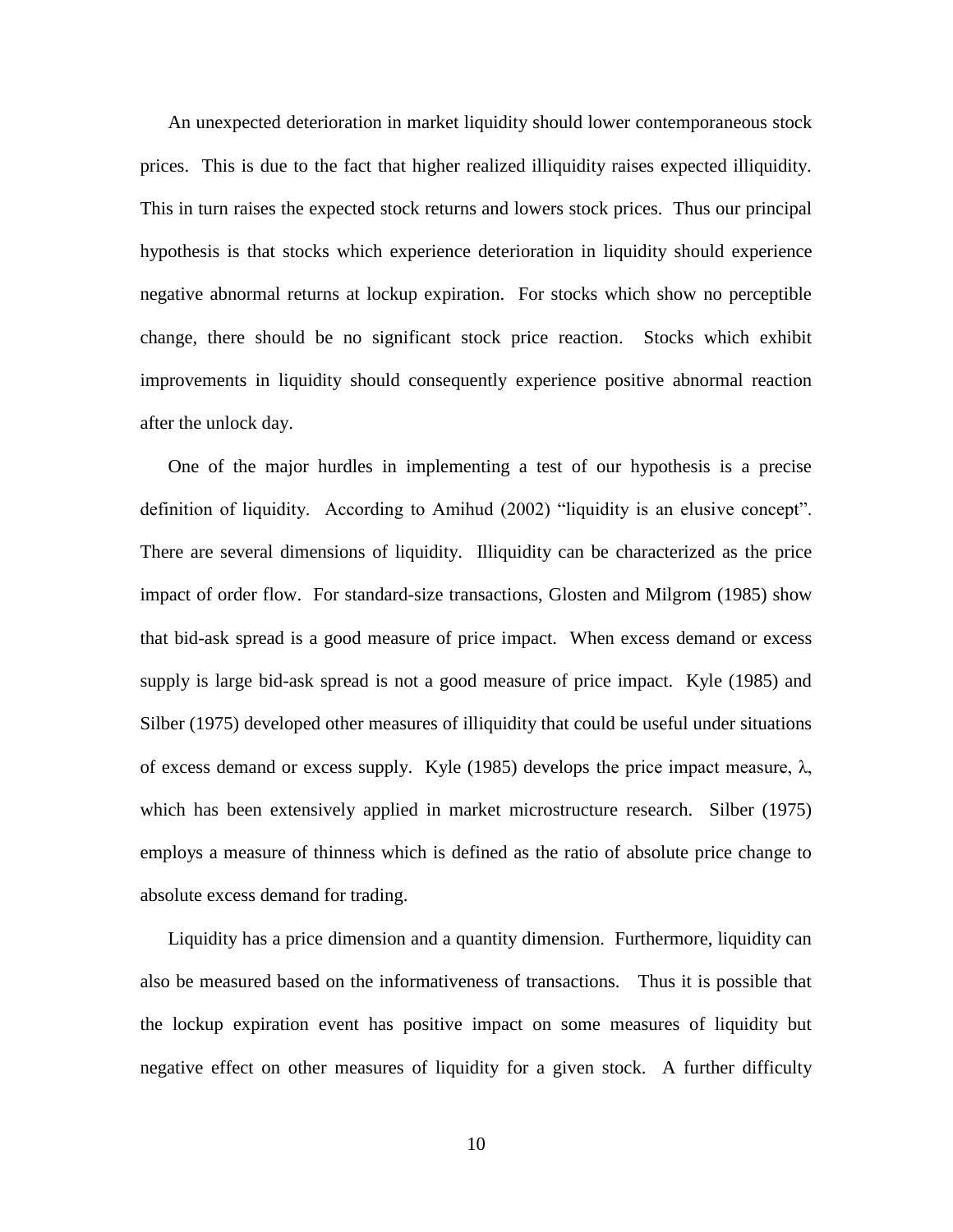arises from the fact that several measures of liquidity developed by financial economists require detailed tick-by-tick data on quotes and trades of the stocks. In the real world, traders may not have real-time access or the time to process such detailed information in order to detect a change in liquidity of a given stock. Thus we need an easy to compute measure that is sufficiently comprehensive.

A thorough search of the literature led us to Amihud's illiquidity measure as the most suitable measure for our purpose. We are encouraged to use this measure due to the following two reasons. First, Amihud's illiquidity measure is strongly positively related to Kyle's  $\lambda$ , a price impact measure and  $\psi$ , the fixed cost component related to the bidasked spread. Second, Amihud's illiquidity measure has substantial explanatory power to explain returns in an asset pricing model framework with illiquidity as a priced factor. Finally, Amihud (2002) shows that illiquidity affects small stocks more strongly than large firms thus accounting for the time series variation in their premiums.

Amihud (2002) defined his measure of illiquidity as follows:

ILLIQ<sub>i</sub> =  $1/D \sum |R_{it}|$  / VOLD<sub>it</sub>

where  $R_{it}$  is the return on stock i on day t. VOLD<sub>it</sub> is the dollar volume for stock i on day t. D represents the number of days over which the ILLIQ measure is computed. This measure is interpreted as the average daily stock price reaction to a dollar of trading volume. Amihud (2002) shows that this measure of expected market illiquidity has a positive and significant effect on ex ante stock excess returns. Amihud (2002) further validates his measure by showing that ILLIQ is related to Kyle's  $\lambda$  and  $\psi$  the fixed cost component related to the bid-ask spread.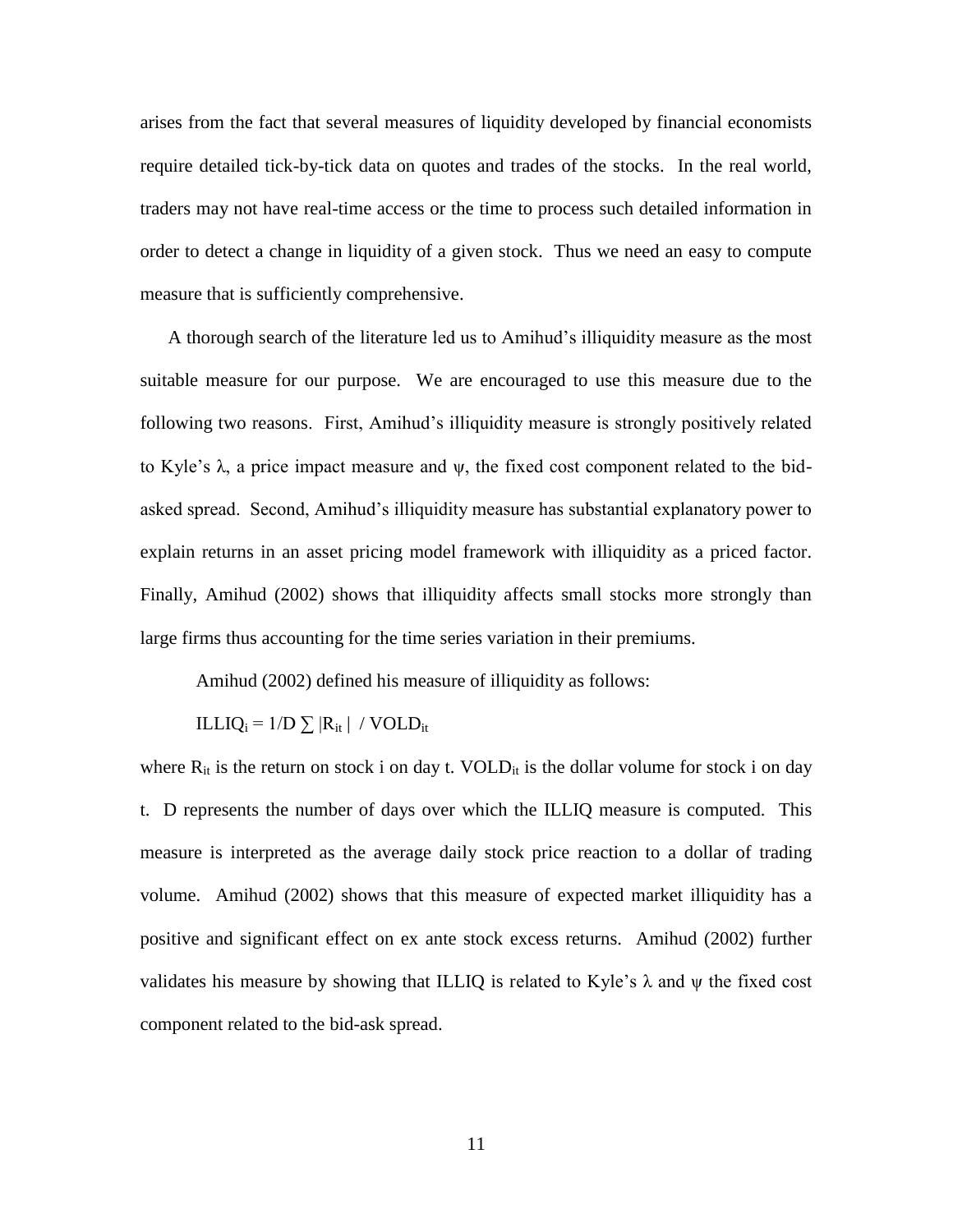Lockup expiration is accompanied by potential increases in insider selling and unloading of shares by venture capitalists. These investors were prohibited from doing so in the pre-expiration period. Thus the lockup expiration event is likely to significantly alter the informativeness of trades, especially in those cases when a lot of insider selling takes place. In other cases, liquidity may improve simply due to the larger float of available shares. Therefore, the lockup expiration event is likely to affect the liquidity characteristics of stocks. In particular, we expect that some stocks will become more liquid after expiration while others may become less liquid. Ex ante, it would be very difficult to predict the changes in liquidity of an individual stock after the lockup expiration. In the framework of Amihud (2002), changes in liquidity should have an impact on the value of the firm. This is the primary motivation of our paper.

## **3. Data and Sample Characteristics**

The IPO data are obtained from the Securities Data Corporation (SDC) New Issue database and covers the 1993 – 2005 period. We exclude unit offerings, closed-end funds, ADRs, REITs, and IPOs with offer prices under \$5 from our sample. For a firm to be included, the stock prices, the trade and quote data, and the insider trading information must be available on the Center for Research in Securities Prices (CRSP), NYSE's Trade and Quote (TAQ), and Thomson Financial Insider Filing databases, respectively. These data selection criteria yield a sample size of 1609 IPOs listed on NYSE and NASDAQ. We use SDC database to obtain the basic information on offer date, lockup expiration date, offer price, filing prices, number of shares issued, net proceeds, venture capital funding, number of lead and co-lead managers, lockup days,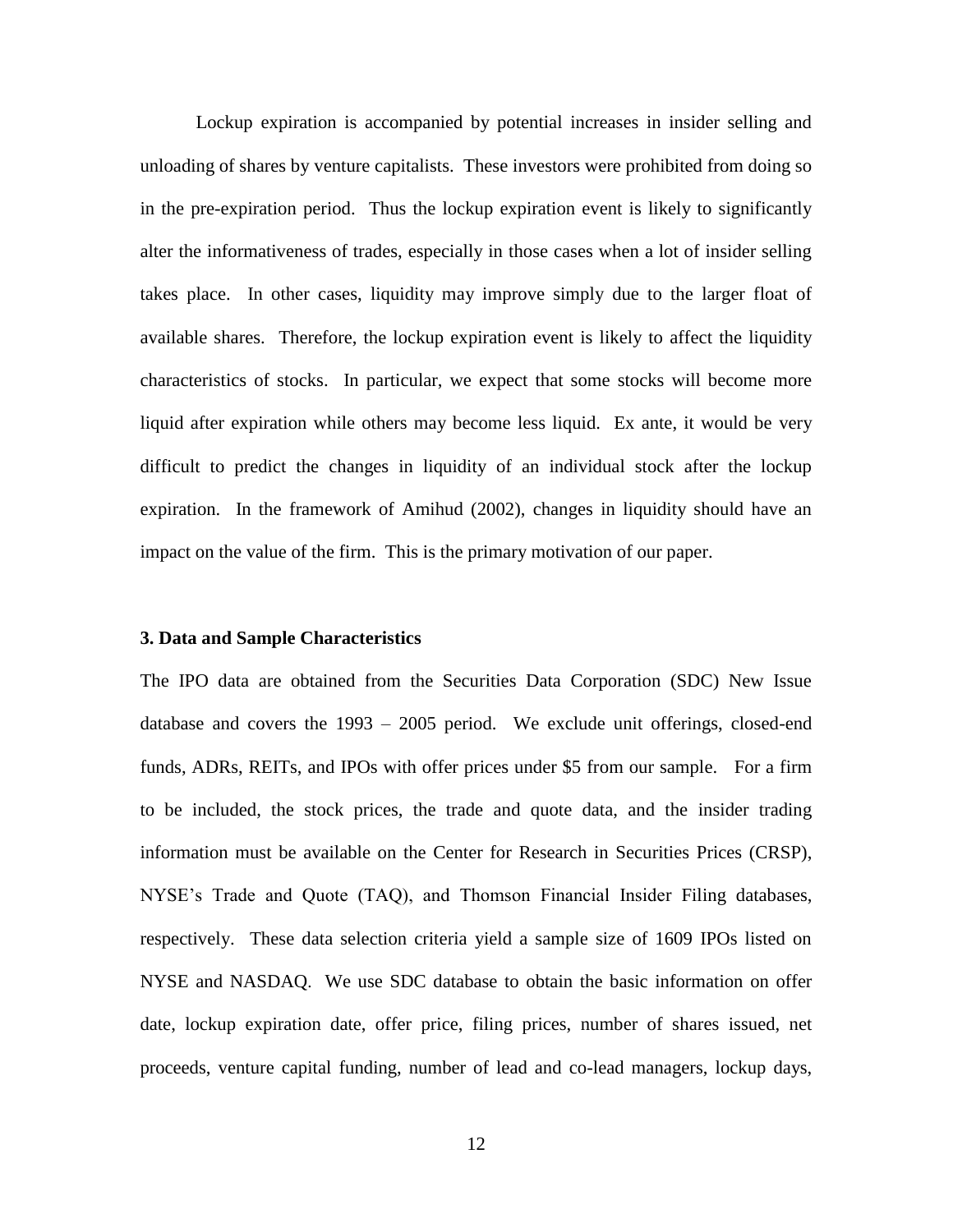lockup shares, and over-allotment of shares. The insider selling information in the postlockup expiration period is obtained from the SEC Form 4 provided by Thomson Financial Insider Filing database.<sup>1</sup> We extract the financial information, such as total assets, total liabilities, net income, return on assets (ROA), and debt-to-asset ratio from the Compustat database. All financial data are based on the most recent fiscal year ending prior to the IPO lockup expiration date. Firm age is measured from the founding year to the IPO year and is obtained from Jay Ritter's website [\(http://bear.cba.ufl.edu/ritter\)](http://bear.cba.ufl.edu/ritter). Market value is defined as first day closing price times the post-IPO shares outstanding and is obtained from the CRSP database.

For each IPO, we also retrieve the trade and quote data from the NYSE's TAQ database, and omit the following to minimize data errors: (1) quotes if either the ask price or bid price is less than or equal to zero; (2) quotes if either the ask size or the bid size is less than or equal to zero; (3) quotes if the bid price is greater than or equal to the ask price; (4) quotes if the bid-ask spread is greater than \$5; (5) before-the-open and afterthe-close trades and quotes; (6) trades if the price or volume is less than or equal to zero; (7) out-of-sequence trades and quotes.

Table 1 contains the descriptive statistics of our sample. Panel A contains offer and firm characteristics of the entire sample. In panel B, we provide descriptive statistics of our sample categorized on the basis of liquidity changes. On average our sample firms offer 4.11 million shares in the IPO garnering net proceeds of \$60.94 million. The average offer price is \$12.64. The filing price range averages 17.24%. Offer-to-close returns average 20.33%. On average, there are 2.80 underwriters per issue. The firms in

 $\overline{a}$ 

 $<sup>1</sup>$  Insider selling in pre-lockup expiration period is identified as early release of lockup. Insiders are defined</sup> as directors, committees, officers, affiliates, and beneficial owners.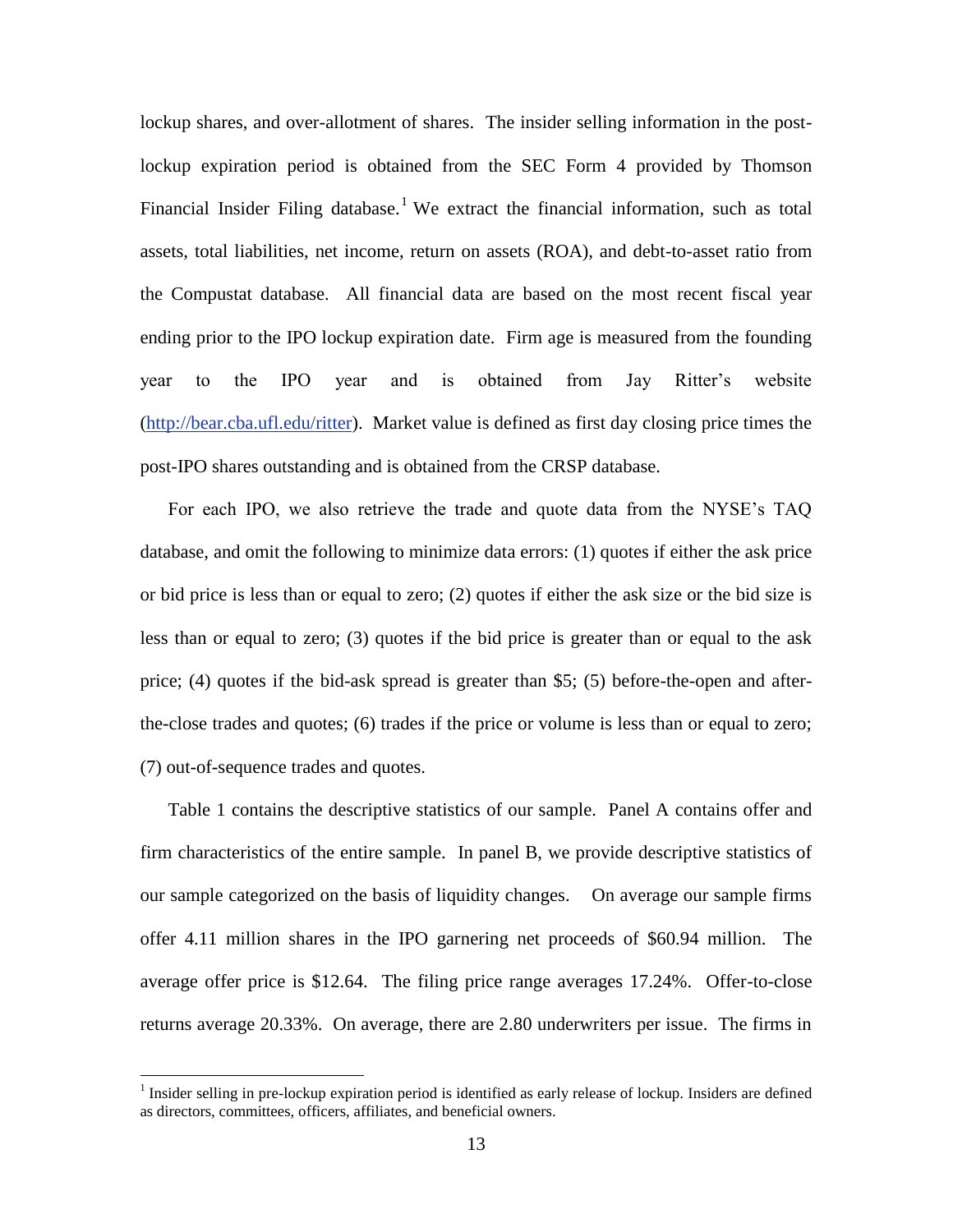our sample have an average age of 14.62 years when they go public. The average lockup period is 194.75 days with a median of 180 days. 12.80 million shares are locked up on average. The number of shares outstanding averages 16.87 million. Thus about 69.5% of the outstanding shares are typically locked up. The total assets and total liabilities of the sample average \$218.24 million and \$187.27 million respectively. The market value of equity averages \$311.35 million. Thus the average market-to-book ratio is about 8.71. The average Net Income (NI) and Return on Assets (ROA) of our sample firms are negative while the medians are positive. This indicates the presence of influential outliers. We therefore rely on medians to characterize the average firm. The median NI of our sample is \$ 0.83 million. The median value of ROA is 11.4%. Debt-to-Assets ratio averaged 35.5% with a median of 26.1%.

In Panel B of Table 1, we compare the offer and firm characteristics of sub samples based on liquidity changes. We split the sample into two groups on the basis of changes in liquidity in the post-lockup period as compared to the pre-lockup period. Firms whose ratio of Amihud illiquidity measure in the post-lockup  $[+21, +40]$  to pre-lockup  $[-40, -21]$ period is less than 1 are classified as liquid firms  $(LIQ)$ .<sup>2</sup> Firms with ratios exceeding one are considered as illiquid firms (ILLIQ). We find that most of the offer and firm characteristics of the two sub samples are similar. However, there are a few differences between the two subsamples. On average, LIQ firms tend to have a larger quantity of over-allotment shares and a higher number of underwriters. LIQ firms generally have lower leverage as compared to ILLIQ firms.

 $\overline{a}$ 

<sup>&</sup>lt;sup>2</sup> Our windows for measuring pre-and post-lockup periods exclude the  $(-20,+20)$  window that is used for computing the cumulative abnormal returns. This is done to obviate a potential measurement problem.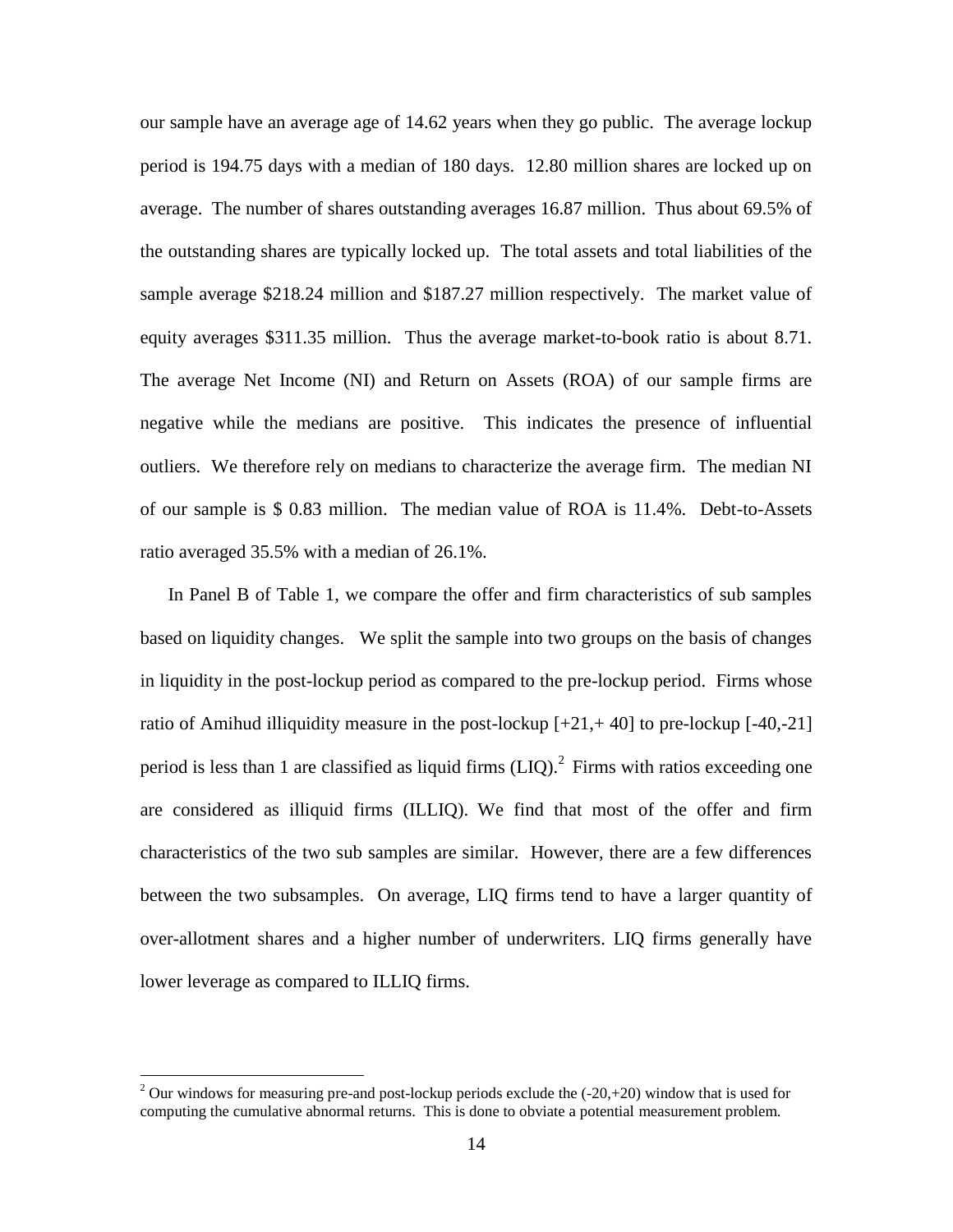Table 2 provides quote and trade characteristics of our entire sample and sub-samples based on post-expiration liquidity changes. We examine the spreads, depths, number of quotes, number of trades, trade size, trading value, and returns volatility during 20-day pre- and post-lockup expiration periods. Of special interest to us in this paper is the change in liquidity in the post-lockup expiration as compared to the lockup period. As before, our pre-lockup window is [-40,-21] with respect to the unlock day. The postlockup window is  $[-21, 40]$ . When we look at the entire sample, we find that on average, quoted and effective dollar spreads reduce significantly in the post-lockup period as compared to the pre-lockup period. When, we examine the quoted and effective spreads, we notice a statistically significant increase in the post-expiration window as compared to the pre-expiration period. We thus conclude that dollar spread decreases by less than the decrease in stock prices resulting in a marginal increase in percentage spreads. Total depth and its constituents, bid depth and ask depth increase substantially in the post-lockup period as compared to the period prior to the unlock day. The number of quotes recorded registers a substantial increase in the post-lockup period.

A similar pattern emerges when we examine the trade activities in the post-lockup period and compare them with the pre-lockup period. The number of trades, trade size and trading value all show statistically significant increases in the post-lockup period as compared to the pre-lockup expiration period. However, the mean return volatility does not change significantly in the post-lockup expiration period.

We next compare the market microstructure variables of the LIQ subsample during the pre- and post-lockup expiration periods. Several interesting facts emerge. First, while quoted and effective dollar spreads decline in the post-lockup period as observed in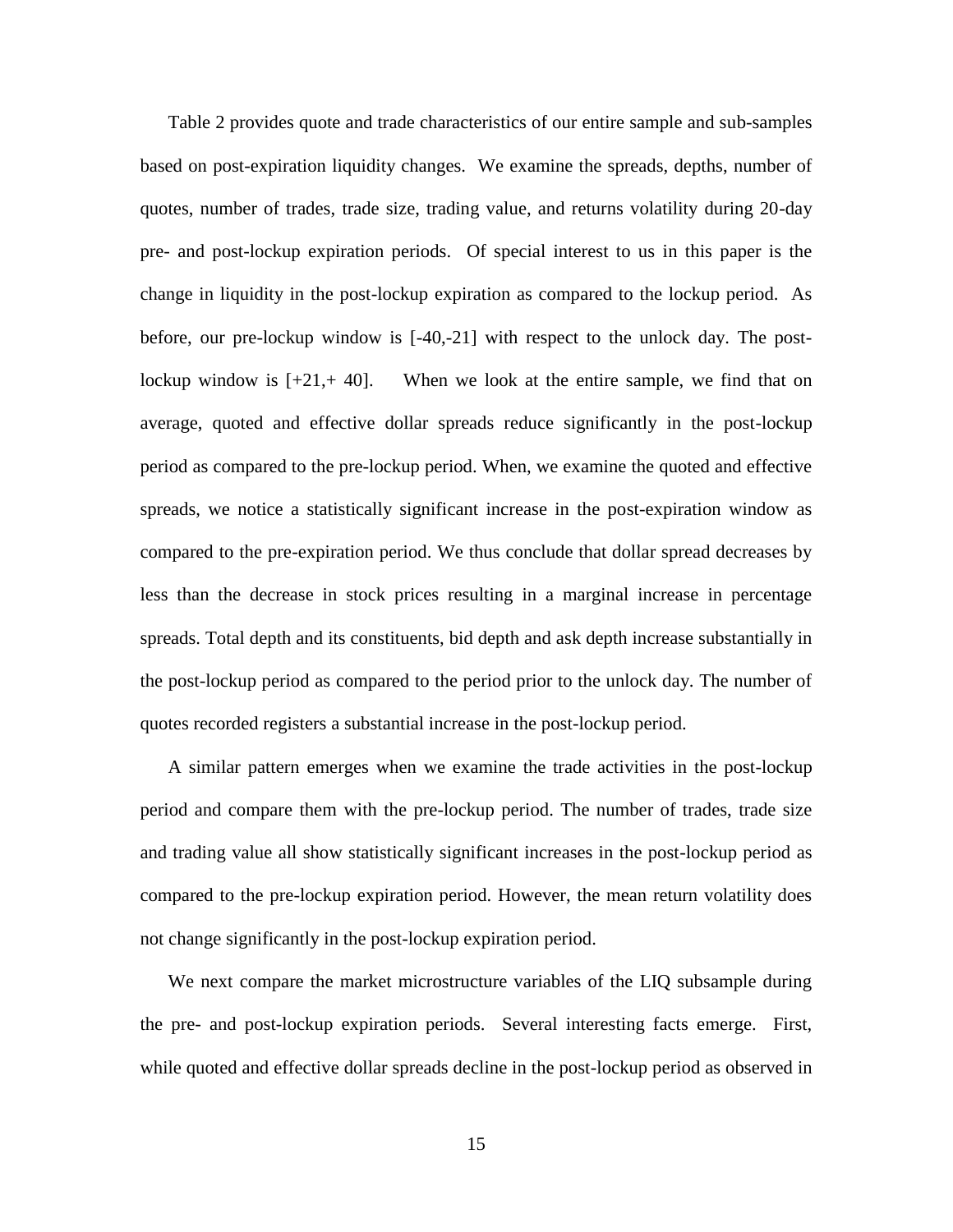the overall sample, the quoted and effective percentage spreads also decline. This is in direct contrast to our findings for the overall sample. It appears that there is a more than proportionate decline in dollar spreads as compared to the change in average stock prices in the post-lockup period. Similar to our findings for the overall sample, we document increases in depth, number of quotes, number of trades, trade size, and trading value in the post-lockup period as compared to the pre-lockup period. Second, our result for return volatility comparisons of the LIQ subsample is different from that observed for the overall sample. We find that return volatility declines substantially in the post-lockup period for the LIQ subsample while the overall sample showed no change.

We then compare the market microstructure variables of our ILLIQ subsample during the pre- and post-lockup expiration periods. We notice several differences as compared to the LIQ subsample. There is no change in the quoted dollar spread in the post-lockup period as compared to the pre-lockup period. There is a slight decrease in the effective dollar spread in the post-lockup period. Both quoted and effective percentage spreads show statistically significant increases in the post-lockup period as compared to preunlock period. This finding is exactly opposite to our finding for the LIQ subsample. There is no significant change in depth after the expiration of lockup. A number of trade related microstructure variables clearly show a significant deterioration during the postlockup period. The number of trades, trade size and trading value all decline significantly in the post-lockup period as compared to the pre-lockup period. Return volatility increases significantly in the post-lockup period as compared to the pre-lockup period signifying a deteriorating trading environment.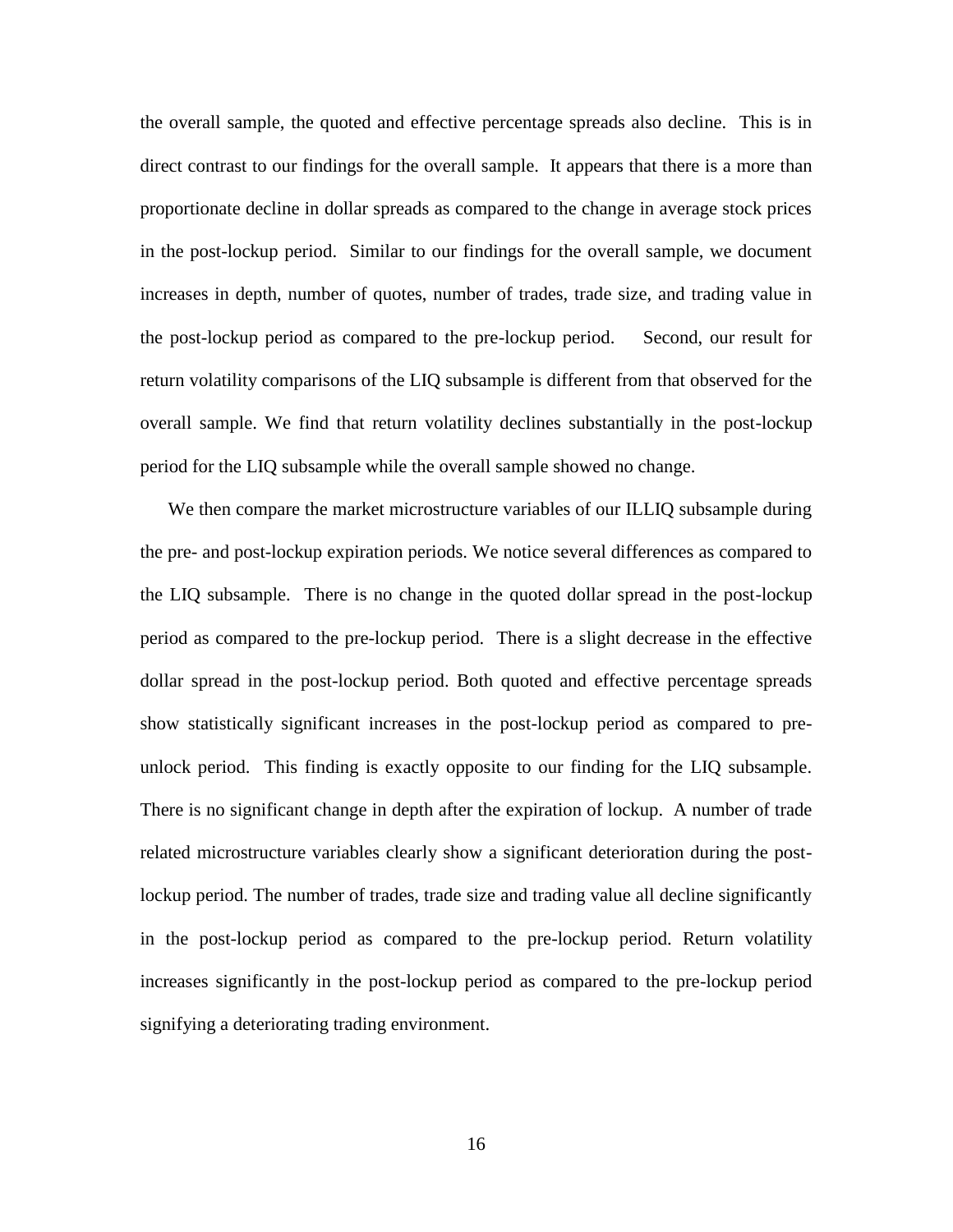Finally, we compare the key market microstructure variables across the LIQ and ILLIQ subsamples during our pre- and post-lockup windows. First, we perform comparisons during the pre-lockup period. We do not find compelling evidence that the liquidity characteristics of the two subsamples are substantially different during the prelockup expiration period. However, four out of the twelve variables examines show that the LIQ subsample is more liquid than the ILLIQ subsample. These are: quoted percentage spread, effective percentage spread,, number of quotes, and return volatility. For the eight other variables studied, the liquidity characteristics of the two subsamples are statistically indistinguishable.

Next, we compare the liquidity characteristics of the two subsamples during the postlockup period. We find a striking difference between the two subsamples. For every measure we examine, we find that the LIQ subsample shows better liquidity than the ILLIQ subsample. This implies that our procedure has done an excellent job of identifying a subset of stocks that underwent significant liquidity deterioration in the post-lockup period.

The above comparisons show that Amihud's illiquidity measure is strongly related to traditional market microstructure measures used in prior research. Furthermore, it appears that a subset of firms (ILLIQ) experience a drastic deterioration in liquidity in the post unlock period.

### **4. Empirical Results**

We use the standard event study methodology to examine stock market reaction to lockup expiration. The magnitude of the security price reactions are estimated using the market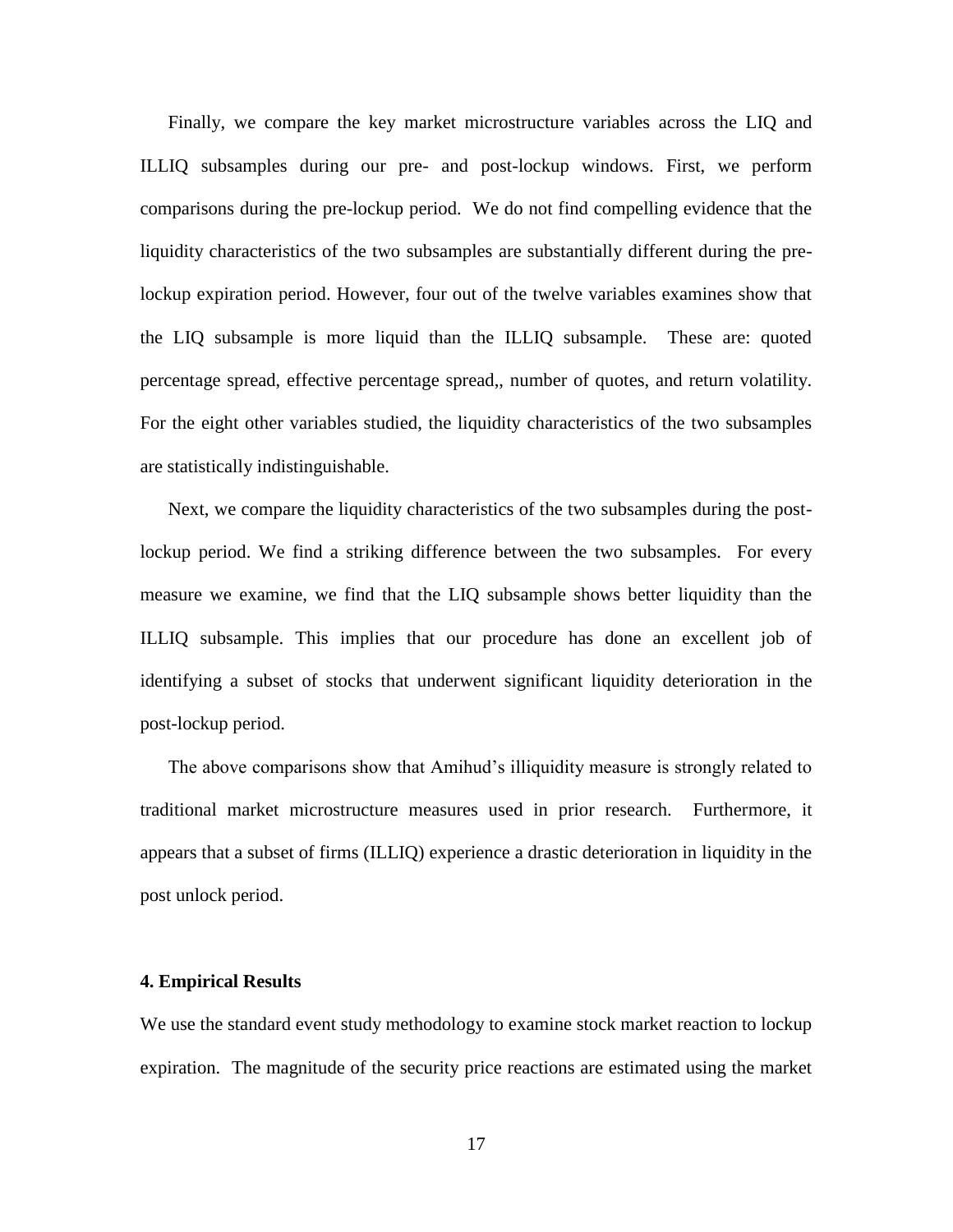model with parameters estimated over days  $t = -120$  to  $t = -21$ , where  $t = 0$  is the lockup expiration date. The CRSP value-weighted index return is the proxy for the market return.

We show results of event study results of lockup expiration in Table 3. We show results of the overall sample and sub-samples based on liquidity changes. In conformity with earlier research, we document statistically significant negative CARs for the overall sample using several windows such as  $(-1,+1)$ ,  $(-5,+5)$ ,  $(-10,+10)$  and  $(-20,+20)$ . On the expiration day, abnormal return averages -0.87% and is statistically significant at the 1% level. As we increase the window length, CARs become more and more negative. For the  $(-20,+20)$  window, we report a CAR of  $-4.23\%$ , significant at the 1% level. Median CARs are generally smaller in magnitude but are all statistically significant. CARs in the post expiration windows of  $(+2, +5)$ ,  $(+2, +10)$  and  $(+2, +20)$  are not significantly different from zero.

We next segregate our sample into two groups based on post-expiration liquidity changes and examine the CARs for each of the windows. The CARs of liquid and illiquid firms differ dramatically from each other.<sup>3</sup> For the LIQ subsample CARs are negative and statistically significant at 1% level only for the  $(-1, +1)$  and  $(0,0)$  windows. Other windows that include pre-expiration periods typically do not show significant CARs. Interestingly, CARs are significantly positive during the  $(+2, +5)$ ,  $(+2, +10)$  and (+2, +20) windows. The ILLIQ subsample shows significant negative CARs for all the

 $\overline{a}$ 

 $3$  Since the validity of our study critically depends on the measurement of illiquidity we use the windows  $($ 40,-21) and (+21,+40) as the pre- and post-lockup periods respectively. Our pre- and post-lockup windows exclude the  $(-20, +20)$  window that is used for computing the cumulative abnormal returns. This is done to eliminate potential spurious correlation between CARs and our illiquidity measure which contains stock returns in the numerator.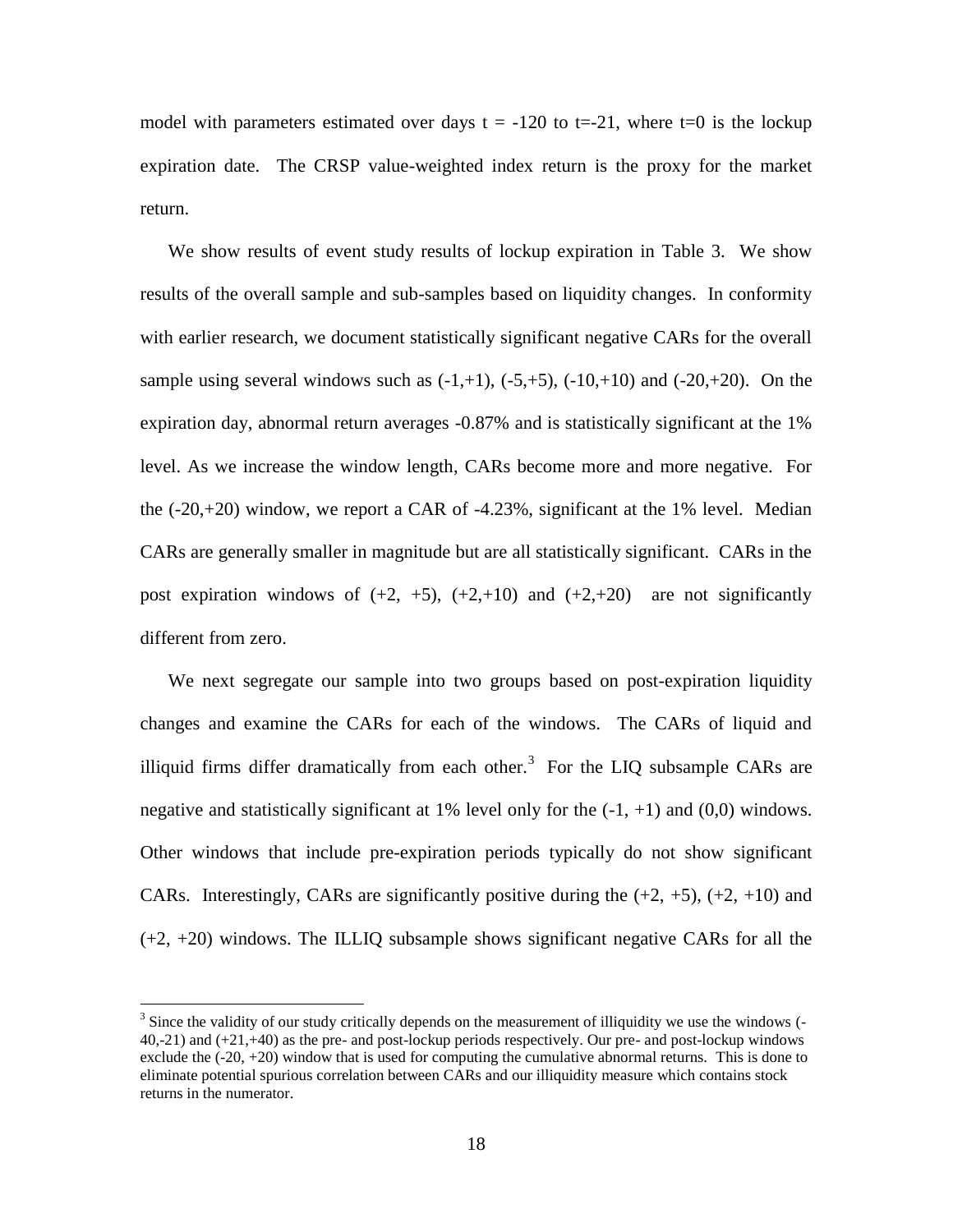windows examined. Of particular interest is the long window of  $(-20, +20)$  where we document a CAR of -12.09% significant at the 1% level. All post expiration windows show significantly negative CARs.

A noteworthy finding of our study is the vastly divergent CAR pattern observed during the post-expiration windows for the LIQ and ILLIQ subsamples. The insignificant CAR results documented for the overall sample during the post expiration windows of  $(+2, +5)$ ,  $(+2, +10)$ , and  $(+2, +20)$  is driven the combination of positive CARs of the LIQ subsample and the negative CARs of the ILLIQ subsample. When we compute the difference in CARs between the LIQ and ILLIQ subsamples for each of the windows studied, we observe that they are all positive and significant at the 1% level. Figure 1 graphically portrays the dramatic divergence in CARs for the ILLIQ an LIQ subsamples during the  $(-20, +20)$  period.

Having shown the relationship between CAR and liquidity changes in a univariate framework, we proceed to further tests utilizing a multivariate regression framework and report the results in Table 4. We first regress CARs in the  $(-20, +20)$  window on a set of variables used in prior research in addition to three other variables: DILLIQ, OI and SUPPLY. The results are reported in Panel A. Specifically, we run the following model:

$$
CAR(-20, +20) = \beta_0 + \beta_1 VC_{it} + \beta_2 DILLIQ_{it} + \beta_3 INSIDE_{it} + \beta_3OI_{it} + \beta_5 SUPPLY_{it} + \beta_6 RUNUP_{it} + \beta_7TECH_{it} + \beta_8 NYSE_{it} + \beta_9 UWREF_{it} + \varepsilon_{it}
$$

where,

 $VC = 1$  if the firm is venture capital backed and zero otherwise;

*DILLIQ* = the average of the ratio of Amihud illiquidity measure of post-lockup  $(+21,+40)$  to pre-lockup  $(-21,-40)$  period. Amihud illiquidity measure is computed as  $|R_{it}|/DVOL_{it};$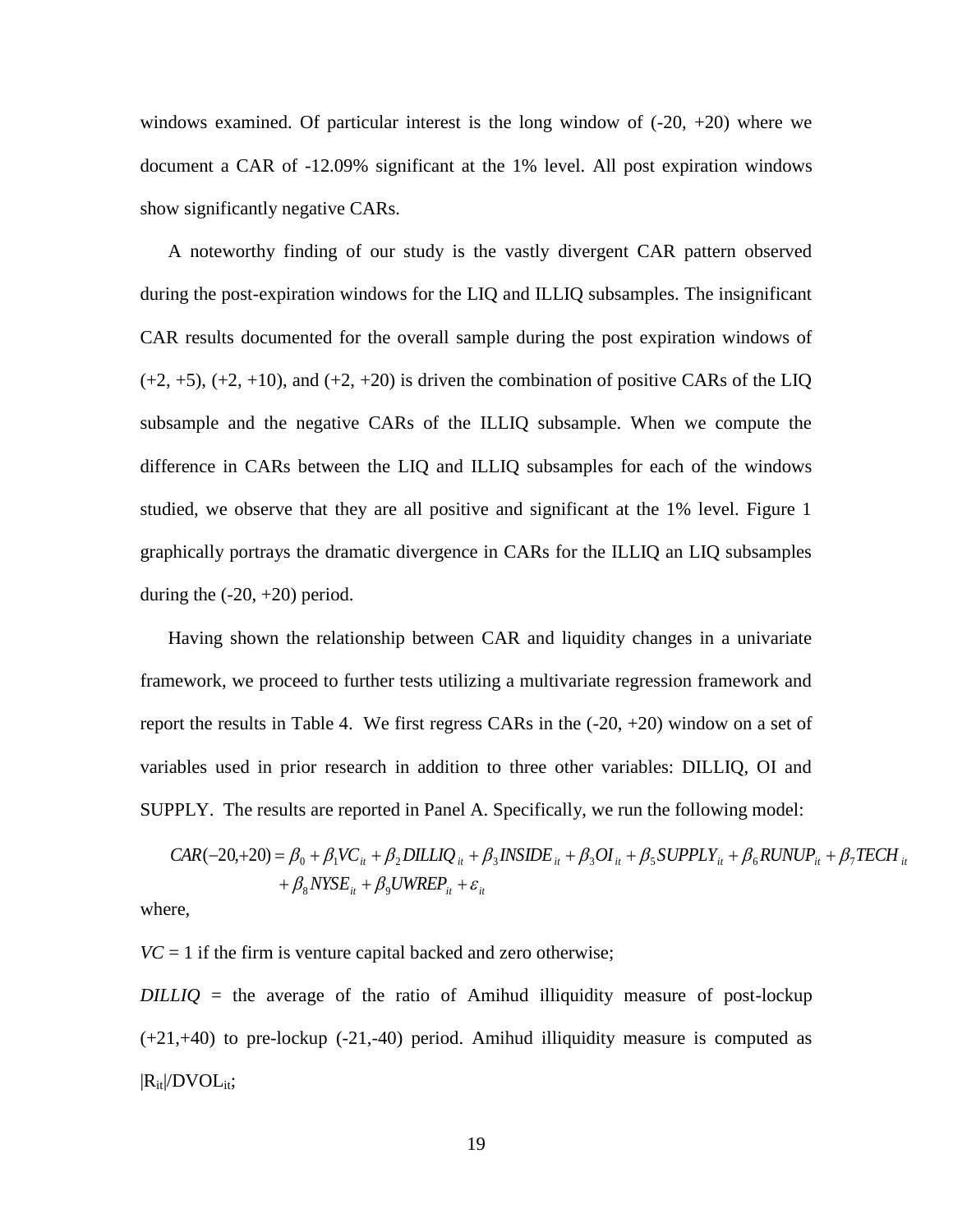$|R_{it}|$  is the absolute value of daily return of stock i on day t;

 $DVOL_{it}$  represents the dollar volume of trading of stock i on day t.

*INSIDE* = the insider selling shares in post-lockup period  $(0, +20)$  divided by the number of shares locked up;

 $OI =$  the order imbalance defined as the sum of (sell volume – buy volume)/daily trading volume during the CAR window period  $(-20, +20)$ ;

 $SUPPLY =$  the sum of (daily trading volume – normal trading volume)/normal trading volume during  $(-20, +20)$  period. Normal trading volume is computed based on the average of daily trading volume during day -120 to day -21;

 $RUNUP =$  the rate of return for each firm computed from closing price on listing date to day -41 with respect to lockup expiration;

 $TECH = 1$  if the firm is identified as high technology firm in SDC, zero otherwise;

 $NYSE = 1$  if the firm is NYSE-listed, zero otherwise;

*UWREP*  $=$  1 if Jay Ritter's underwriter ranking is greater than 8, zero otherwise.

DILLIQ is the principal variable of interest. A value of DILLIQ greater than 1.0 indicates an increase in the illiquidity of the stock in the post-expiration window of  $(+21)$ , +40) as compared to pre-expiration window of (-21, -40). Thus we expect an increase in DILLIQ to be accompanied by a decrease in stock returns. OI measures the cumulative sell side order imbalance during the window surrounding lockup expiration. As such, it is expected to have a negative impact on CAR. SUPPLY quantifies the increase in trading volume during the window surrounding unlock day. An increase in SUPPLY represents an increase in the floating stock of shares and is indicative of an improvement in liquidity. We therefore expect this variable to have a positive effect on CAR.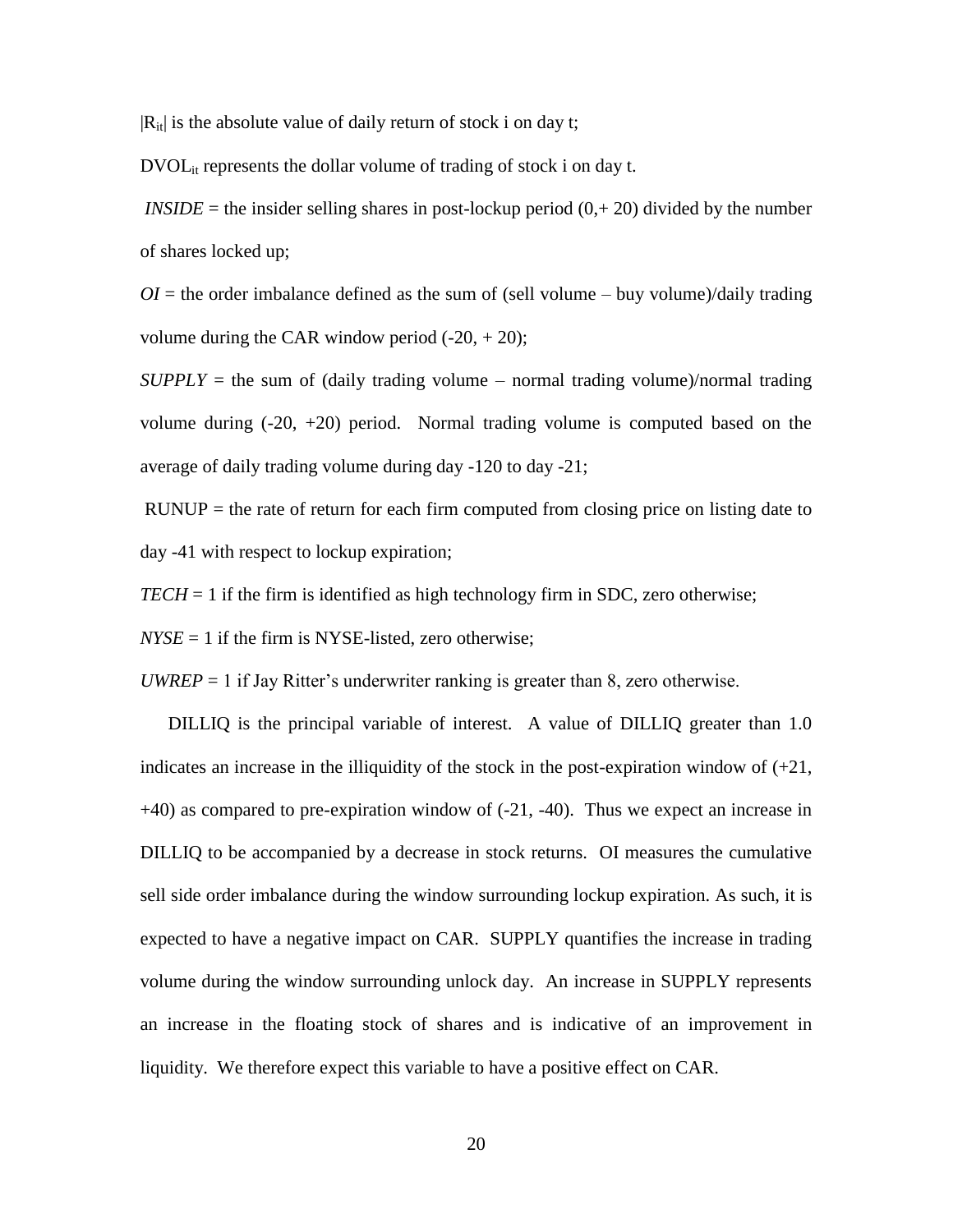As expected, DILLIQ has a negative impact on CAR and remains significant even when other variables are included in the regression. This result shows that an increase in the illiquidity of a stock is associated with a negative stock price reaction. We find that the dummy for VC-backing is associated with a statistically significant negative effect even after controlling for other determinants of stock price reaction. Insider selling is negative and mildly significant at conventional levels. Order Imbalance is associated with a negative stock price reaction and is significant at the 1% level. The supply effect is positive and statistically significant at the 1% level as per expectations. RUNUP represents the post-listing performance of stocks. RUNUP has a negative impact on CAR and is statistically significant at the 1% level. This implies that stocks which performed the best in the pre-expiration period suffer the worst stock price declines during the lockup expiration window. The TECH dummy shows a negative effect on CAR in univariate regression but the effect disappears in multivariate regressions. NYSE listing has a significant negative effect on CARs indicating that the stocks listed on NYSE experience more negative stock price reaction at lockup expiration as compared to Nasdaq stocks. Finally, underwriter reputation has no effect on CARs.

In Panel B, we report results of regressing CAR  $(+2, +20)$  on the independent variables of interest. The DILLIQ variable has a statistically significant negative impact on CAR indicating that firms experiencing a deterioration in liquidity also suffer negative CARs. The VC dummy has a negative effect and is statistically significant. The insider selling variable is not statistically significant. Order imbalance has a negative effect on CAR and is statistically significant. The supply variable has a positive effect on CAR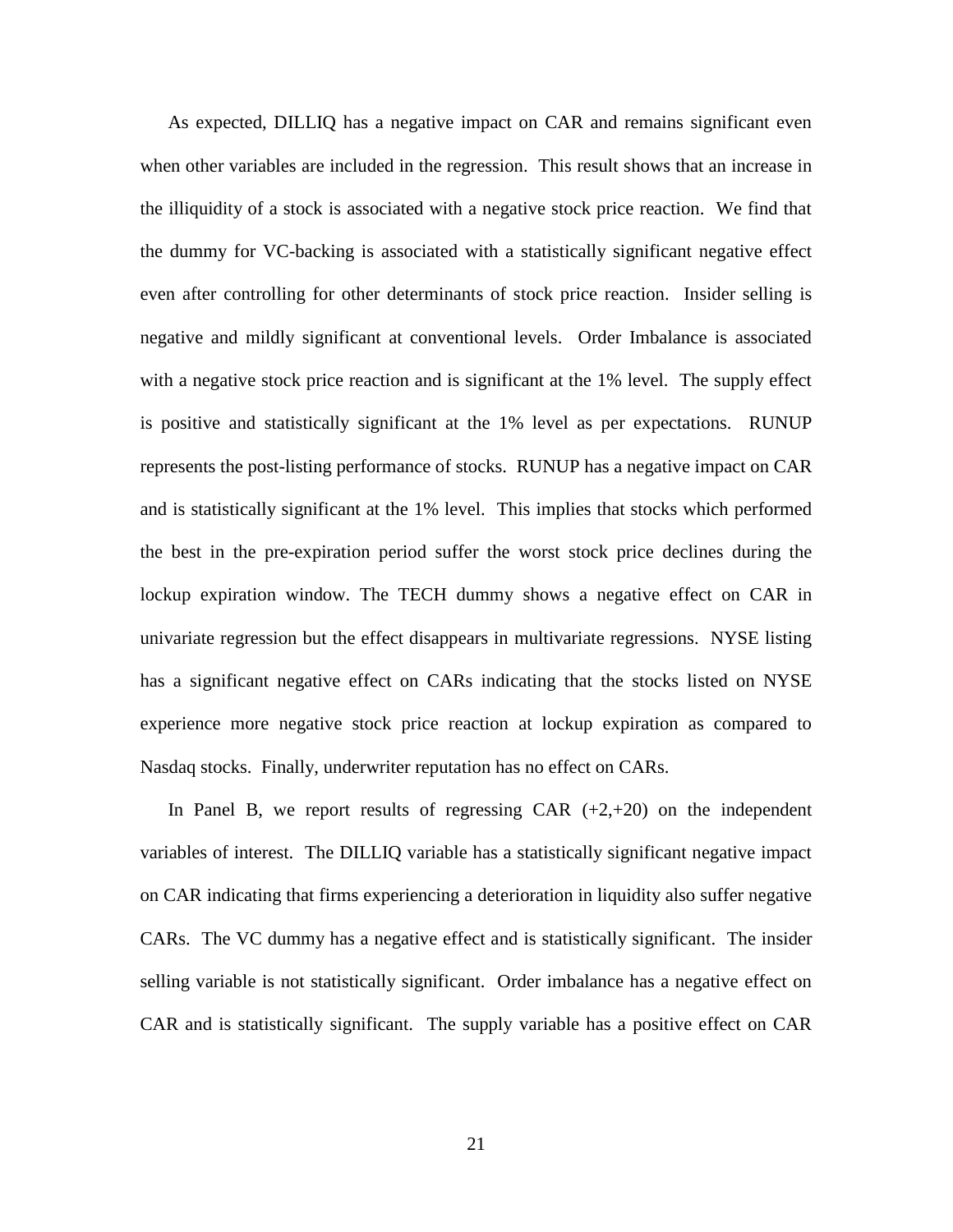and is statistically significant. RUNUP has a statistically significant negative effect on CAR as before. TECH, NYSE and UWREP are not statistically significant.

Note that in our univariate tests, INSIDE is associated with negative CARs. In multivariate regressions when we include DILLIQ, the significance of INSIDE tends to drop. We believe that there are two important reasons for the muted effect of insider sales on CAR. First, insiders could be selling soon after unlock day for one of three reasons: diversification of their holdings, to take advantage of their private information regarding future prospects of the firm, and to make use of their expectation of a decline in overall stock market prices. As pointed out in Section 2.2., the market's expectations about the relative likelihood of each of these possibilities are not observable prior to the lockup expiration, and are manifested in DILLIQ. Second, traders do not have timely information regarding insider sales since they are only required to disclose their trades via Form 4 no later than the tenth day of the month after transactions.

Overall, the most significant result from the multivariate regression analysis is that an increase in illiquidity is associated with a strongly negative stock price reaction. Our regression results confirm the earlier findings that VC-backed firms and those with reported insider selling experience significant negatively abnormal returns around lockup expiration. In addition we document that order imbalance has a significant negative impact on CAR while the supply effect is positive. Thus our empirical results suggest that the negative CAR documented at lockup expiration is associated with a deterioration in liquidity of a subset of stocks.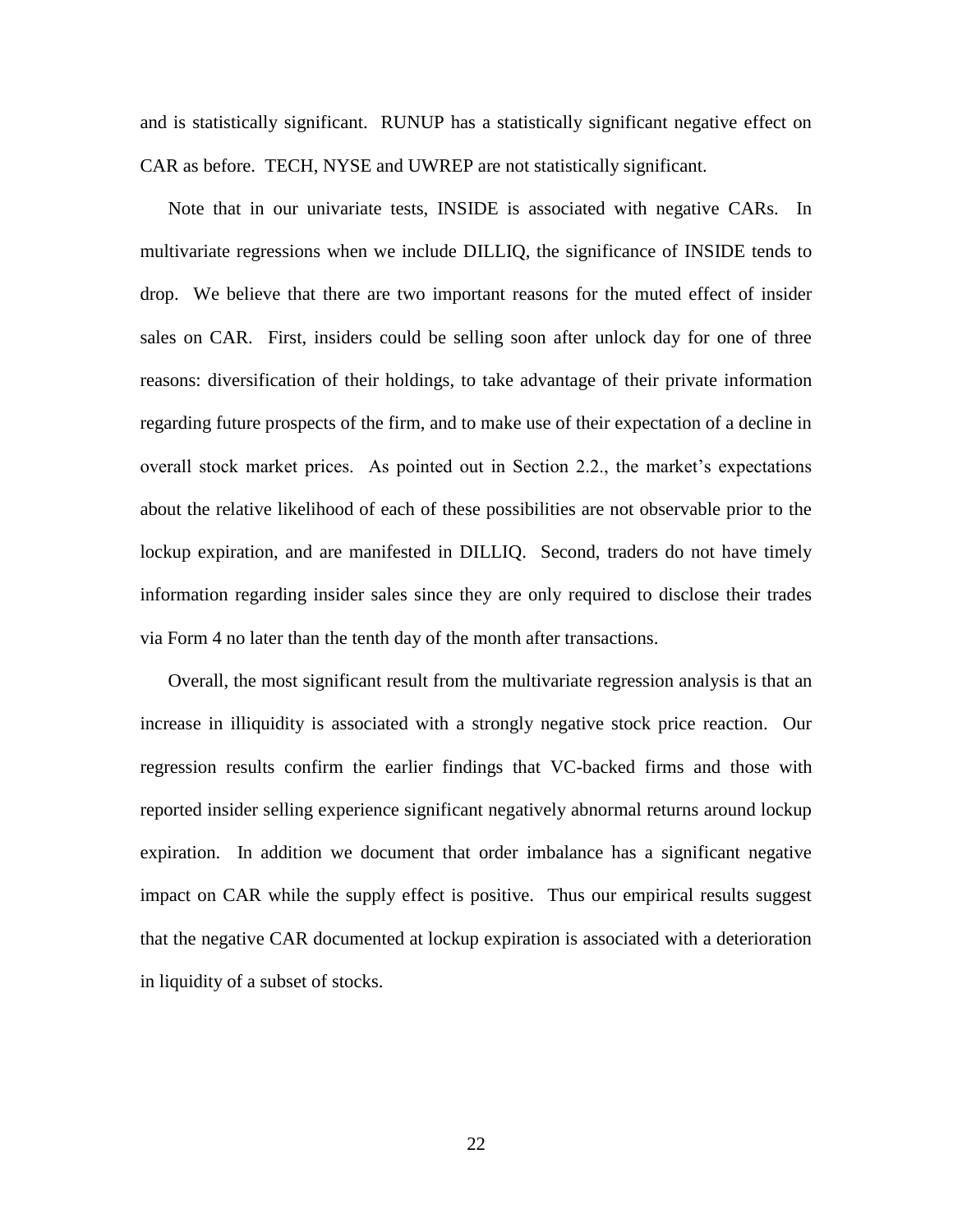## **5. Robustness Checks**

The empirical results shown in the previous section indicate that changes in liquidity are strongly negatively associated with CARs at the expiration of IPO lockups. In this section, we check the robustness of our results by conducting three additional sets of tests. First, we use an alternate measure of liquidity changes. Second, we use different windows for measuring pre- and post-lockup expiration periods. Finally, we use an alternate procedure for identifying liquidity changes.

Our first robustness check is based on the premise that there is no universally accepted measure of liquidity. We therefore construct our own index of liquidity changes. The index uses the following five variables to characterize stock market liquidity: time-weighted percentage quoted spread, trade-weighted effective percentage spread, time between trades, number of trades required to transact \$1 million, and daily return volatility. These variables are computed for each stock and averaged during the pre-  $(-21, -40)$  and post-  $(+21, +40)$  lockup expiration windows. The ratio of each variable (Post/Pre) is then calculated for each firm. An equally weighted average of the five variables used constitutes our measure of liquidity changes. Ratios exceeding 1.0 indicate a post-lockup expiration deterioration in liquidity. We use the same windows to denote pre- and post-lockup expiration to make our results directly comparable to that using Amihud's illiquidity ratio measure.

The variables chosen for computing the liquidity index takes into account perceptions of liquidity faced by various types of investors such as retail investors and institutional traders. The first variable, time-weighted quoted spread denotes the perceived cost of liquidity faced by retail investors. The second variable, trade-weighted effective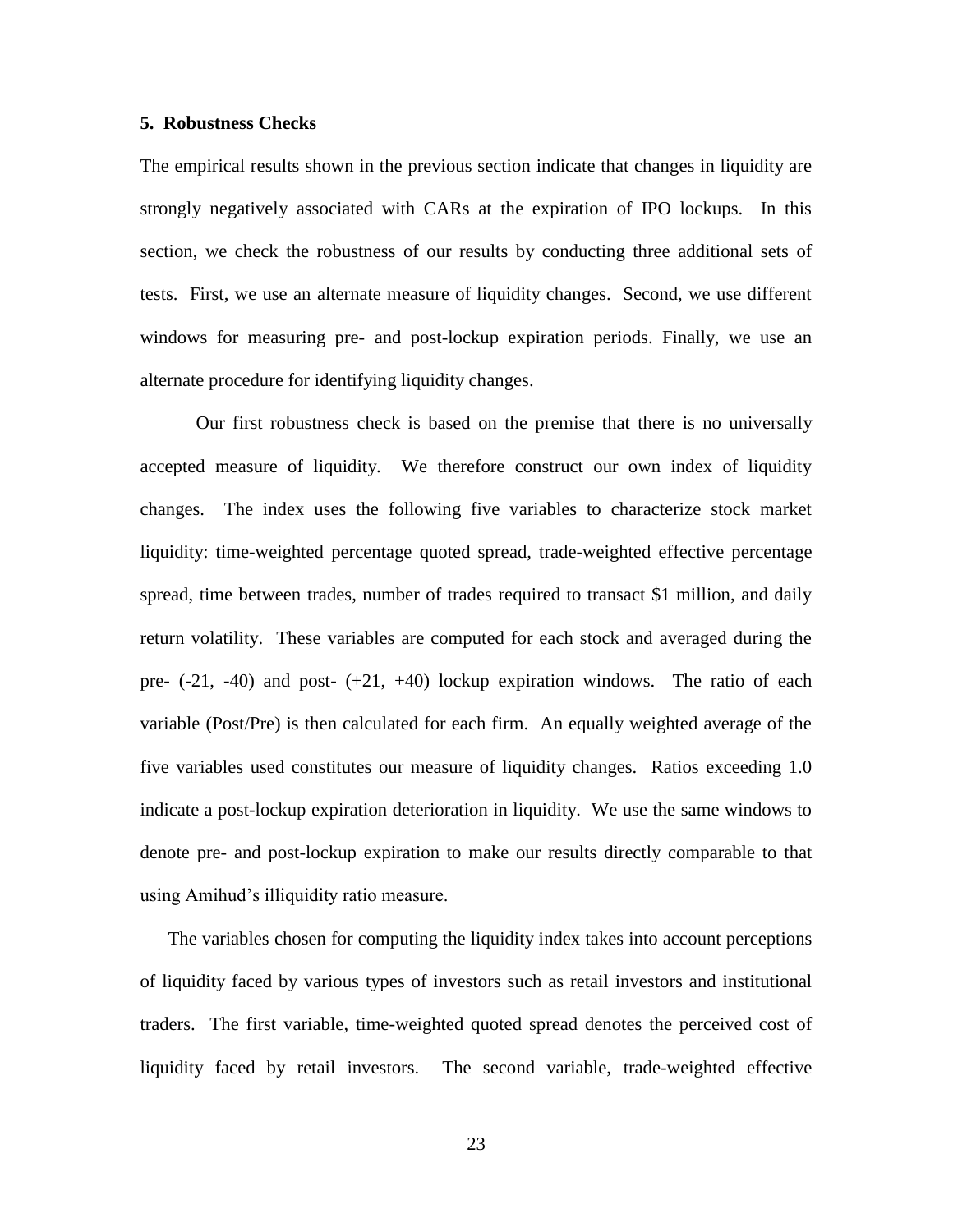percentage spread corresponds to the cost of liquidity provision from the perspective of dealers making market in the stock. The third variable, time to taken trade, which is measured by total trading hours divided by the number of trades, signifies the trading delay faced by professional traders. The fourth variable, the number of trades required to transact \$1 million represents a liquidity measure of interest to institutional traders executing high volume transactions. Finally, the return volatility is a liquidity measure of interest to sophisticated investors such as hedge funds.

 The results of our robust regressions are reported in Table 5. In Panel A, we show results using the  $(-20, +20)$  CAR window. We find that our constructed index of liquidity changes has a negative and statistically significant coefficient after controlling for control variables. We are thus able to confirm, by using an alternate measure of liquidity changes, that an increase in illiquidity is associated with negative stock returns in the period surrounding lockup expiration. In fact, our results are stronger with the constructed index as compared to Amihud's illiquidity measure.

In Panel B, we provide multivariate regression results using the  $(+2, +20)$  window for CAR. Once again, we are able to provide strong confirmatory evidence that an increase in illiquidity is associated with a decline in stock prices in the post-lockup window. Barring minor changes, our principal conclusions remain unaltered.

Our second robustness checks involves repeating our analysis by using the (-20,-1) and  $(+1,+20)$  windows to denote pre- and post-lockup periods respectively. Our empirical results remain qualitatively unaltered<sup>4</sup>.

 $\overline{a}$ 

<sup>&</sup>lt;sup>4</sup> These results are available from the authors upon request. Since the Amihud's illiquidity measure uses  $|R_{it}|$  there is a potential problem of spurious correlation between this measure and the CARs.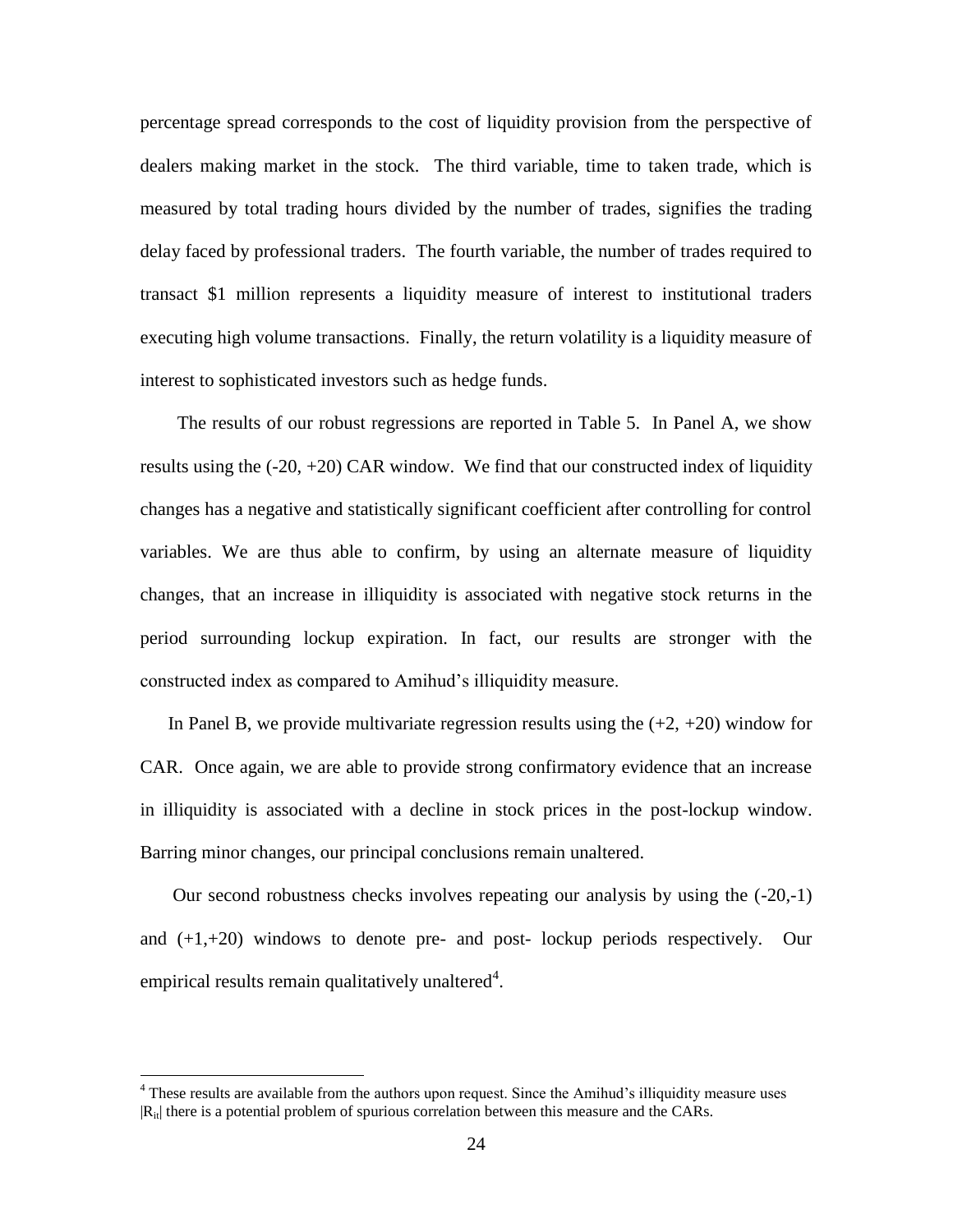Our final robustness checks involve the use of a transition matrix framework to classify our sample stocks into groups based pre- and post-lockup illiquidity. For each stock, we compute Amihud's illiquidity measure in the 20-day period before and the 20 day period after lockup expiration. For each of the pre- and post- lockup expiration periods, we characterize stocks whose illiquidity measure was below the median as liquid (LIQ) and the others as illiquid (ILLIQ). The diagonal cells [(LIQ, LIQ), and (IILIQ, ILLIQ) contain stocks which are expected to be relatively liquid and illiquid respectively. The stocks in the off-diagonal cells experience changes in liquidity in the post-lockup period. For example, firms in the (LIQ, ILLIQ) cell experience declines in liquidity.

We then compute CARs  $(-20, +20)$  for the cells of the transition matrix. For the firms that became illiquid (LIQ, ILLIQ) in the post-lockup period, CAR averages -12.57% and is significantly more negative than those firms with expected illiquidity (ILLIQ, ILLIQ). Firms that became more liquid in the post-lockup period (ILLIQ, LIQ) experience positive CARs of 5.54% on average, which are statistically significant and higher than firms that are expected to be liquid. The fact that firms that experience improvements in liquidity show positive CARs is particularly noteworthy.<sup>5</sup>

Summing up, using our robustness checks involving three different methods, we are able to substantiate our primary result that changes in liquidity are strongly associated with the stock price reaction during the period surrounding lock-up expiration.

## **6. Can Liquidity Changes Predict CARs?**

 $\overline{a}$ 

<sup>&</sup>lt;sup>5</sup> Detailed results are available from the others upon request.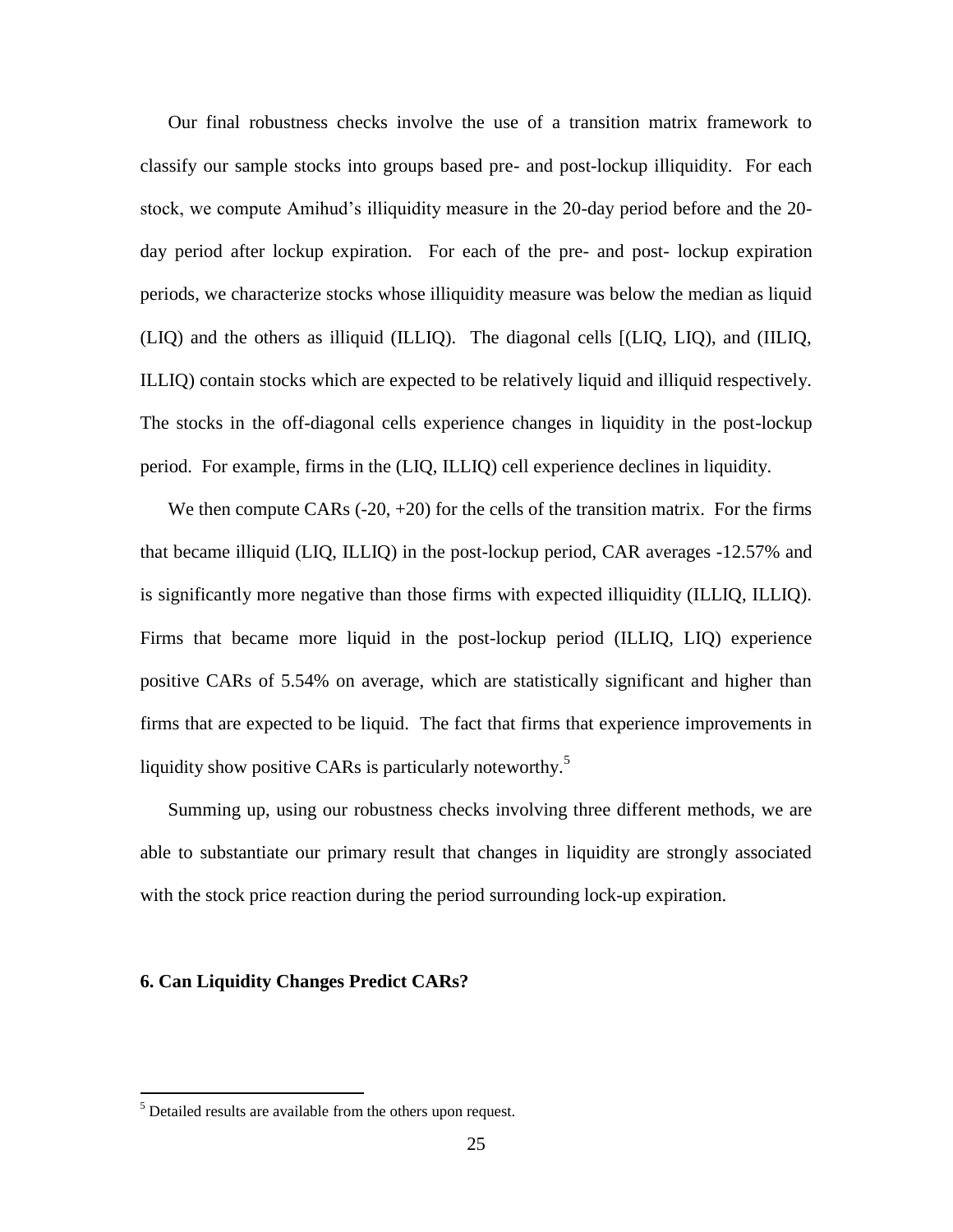So far, we have demonstrated that liquidity changes are associated with CARs around lockup expiration. A related question is whether observed liquidity changes can predict future CARs. We address the issue below.

We measure liquidity changes during the pre- and post-lockup expiration windows of  $(-2, -10)$  and  $(+2, +10)$  and CARs during the  $(+11, +20)$  period. We conduct multivariate regressions using CAR as the dependent variable and ΔILLIQ, where the latter represents illiquidity changes in the post-lockup period as the main independent variable. We use the same control variables as in Sections 4 and 5. The results are reported in Table 6. In Model 1, we use Amihud measure for measuring illiquidity changes and in Model 2, we use our constructed index of liquidity changes. Both models show negative and statistically significant coefficients for the ΔILLIQ variable. This result indicates that firms experiencing an increase in illiquidity are predicted to suffer negative CARs in the subsequent period. OI and RUNUP show negative coefficients whereas SUPPLY shows a positive coefficient. The other variables are not statistically significant. Our results are not sensitive to the definition of pre- and post-lockup expiration windows.

Figure 2 graphically depicts the pattern in CARs during the  $(+11, +30)$  window. The figure confirms the continued divergence in CARs of the LIQ and the ILLIQ subsamples. The magnitude of decline in CARs of ILLIQ firms is larger as compared to the increase in magnitude of LIQ firms during this window.

In summary, we show that liquidity changes can predict future stock returns subsequent to the measurement period. An implication of this finding is that stocks take a longer time to incorporate liquidity changes into prices.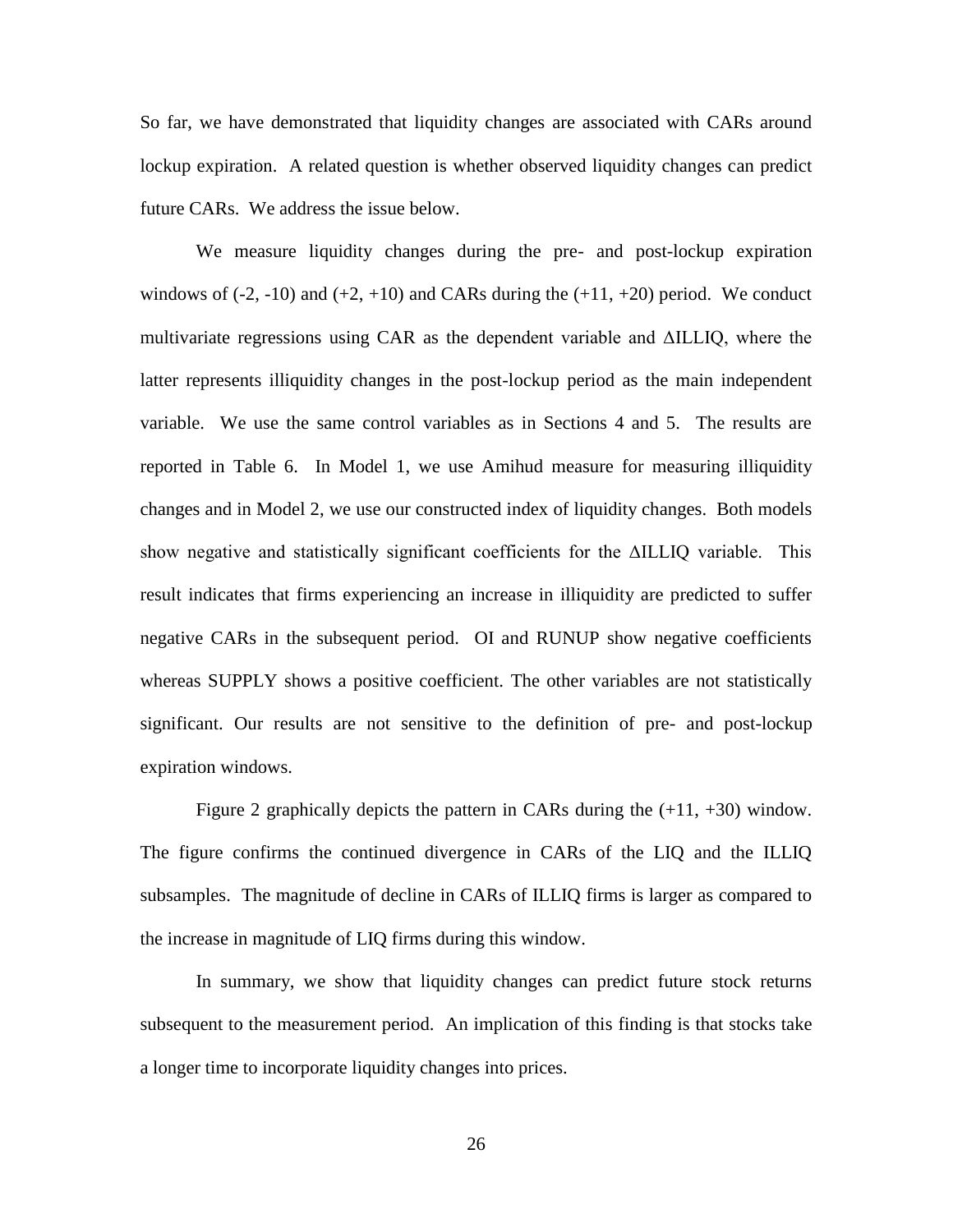## **7. Conclusion**

Despite considerable research on the lockup expiration of IPOs, there remain few satisfactory explanations for the observed negative stock price reaction. Since the unlock event per se is devoid of any informational content, the empirical finding has remained a conundrum. Prior studies on the market microstructure effects around unlock day do not find any evidence regarding deterioration in liquidity.

Our contribution in this paper is two-fold. First, we show that a subset of firms experience deterioration in liquidity during the post-lock up period. Second, we show that this deterioration in liquidity is associated with negative CARs during the post-lock up period. Our results are robust to the use of alternate procedures to define changes in liquidity. Further research on the factors driving the observed deterioration in liquidity is likely to be a fruitful endeavor.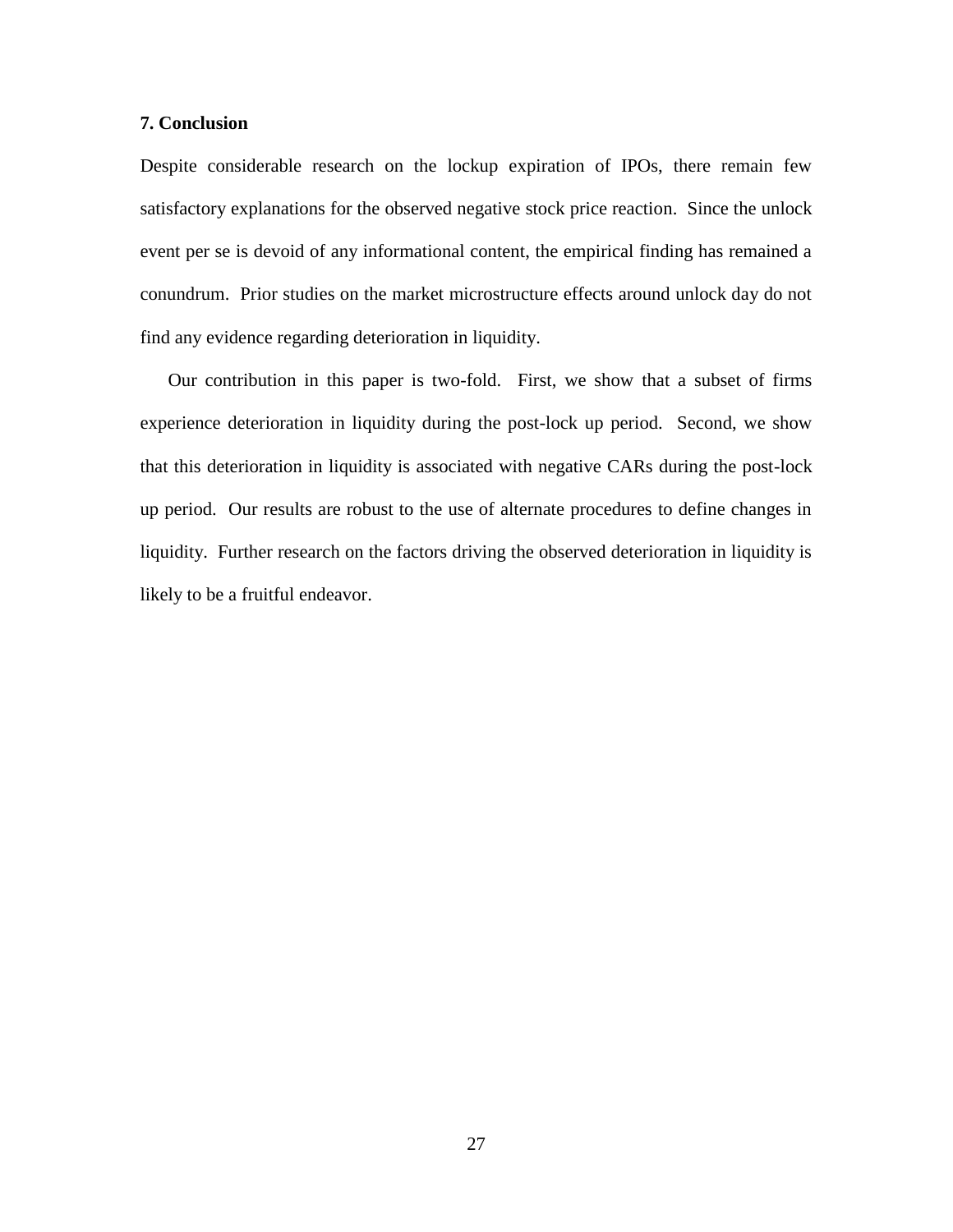## **References**

Amihud, Y (2002). Illiquidity and stock returns: Cross-section and time series effects. *Journal of Financial Markets*, 5, 31 – 56.

Bradley, D., Jordan, B., & Roten, I., & Yi, H. (2001). Venture capital and IPO lockup expiration: an empirical analysis. *Journal of Financial Research*, 24, 465 – 493.

Brav, A. & Gompers, P. (2003). The Role of Lock-ups in Initial Public Offerings. *Review of Financial Studies*, 16, 1 – 29.

Cao, C., Field, L., & Hanka, G. (2004). Does insider trading impair market liquidity? evidence from IPO lockup expirations. *Journal of Financial and Quantitative Analysis*,  $39, 25 - 46.$ 

Easley, D., Kiefer, N., & O'Hara, M. (1997). The information content of the trading Process. *Journal of Empirical Finance*, 4, 159-186.

Field, L. & Hanka, G. (2001). The expiration of IPO share lockups. *Journal of Finance*,  $56,471 - 500.$ 

Gao, Y. (2005). Trading and information environment of IPO stocks around lockup expiration: Evidence from intraday data. Cornell University Working Paper.

Glosten, L., & Milgrom, P. (1985). Bid, ask, and transaction prices in a specialist market with heterogeneously informed traders. *Journal of Financial Economics,* 14, 71 – 100.

Krishnamurti, C. & Thong, T. Y. (2008). Lockup Expiration, Insider Selling and Bid-Ask Spreads. *International Review of Economics and Finance*, Volume 17, 230-244.

Kyle, A. (1985). Continuous auctions and insider trading. *Econometrica*, 53, 1315 – 1335.

Silber, W. L. (1975). Thinness in capital markets: The case of the Tel Aviv Stock Exchange. *Journal of Financial and Quantitative Analysis*, 10, 129 – 142.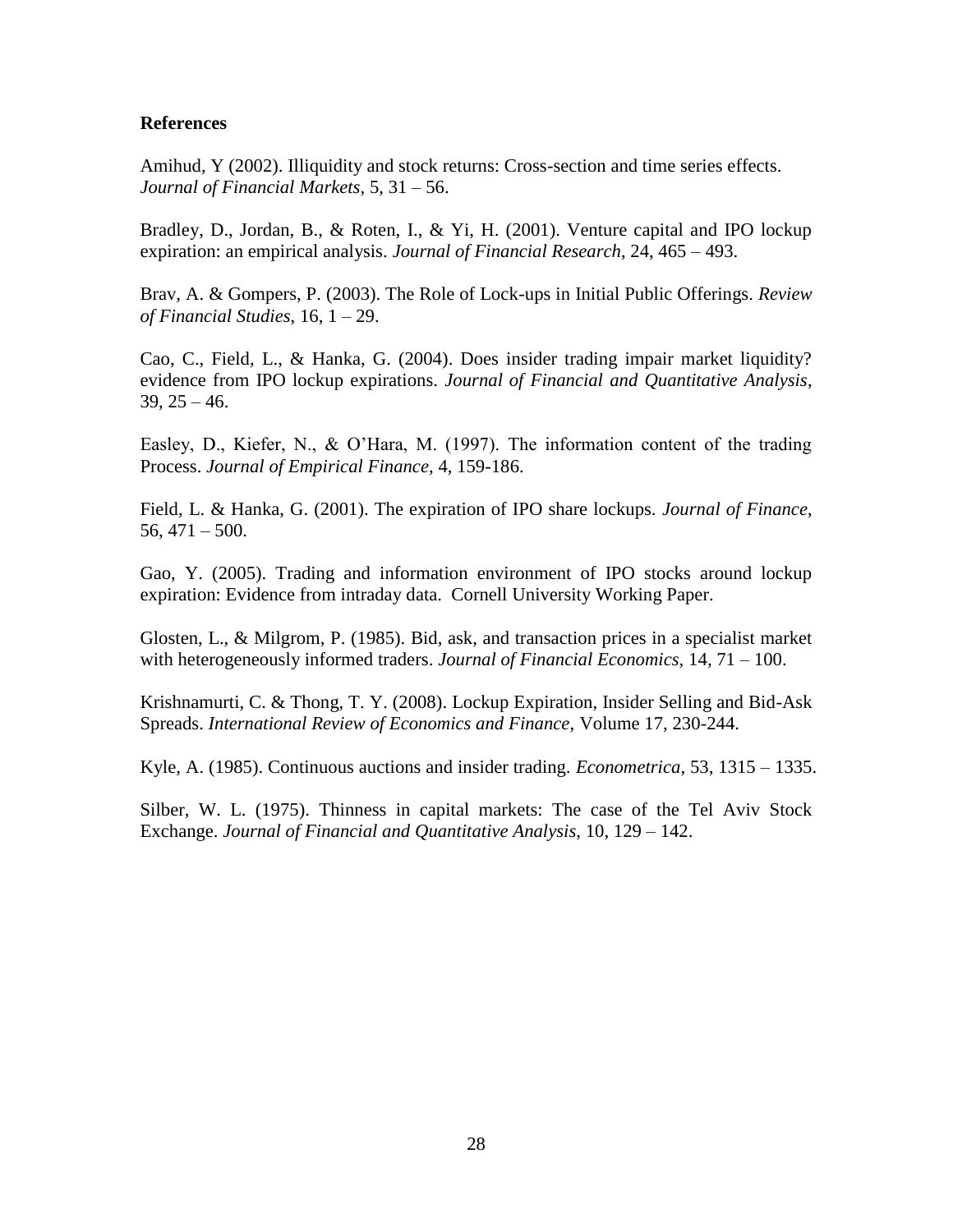







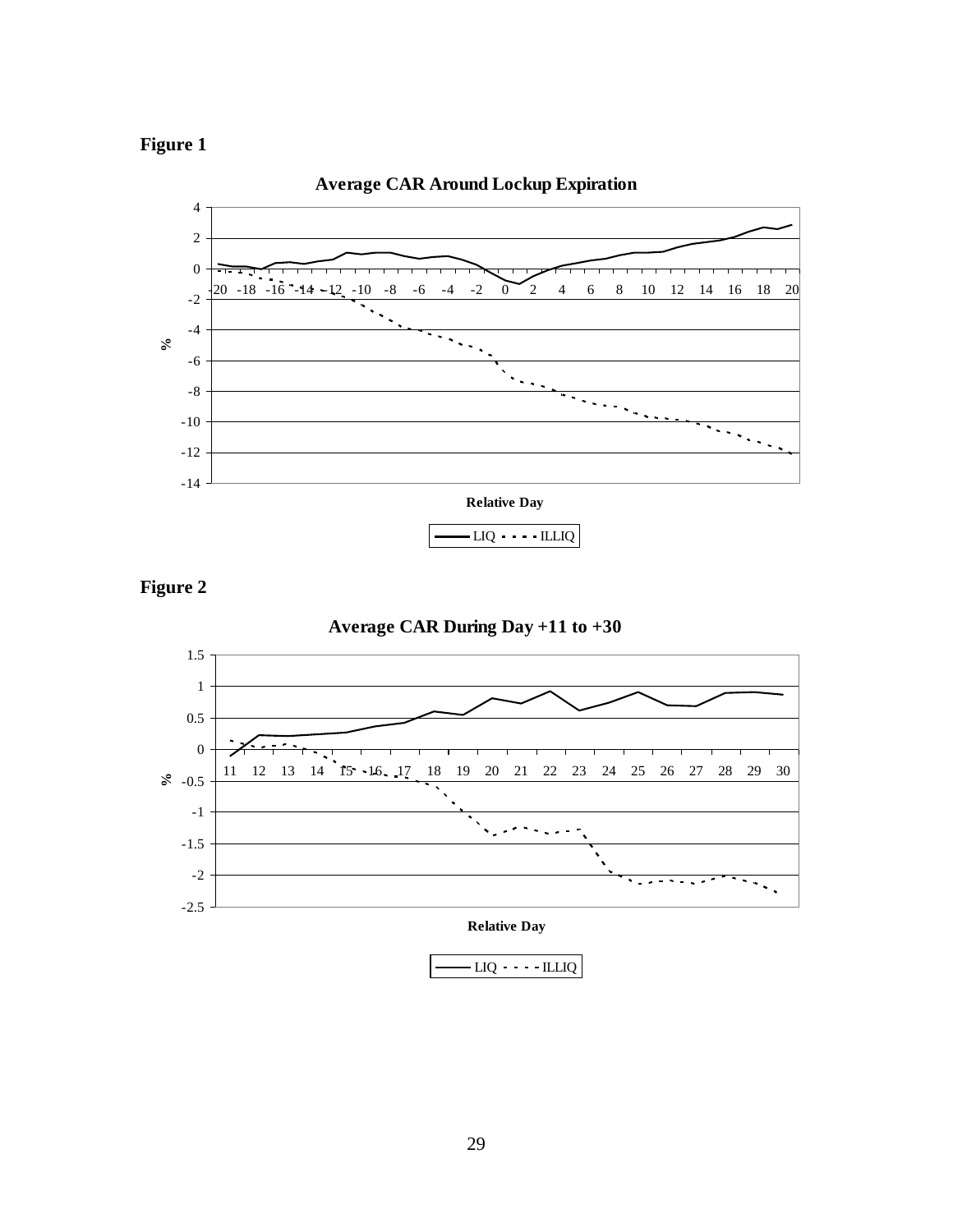#### Table 1 Descriptive Statistics

This table presents the offer and firm characteristics for the lockup expiration sample. The IPO sample period is from 1993 to 2005. Panel A and B report the means, medians, and standard deviations for all firms and liquid (LIQ) vs illiquid (ILLIQ) subsamples, respectively. Liquid (illiquid) firms are defined as those firms whose ratio of Amihud illiquidity measure in postlockup  $[-21, +40]$  to pre-lockup  $[-40, -21]$  period is less than 1 (more than 1). Amihud illiquidity measure is computed as  $|R_{it}|DVOL_{it}$ . Shares offered is the number of shares issued to the public by the issuers. Net proceeds is the total amount raised by the issuers excluding fees and expenses. Offer price is the issuing price of the IPO shares. Filing Price Range is defined as the difference between high and low filing price as a percentage of the low filing price. Offer to close returns is the difference between the closing price and offer price as a percentage of the offer price. Over-allotment shares represents the additional shares that issuer allows the underwriter to offer, typically 15% of the initial issue. The number of underwriters includes lead and co-lead manager in the IPO process. Lockup Days is the number of days that the insiders are prohibited from selling their shares in the aftermarket. Lockup shares are the number of shares held by the managers, executives and other investors which are restricted from selling during the lockup period. These are denoted as shares eligible for future sale in the IPO prospectus. Firm age is measured from the founding year to the IPO year. Shares outstanding represent the number of shares outstanding after IPO. Market value is defined as the first day closing price multiplied by the number of shares outstanding after IPO. The debt to asset ratio equals total debt divided by total assets. Total assets, total liabilities, net sales, net income and returns on assets (ROA) are based on the most recent fiscal year ending prior to the IPO lockup expiration. The mean and median comparisons of LIQ and ILLIQ samples are based on independent t-test and Wilcoxon Signed Ranks test, respectively. \*\*\*, \*\*, and \* represent significance at the 1%, 5%, and 10% levels for a two-tailed test, respectively.

Panel A: All Firms (1609)

|                                 | mean     | median  | std. dev. |
|---------------------------------|----------|---------|-----------|
| <b>Offer Characteristics</b>    |          |         |           |
| Shares Offered (million)        | 4.114    | 2.900   | 5.043     |
| Net Proceeds (\$million)        | 60.942   | 35.828  | 99.816    |
| Offer Price (\$)                | 12.636   | 12.000  | 4.302     |
| Filing Price Range (%)          | 17.243   | 16.667  | 6.655     |
| Offer to Close Returns (%)      | 20.327   | 10.294  | 37.579    |
| Over-allotment Shares (million) | 0.704    | 0.465   | 0.866     |
| No. of Underwriters             | 2.800    | 2.000   | 1.490     |
| Lockup Days                     | 194.751  | 180.000 | 62.116    |
| Lockup Shares (million)         | 12.796   | 8.014   | 20.002    |
| <b>Firm Characteristics</b>     |          |         |           |
| Firm Age (years)                | 14.623   | 8.000   | 19.175    |
| Shares Outstanding (million)    | 16.865   | 10.834  | 24.585    |
| Market Value (\$million)        | 311.345  | 153.563 | 732.492   |
| Total Assets (\$million)        | 218.242  | 25.957  | 1,574.374 |
| Total Liabilities (\$million)   | 187.273  | 16.282  | 1,386.224 |
| Net Sales (\$million)           | 163.994  | 31.909  | 790.641   |
| Net Income (\$million)          | $-0.715$ | 0.831   | 36.195    |
| <b>ROA</b>                      | $-0.049$ | 0.114   | 0.663     |
| Debt to Asset Ratio             | 0.355    | 0.261   | 0.487     |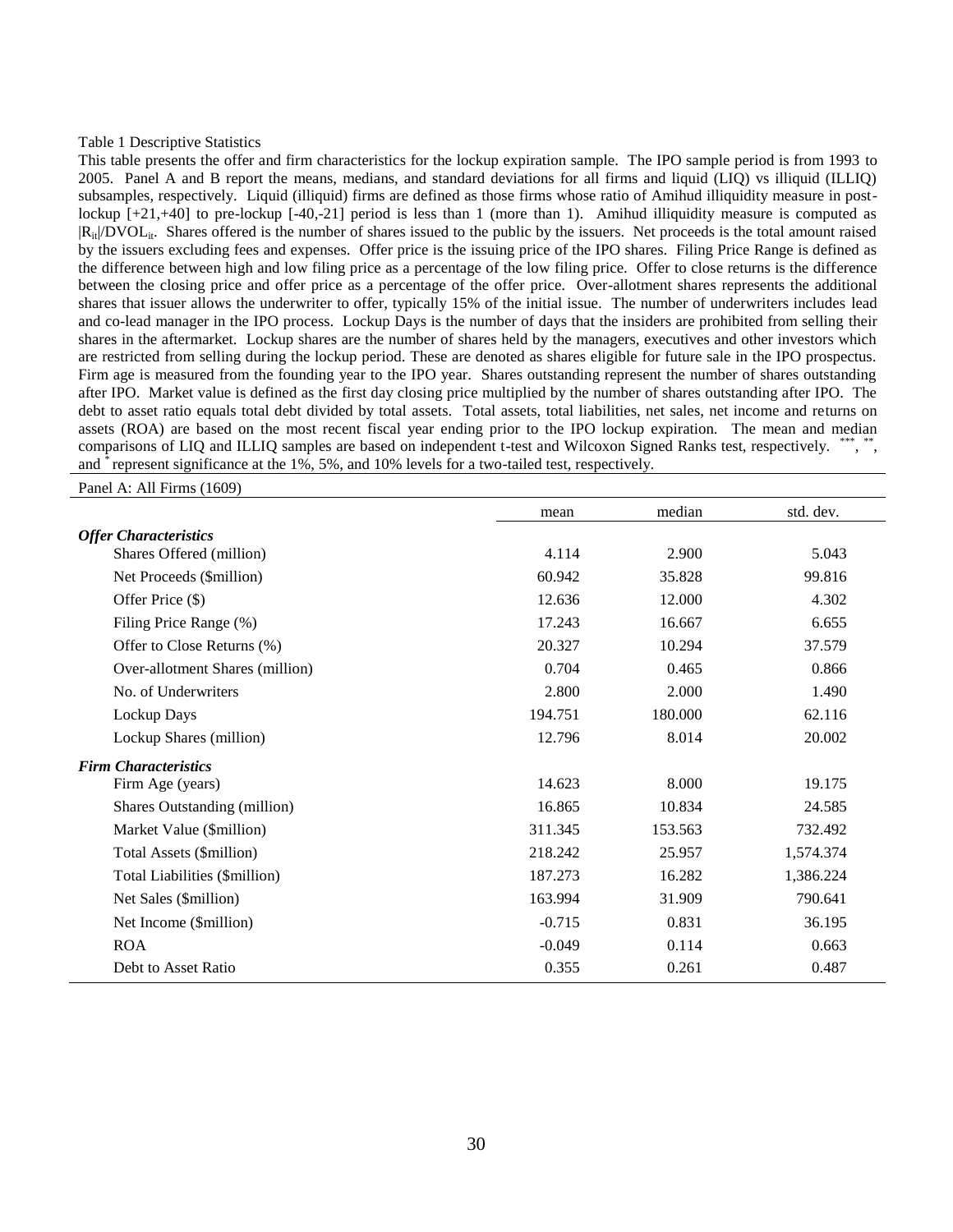|                                 |          | <b>LIQ</b> Firms |           |          | <b>ILLIQ</b> Firms |           | <b>Difference</b> |                      |  |
|---------------------------------|----------|------------------|-----------|----------|--------------------|-----------|-------------------|----------------------|--|
|                                 |          | (845)            |           |          | (764)              |           |                   | $LIQ - ILLIQ$        |  |
|                                 | mean     | median           | std. dev. | mean     | median             | std. dev. | mean              | median               |  |
| <b>Offer Characteristics</b>    |          |                  |           |          |                    |           |                   |                      |  |
| Shares Offered (million)        | 4.296    | 3.000            | 4.880     | 3.912    | 2.700              | 5.212     | 0.384             | $0.300***$           |  |
|                                 |          |                  |           |          |                    |           | (1.52)            | (2.93)               |  |
| Net Proceeds (\$million)        | 64.664   | 38.363           | 91.377    | 56.825   | 32.480             | 108.300   | 7.839             | 5.883***             |  |
|                                 |          |                  |           |          |                    |           | (1.56)            | (4.03)               |  |
| Offer Price (\$)                | 12.747   | 12.500           | 4.206     | 12.514   | 12.000             | 4.404     | 0.233             | 0.500                |  |
|                                 |          |                  |           |          |                    |           | (1.09)            | (1.40)               |  |
| Filing Price Range (%)          | 17.114   | 16.667           | 7.296     | 17.385   | 16.667             | 5.869     | $-0.271$          | 0.000                |  |
|                                 |          |                  |           |          |                    |           | (0.82)            | (0.55)               |  |
| Offer to Close Returns (%)      | 20.308   | 11.389           | 34.410    | 20.348   | 8.929              | 40.821    | $-0.040$          | 2.460                |  |
|                                 |          |                  |           |          |                    |           | (0.02)            | (1.39)               |  |
| Over-allotment Shares (million) | 0.758    | 0.510            | 0.888     | 0.645    | 0.450              | 0.837     | $0.113***$        | $0.060***$           |  |
|                                 |          |                  |           |          |                    |           | (2.61)            | (4.52)               |  |
| No. of Underwriters             | 2.920    | 3.000            | 1.558     | 2.669    | 2.000              | 1.401     | $0.251***$        | $1.000***$           |  |
|                                 |          |                  |           |          |                    |           | (3.40)            | (3.96)               |  |
| Lockup Days                     | 194.633  | 180.000          | 66.009    | 194.882  | 180.000            | 57.549    | $-0.249$          | 0.000                |  |
|                                 | 13.412   | 9.086            | 15.480    | 12.114   | 6.910              | 24.025    | (0.08)<br>1.298   | (1.18)<br>$2.176***$ |  |
| Lockup Shares (million)         |          |                  |           |          |                    |           | (1.27)            | (4.67)               |  |
| <b>Firm Characteristics</b>     |          |                  |           |          |                    |           |                   |                      |  |
| Firm Age (years)                | 14.586   | 8.000            | 19.088    | 14.665   | 8.000              | 19.285    | $-0.079$          | 0.000                |  |
|                                 |          |                  |           |          |                    |           | $(-0.08)$         | (0.27)               |  |
| Shares Outstanding (million)    | 17.605   | 11.850           | 18.499    | 16.047   | 9.706              | 29.900    | 1.558             | $2.144***$           |  |
|                                 |          |                  |           |          |                    |           | (1.24)            | (5.08)               |  |
| Market Value (\$million)        | 311.250  | 169.539          | 457.165   | 311.450  | 131.973            | 948.454   | $-0.200$          | 37.566***            |  |
|                                 |          |                  |           |          |                    |           | $(-0.01)$         | (4.48)               |  |
| Total Assets (\$million)        | 216.439  | 27.413           | 1,067.660 | 220.236  | 24.999             | 1,990.672 | $-3.797$          | 2.414**              |  |
|                                 |          |                  |           |          |                    |           | $(-0.05)$         | (2.17)               |  |
| Total Liabilities (\$million)   | 186.232  | 15.842           | 971.621   | 188.423  | 16.894             | 1,733.632 | $-2.191$          | $-1.052$             |  |
|                                 |          |                  |           |          |                    |           | $(-0.03)$         | $(-0.79)$            |  |
| Net Sales (\$million)           | 159.326  | 32.525           | 506.632   | 169.157  | 30.971             | 1,016.579 | $-9.831$          | 1.554                |  |
|                                 |          |                  |           |          |                    |           | $(-0.24)$         | (0.96)               |  |
| Net Income (\$million)          | $-0.869$ | 0.701            | 29.996    | $-0.544$ | 1.003              | 42.019    | $-0.325$          | $-0.302$             |  |
|                                 |          |                  |           |          |                    |           | $(-0.18)$         | $(-1.48)$            |  |
| <b>ROA</b>                      | $-0.047$ | 0.104            | 0.687     | $-0.051$ | 0.123              | 0.637     | 0.004             | $-0.019$             |  |
|                                 |          |                  |           |          |                    |           | (0.10)            | $(-1.36)$            |  |
| Debt to Asset Ratio             | 0.329    | 0.224            | 0.393     | 0.385    | 0.303              | 0.571     | $-0.056**$        | $-0.079***$          |  |
|                                 |          |                  |           |          |                    |           | $(-2.25)$         | $(-2.71)$            |  |

## Panel B: Liquid vs Illiquid Firms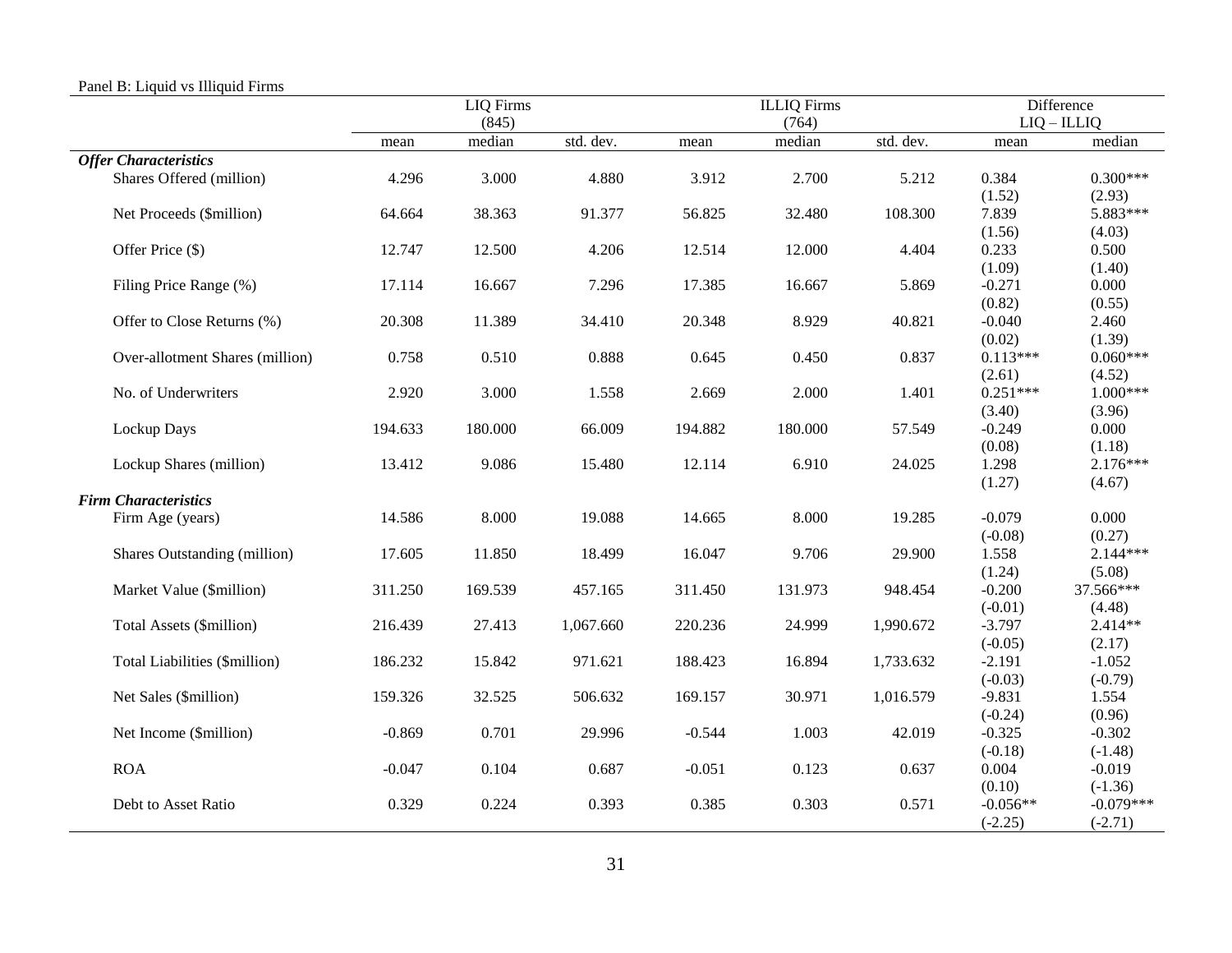#### Table 2 Quote and Trade Characteristics

This table presents the summary statistics for the quote and trade activities for the entire sample as well as the liquid (LIQ) and illiquid (ILLIQ) subsamples around lockup expirations. Liquid (illiquid) firms are those firms whose ratio of Amihud illiquidity measure in post-lockup to pre-lockup period is less than 1 (more than 1). Amihud illiquidity measure is computed as  $|R_i|DVOL_i$ . The pre- and postlockup expiration windows are [-40,-21] and [+21,+40] days with respect to the unlock day respectively. We compute quoted and effective spreads in terms of dollars and percentages. The quoted and effective spreads are averaged on the basis of time-weighting and trade-weighting respectively. Depth is the sum of bid and ask depths measured in terms of share volume. The number of trades is the total number of transactions per day. Trade size is the average trading volume per transaction and trading value is the average of the product of price and quantity traded per day. Return volatility is the standard deviation of the intraday returns. The comparison of means and medians for LIQ vs ILLIQ in pre- and post-lockup periods are based on the independent t-test and Wilcoxon signed ranks tests. For the comparison of the pre- and post-lockup means and medians, we compute the paired sample t-statistics and the z-statistics based on Wilcoxon signed ranks test in the parentheses. \*, \*\*,\*,\*,\*,\*,\* and \*\*\*\* represent the 10%, 5%, and 1% two-tailed significance level, respectively.

|                             |        |             | All Firms    |                  |            | <b>LIQ</b> Firms |                         |             | <b>ILLIQ</b> Firms |                         | Difference    |                                           |
|-----------------------------|--------|-------------|--------------|------------------|------------|------------------|-------------------------|-------------|--------------------|-------------------------|---------------|-------------------------------------------|
|                             |        |             | (1609)       |                  |            | (845)            |                         |             | (764)              |                         |               | $LIQ - ILLIQ$                             |
|                             |        | Pre         | Post         | Difference       | Pre        | Post             | Difference              | Pre         | Post               | Difference              | Pre           | Post                                      |
|                             |        | $-40,-21$ ] | $[-21, +40]$ | Pre-Post         | $-40, -21$ | $[-21, +40]$     | Pre-Post                | $[-40,-21]$ | $[-21, +40]$       | Pre-Post                | $[-40,-21]$   | $[+21,+40]$                               |
| <b>Quote Activities</b>     |        |             |              |                  |            |                  |                         |             |                    |                         |               |                                           |
| Quoted dollar spread        | Mean   | 0.3726      | 0.3484       | 0.0242           | 0.3660     | 0.3262           | 0.0398                  | 0.3798      | 0.3730             | 0.0068                  | $-0.0138$     | $-0.0468$                                 |
|                             |        |             |              | $***$<br>(7.02)  |            |                  | $(9.98)$ ***            |             |                    | (1.19)                  | $(-1.16)$     | $(-3.81)$ ***                             |
|                             | Median | 0.3256      | 0.2959       | 0.0297           | 0.3102     | 0.2692           | 0.0410                  | 0.3345      | 0.3187             | 0.0158                  | $-0.0243$     | $-0.0495$                                 |
|                             |        |             |              | $(9.19)$ ***     |            |                  | $(11.00)$ ***           |             |                    | $(1.92)$ <sup>*</sup>   | $(-1.66)$     | $(-3.76)$ ***                             |
| Quoted percentage spread    | Mean   | 0.0289      | 0.0301       | $-0.0012$        | 0.0271     | 0.0228           | 0.0043                  | 0.0310      | 0.0381             | $-0.0071$               | $-0.0039$     | $-0.0153$                                 |
|                             |        |             |              | ***<br>$(-2.82)$ |            |                  | $(11.38)$ ***           |             |                    | $(-10.80)$ ***          | $(-3.50)$ *** | $(-10.84)$ ***                            |
|                             | Median | 0.0244      | 0.0236       | 0.0008           | 0.0223     | 0.0178           | 0.0045                  | 0.0267      | 0.0314             | $-0.0047$               | $-0.0044$     | $-0.0136$                                 |
|                             |        |             |              | (1.45)           |            |                  | $(15.01)$ ***           |             |                    | $(-12.09)$ ***          | $(-3.69)$ *** | $\left( -12.47\right) ^{\ast \ast \ast }$ |
| Effective dollar spread     | Mean   | 0.2225      | 0.2073       | $0.0152***$      | 0.2176     | 0.1983           | 0.0193                  | 0.2279      | 0.2174             | 0.0105                  | $-0.0103$     | $-0.0191$                                 |
|                             |        |             |              | (5.97)           |            |                  | $(6.83)$ ***            |             |                    | $(2.43)$ **             | $(-1.50)$     | $(-2.79)$ ***                             |
|                             | Median | 0.1998      | 0.1809       | 0.0189           | 0.1919     | 0.1733           | 0.0186                  | 0.2055      | 0.1853             | 0.0202                  | $-0.0136$     | $-0.0120$                                 |
|                             |        |             |              | $***$<br>(7.72)  |            |                  | $(7.77)$ <sup>***</sup> |             |                    | $(3.12)$ <sup>***</sup> | $(-1.83)$     | $(-2.78)$ ***                             |
| Effective percentage spread | Mean   | 0.0170      | 0.0178       | $-0.0008$        | 0.0160     | 0.0135           | 0.0025                  | 0.0181      | 0.0227             | $-0.0046$               | $-0.0021$     | $-0.0092$                                 |
|                             |        |             |              | $(-3.16)$ ***    |            |                  | $(10.44)$ ***           |             |                    | $(-9.66)$ ***           | $(-3.53)$ *** | $(-11.24)$ ***                            |
|                             | Median | 0.0152      | 0.0142       | 0.0010           | 0.0143     | 0.0117           | 0.0026                  | 0.0161      | 0.0188             | $-0.0027$               | $-0.0018$     | $-0.0071$                                 |
|                             |        |             |              | (1.39)           |            |                  | $(13.52)$ ***           |             |                    | $(-10.59)$ ***          | $(-4.28)$ *** | $(-12.89)$ ***                            |
| Depth                       | Mean   | 3,429.26    | 4,667.14     | $-1,237.88$      | 3,827.04   | 6,122.89         | $-2,295.85$             | 2,989.30    | 3,057.04           | $-67.74$                | 837.74        | 3,065.85                                  |
|                             |        |             |              | $(-6.57)$ ***    |            |                  | $(-7.46)$ ***           |             |                    | $(-0.35)$               | (1.78)        | $(5.39)$ ***                              |
|                             | Median | 247.95      | 343.60       | $-95.65$         | 291.11     | 578.35           | $-287.24$               | 206.92      | 196.00             | 10.92                   | 84.19         | 382.35                                    |
|                             |        |             |              | $(-10.66)$ ***   |            |                  | $(-14.81)$              |             |                    | (1.65)                  | $(2.68)$ ***  | $(8.28)$ <sup>***</sup>                   |
| <b>Bid Depth</b>            | Mean   | 1,670.79    | 2,209.51     | $-538.72$        | 1,838.55   | 2,854.99         | $-1,016.44$             | 1,485.24    | 1,495.60           | $-10.36$                | 353.31        | 1,359.39                                  |
|                             |        |             |              | $(-5.67)$ ***    |            |                  | $(-6.91)$ ***           |             |                    | $(-0.09)$               | (1.53)        | $(5.11)$ <sup>***</sup>                   |
|                             | Median | 119.42      | 161.84       | $-42.42$         | 145.40     | 274.05           | $-128.65$               | 105.20      | 97.17              | 8.03                    | 40.20         | 176.88                                    |
|                             |        |             |              | $(-10.32)$ ***   |            |                  | $(-14.06)$              |             |                    | (1.28)                  | $(2.66)$ ***  | $(8.21)$ ***                              |
| Ask Depth                   | Mean   | 1,758.47    | 2,457.62     | $-699.15$        | 1,988.49   | 3,267.90         | $-1,279.41$             | 1,504.06    | 1,561.44           | $-57.38$                | 484.43        | 1,706.46                                  |
|                             |        |             |              |                  |            |                  |                         |             |                    |                         |               |                                           |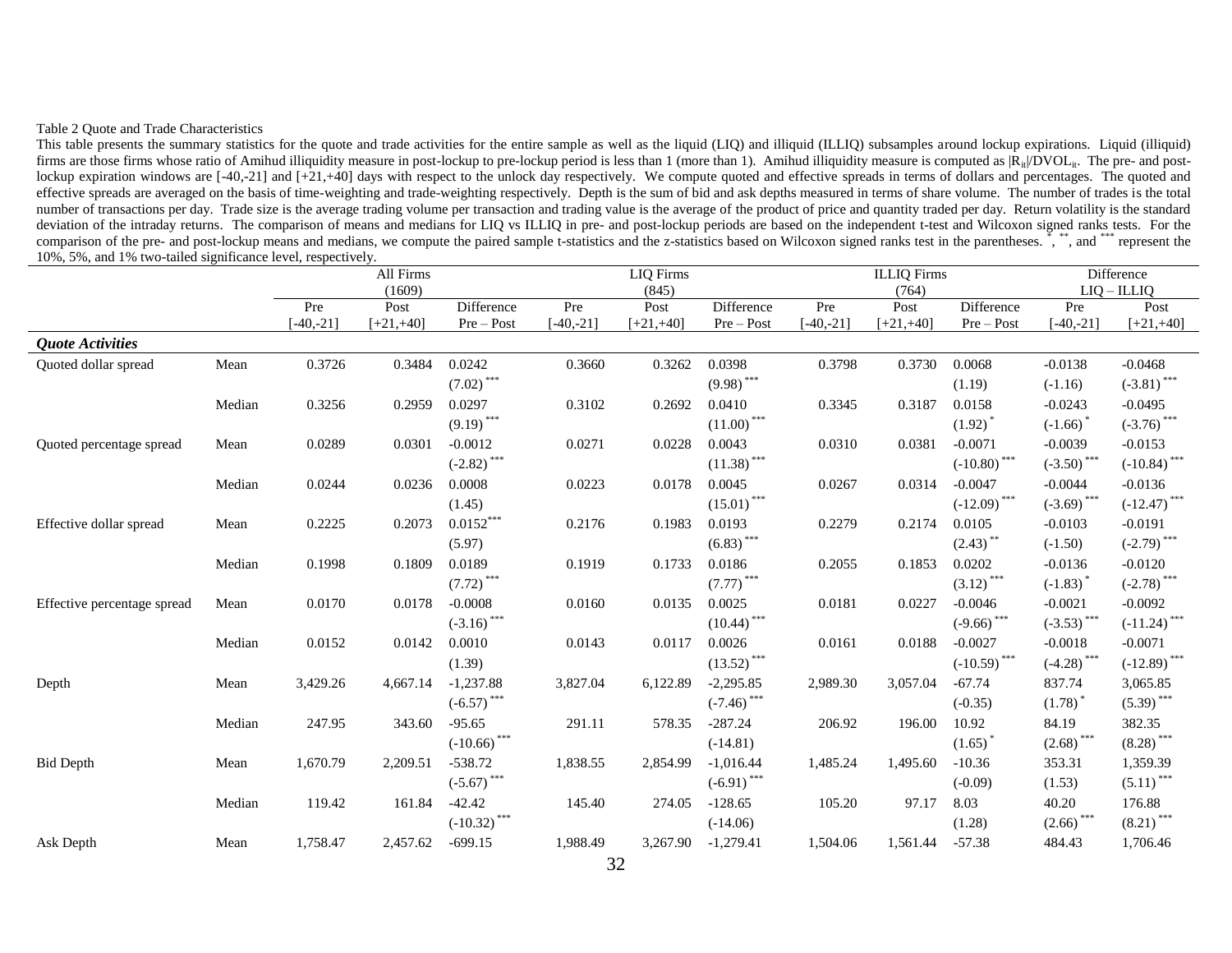|                            |        |           |            | $(-6.75)$ ***    |           |            | $(-7.32)$ ***        |            |           | $(-0.60)$                          | (1.95)                  | $(5.48)$ ***            |
|----------------------------|--------|-----------|------------|------------------|-----------|------------|----------------------|------------|-----------|------------------------------------|-------------------------|-------------------------|
|                            | Median | 126.33    | 168.80     | $-42.47$         | 146.16    | 296.70     | $-150.54$            | 105.92     | 100.73    | 5.19                               | 40.24                   | 195.97                  |
|                            |        |           |            | $(-11.09)$ ***   |           |            | $(-15.06)$ ***       |            |           | (1.36)                             | $(2.68)$ <sup>***</sup> | $(8.33)$ ***            |
| Number of Ouotes           | Mean   | 312.25    | 422.38     | $-110.13$        | 384.08    | 554.20     | $-170.12$            | 232.81     | 276.59    | $-43.78$                           | 151.27                  | 277.61                  |
|                            |        |           |            | $(-6.94)$ ***    |           |            | $(-6.95)$ ***        |            |           | $(-2.26)$ **                       | $(4.28)$ ***            | $(5.57)$ ***            |
|                            | Median | 15.72     | 18.05      | $-2.33$          | 19.68     | 30.35      | $-10.67$             | 13.58      | 12.10     | 1.48                               | 6.10                    | 18.25                   |
|                            |        |           |            | ***<br>$(-7.21)$ |           |            | $\frac{(-12.94)}{2}$ |            |           | $\left(4.96\right)$ <sup>***</sup> | $(3.36)$ ***            | $(8.40)$ <sup>***</sup> |
| <b>Trade Activities</b>    |        |           |            |                  |           |            |                      |            |           |                                    |                         |                         |
| Number of Trades           | Mean   | 147.18    | 178.36     | $-31.18$         | 142.76    | 234.58     | $-91.82$             | 152.06     | 116.19    | 35.87                              | $-9.30$                 | 118.39                  |
|                            |        |           |            | $(-3.70)$ ***    |           |            | $(-7.41)$ ***        |            |           | $(3.34)$ ***                       | $(-0.47)$               | $(6.53)$ ***            |
|                            | Median | 32.85     | 40.45      | $-7.60$          | 35.10     | 69.10      | $-34.00$             | 30.53      | 22.81     | 7.72                               | 4.57                    | 46.29                   |
|                            |        |           |            | $(-7.81)$ ***    |           |            | $(-17.35)$ ***       |            |           | $(9.80)$ ***                       | (1.63)                  | $(11.39)$ ***           |
| Trade Size                 | Mean   | 95,554.63 | 123,209.72 | $-27,655.09$     | 89,886.68 | 156,376.56 | $-66,489.88$         | 101,823.50 | 86,526.50 | 15,297.00                          | $-11,936.82$            | 69,850.06               |
|                            |        |           |            | $(-6.08)$ ***    |           |            | $(-10.53)$ ***       |            |           | $(2.47)$ <sup>**</sup>             | $(-1.39)$               | $(6.62)$ ***            |
|                            | Median | 43,905.00 | 53,693.20  | $-9,788.20$      | 44,090.00 | 84,370.00  | $-40,280.00$         | 43,247.50  | 32,605.00 | 10,642.50                          | 842.50                  | 51,765.00               |
|                            |        |           |            | $(-8.19)$ ***    |           |            | $(-16.86)$ ***       |            |           | $(8.08)$ ***                       | (0.50)                  | $(12.71)$ ***           |
| Trading Value (\$Thousand) | Mean   | 2,341.60  | 2,749.34   | $-407.74$        | 2,083.98  | 3,901.28   | $-1,817.30$          | 2,626.54   | 1,475.26  | 1,151.28                           | $-542.56$               | 2,426.02                |
|                            |        |           |            | $(-2.38)$        |           |            | $(-8.26)$ ***        |            |           | $(4.53)$ ***                       | $(-1.31)$               | $(6.92)$ ***            |
|                            | Median | 633.87    | 685.12     | $-51.25$         | 669.81    | 1,264.79   | $-594.98$            | 604.57     | 345.65    | 258.92                             | 65.24                   | 919.14                  |
|                            |        |           |            | $(-4.94)$ ***    |           |            | $(-17.91)$ ***       |            |           | $(15.06)$ ***                      | (1.50)                  | $(15.03)$ ***           |
| <b>Return Volatility</b>   | Mean   | 0.0143    | 0.0145     | $-0.0002$        | 0.0133    | 0.0111     | 0.0022               | 0.0153     | 0.0181    | $-0.0028$                          | $-0.0020$               | $-0.0070$               |
|                            |        |           |            | $(-0.98)$        |           |            | $(11.08)$ ***        |            |           | $(-8.76)$ ***                      | $(-3.44)$ ***           | $(-11.11)$ ***          |
|                            | Median | 0.0122    | 0.0116     | 0.0006           | 0.0111    | 0.0090     | 0.0021               | 0.0130     | 0.0152    | $-0.0022$                          | $-0.0019$               | $-0.0062$               |
|                            |        |           |            | $(-2.85)$ ***    |           |            | $(15.54)$ ***        |            |           | $(-10.61)$ ***                     | $\frac{(-4.06)}{2}$     | $(-11.86)$ ***          |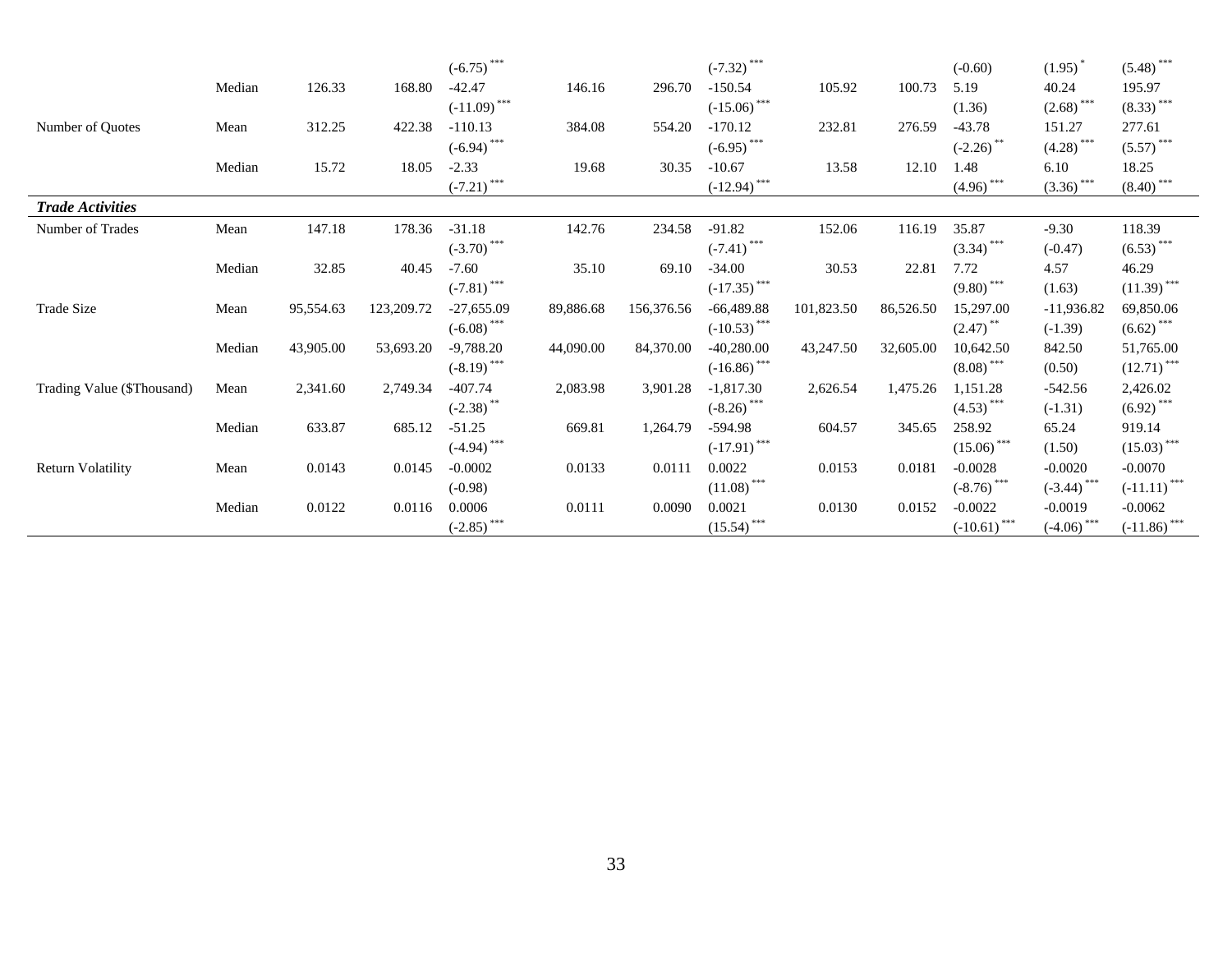#### Table 3 Cumulative Abnormal Returns (CARs) Around Lockup Expiration

This table reports the mean and median values of the cumulative abnormal returns around IPO lockup expiration dates for all, Liquid (LIQ), and Illiquid (ILLIQ) firms. Liquid (illiquid) firms are those firms whose ratio of Amihud illiquidity measure in post-lockup [+21,+40] to pre-lockup [-40,-21] period is less than 1 (more than 1). Amihud illiquidity measure is computed as  $|R_{it}|DVOL_{it}$ . CARs are based on a market model with the CRSP value-weighted index as the proxy for the market return and the estimation period is from day -120 to day -21. The mean and median comparisons of LIQ and ILLIQ samples are based on the independent t-test and Wilcoxon Signed Ranks test, respectively. \*\*\*, \*\*, and \*represent significance at the 1%, 5%, and 10% levels for a two-tailed test, respectively.

|             |               | All Firms     | <b>LIQ</b> Firms |               | <b>ILLIQ</b> Firms |               | Difference |             |
|-------------|---------------|---------------|------------------|---------------|--------------------|---------------|------------|-------------|
|             |               | (1609)        |                  | (845)         |                    | (764)         |            | LIQ - ILLIQ |
| windows     | mean          | median        | mean             | median        | mean               | median        | mean       | median      |
| $(-20,+20)$ | $-4.23%$ ***  | $-3.48\%$ *** | 2.88%*           | $1.58\%$ ***  | $-12.09\%$ ***     | $-9.88\%$ *** | 14.97***   | $11.46***$  |
|             | $(-6.42)$     | $(-2.60)$     | (1.96)           | (3.43)        | $(-11.38)$         | $(-7.38)$     | (8.88)     | (8.81)      |
| $(-10,+10)$ | $-3.74\%$ *** | $-3.21\%$ *** | 0.03%            | $-1.36%$      | $-7.91\%$ ***      | $-5.08\%$ *** | 7.94***    | $3.72***$   |
|             | $(-6.95)$     | $(-4.45)$     | $(-0.14)$        | (0.12)        | $(-9.93)$          | $(-6.58)$     | (7.21)     | (6.29)      |
| $(-5,+5)$   | $-2.27\%$ *** | $-1.75\%$ *** | $-0.26%$         | $-0.84%$      | $-4.49\%$ ***      | $-3.38\%$ *** | $4.23***$  | $2.54***$   |
|             | $(-5.59)$     | $(-3.20)$     | (0.08)           | (0.19)        | $(-8.19)$          | $(-4.85)$     | (5.25)     | (4.59)      |
| $(-1,+1)$   | $-1.73\%$ *** | $-1.33\%$ *** | $-1.30\%$ ***    | $-1.11\%$ *** | $-2.22\%$ ***      | $-1.61\%$ *** | $0.92*$    | 0.50        |
|             | $(-8.80)$     | $(-4.85)$     | $(-4.27)$        | $(-2.70)$     | $(-8.28)$          | $(-4.19)$     | (1.95)     | (1.59)      |
| (0,0)       | $-0.87\%$ *** | $-0.50\%$ *** | $-0.55\%$ **     | $-0.36%$      | $-1.22\%$ ***      | $-0.70\%$ *** | $0.67**$   | $0.34**$    |
|             | $(-7.04)$     | $(-3.10)$     | $(-2.48)$        | $(-1.05)$     | $(-7.61)$          | $(-3.40)$     | (2.29)     | (2.05)      |
| $(+2,+5)$   | 0.19%         | $-0.39%$      | 1.39% ***        | $0.19\%$ **   | $-1.14\%$ ***      | $-1.02\%$ **  | 2.53***    | $1.21***$   |
|             | (1.07)        | (0.05)        | (4.53)           | (2.40)        | $(-3.21)$          | $(-2.45)$     | (5.06)     | (4.85)      |
| $(+2,+10)$  | $-0.04%$      | $-0.63%$      | 2.08% ***        | $0.70\%$ ***  | $-2.38\%$ ***      | $-1.87\%$ *** | $4.46***$  | $2.57***$   |
|             | (0.18)        | $(-0.05)$     | (4.34)           | (3.57)        | $(-4.30)$          | $(-3.83)$     | (6.14)     | (5.68)      |
| $(+2,+20)$  | $-0.19%$      | $-0.82%$      | 3.92% ***        | $2.18\%$ ***  | $-4.72\%$ ***      | $-3.75\%$ *** | $8.64***$  | 5.93***     |
|             | $(-0.27)$     | (0.70)        | (5.52)           | (5.50)        | $(-6.19)$          | $(-4.77)$     | (8.47)     | (8.52)      |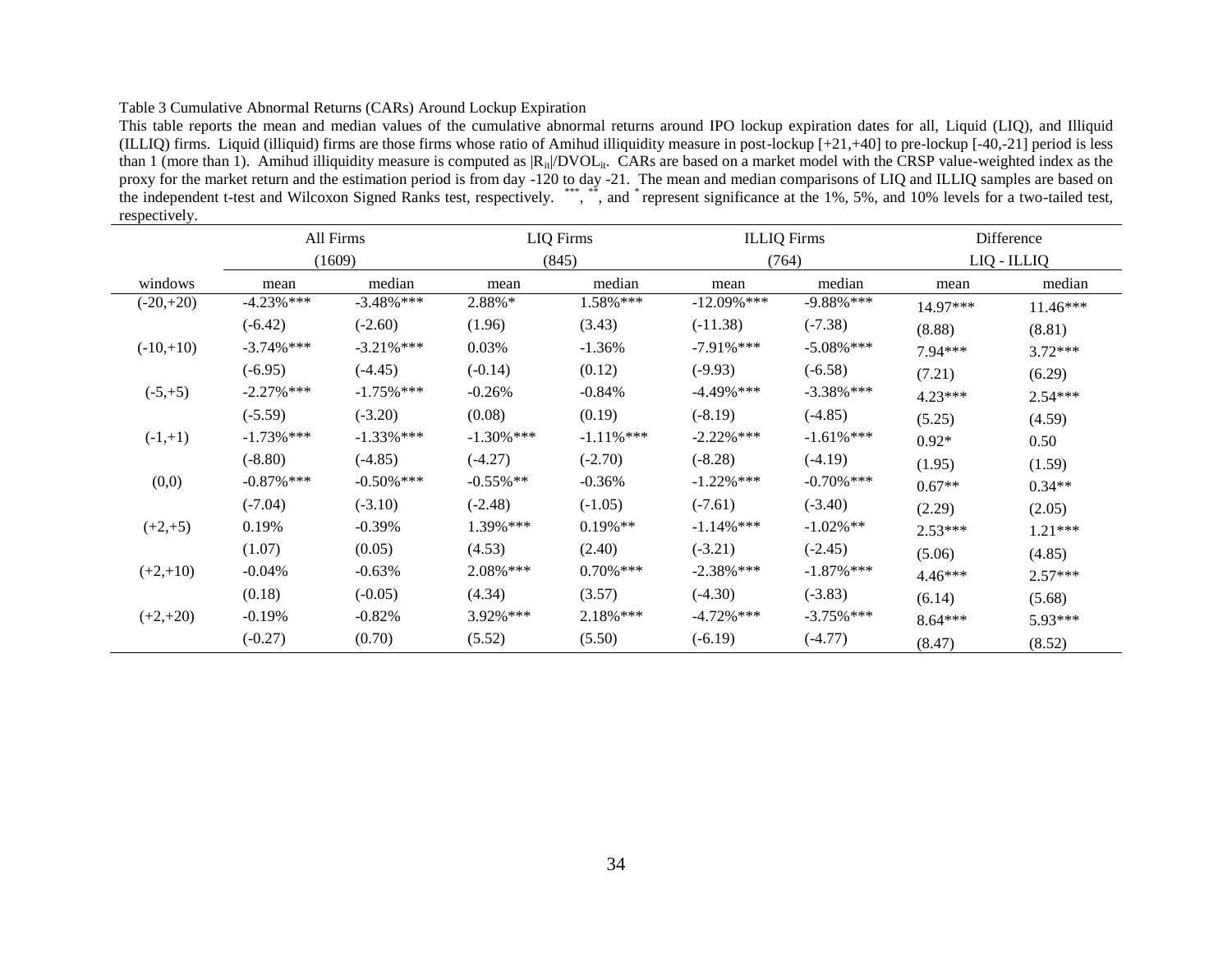#### Table 4 Regression Analysis of Cumulative Abnormal Returns (CAR) Around Lockup Expiration

This table reports the regression results for the cumulative abnormal returns around the lockup expiration period. The dependent variables are the CAR(-20,+20) and CAR(+2,+20) in panels A and B, respectively. CARs are based on the market model with the CRSP value-weighted index as the proxy for the market return and the estimation period runs from day -120 to day -21. VC is a dummy variable that equals one if the firm is venture capital backed; otherwise zero. DILLIQ is the average ratio of Amihud illiquidity measure in the post-lockup  $(+40,+21)$  to prelockup (-21,-40) period. Amihud illiquidity measure is computed as  $|R_{it}/DVOL_{it}$ . INSIDE is defined as the ratio of insider sales of shares in the period (0,+20) to the number of shares locked up. Insiders are directors, committees, officers, affiliates, and beneficial owners who are subject to lockup restrictions of investment bankers. OI is the order imbalance defined as the sum of (sell dollar volume – buy dollar volume)/daily trading value during the CAR window. SUPPLY is defined as the sum of (daily trading value – normal trading value)/normal trading value during (-20,+20). Normal trading volume is computed based on the average daily trading value during day -120 to day -21. RUNUP the rate of return for each firm computed from the closing price on listing date to day -41. TECH refers to technology firms and is a dummy variable that equals 1 if identified as high tech in SDC database; otherwise zero. NYSE is equal to 1 if the firm is NYSE-listed; otherwise zero. UWREP is the underwriter reputation which equals to 1 if Jay Ritter's underwriter ranking is greater than 8; otherwise zero. t-value is in the parentheses. ", \*", and \*\*\* represent the 10%, 5%, and 1% two-tailed significance level, respectively. The t-statistics in the parentheses are White heteroskedasticity-consistent.

|                       | Model 1      | Model 2      | Model 3      | Model 4      | Model 5      | Model 6      | Model 7      | Model 8      | Model 9     | Model 10      | Model 11     | Model 12     |
|-----------------------|--------------|--------------|--------------|--------------|--------------|--------------|--------------|--------------|-------------|---------------|--------------|--------------|
| Panel A: CAR(-20,+20) |              |              |              |              |              |              |              |              |             |               |              |              |
| Intercept             | $-0.0386***$ | $-0.0145$    | $-0.0446***$ | $-0.0372***$ | $-0.0615***$ | $-0.0325***$ | $-0.0220**$  | $-0.0478***$ | $-0.0341**$ | 0.0145        | $-0.0518***$ | $0.0247*$    |
|                       | $(-4.01)$    | $(-1.46)$    | $(-5.22)$    | $(-4.26)$    | $(-6.96)$    | $(-4.06)$    | $(-2.36)$    | $(-5.20)$    | $(-2.84)$   | (1.00)        | $(-5.65)$    | (1.68)       |
| <b>DILLIQ</b>         | $-0.0050**$  |              |              |              |              |              |              |              |             | $-0.0066$ *** |              | $-0.0044**$  |
|                       | $(-2.10)$    |              |              |              |              |              |              |              |             | $(-2.90)$     |              | $(-2.18)$    |
| <b>VC</b>             |              | $-0.0729***$ |              |              |              |              |              |              |             | $-0.0656***$  |              | $-0.0704***$ |
|                       |              | $(-4.28)$    |              |              |              |              |              |              |             | $(-3.67)$     |              | $(-4.02)$    |
| <b>INSIDE</b>         |              |              | $-0.1108**$  |              |              |              |              |              |             | $-0.0783$     |              | $-0.0867*$   |
|                       |              |              | $(-1.96)$    |              |              |              |              |              |             | $(-1.56)$     |              | $(-1.70)$    |
| O <sub>I</sub>        |              |              |              | $-0.0064***$ |              |              |              |              |             |               | $-0.0054***$ | $-0.0083***$ |
|                       |              |              |              | $(-3.39)$    |              |              |              |              |             |               | $(-2.93)$    | $(-4.52)$    |
| <b>SUPPLY</b>         |              |              |              |              | $0.0005***$  |              |              |              |             |               | $0.0005***$  | $0.0005***$  |
|                       |              |              |              |              | (3.36)       |              |              |              |             |               | (3.38)       | (3.53)       |
| <b>RUNUP</b>          |              |              |              |              |              | $-0.2018***$ |              |              |             | $-0.2000***$  |              | $-0.1997***$ |
|                       |              |              |              |              |              | $(-9.92)$    |              |              |             | $(-9.85)$     |              | $(-9.84)$    |
| <b>TECH</b>           |              |              |              |              |              |              | $-0.0484***$ |              |             | $-0.0120$     |              | $-0.0170$    |
|                       |              |              |              |              |              |              | $(-2.99)$    |              |             | $(-0.71)$     |              | $(-1.02)$    |
| <b>NYSE</b>           |              |              |              |              |              |              |              | $-0.0048$    |             | $-0.0445**$   |              | $-0.0690***$ |
|                       |              |              |              |              |              |              |              | $(-0.25)$    |             | $(-2.14)$     |              | $(-3.13)$    |
| <b>UWREP</b>          |              |              |              |              |              |              |              |              | $-0.0224$   | 0.0162        |              | 0.0092       |
|                       |              |              |              |              |              |              |              |              | $(-1.36)$   | (1.00)        |              | (0.58)       |
| ${\bf N}$             | 1609         | 1609         | 1609         | 1609         | 1609         | 1609         | 1609         | 1609         | 1609        | 1609          | 1609         | 1609         |
| Adj. $R^2$            | 0.003        | 0.011        | 0.003        | 0.005        | 0.032        | 0.128        | 0.005        | $-0.001$     | 0.0004      | 0.142         | 0.035        | 0.178        |
| F-statistic           | 5.76**       | 18.99***     | 5.87**       | $8.67***$    | 53.33***     | 236.23***    | $8.30***$    | 0.03         | 1.65        | 38.95***      | 30.01***     | 39.66***     |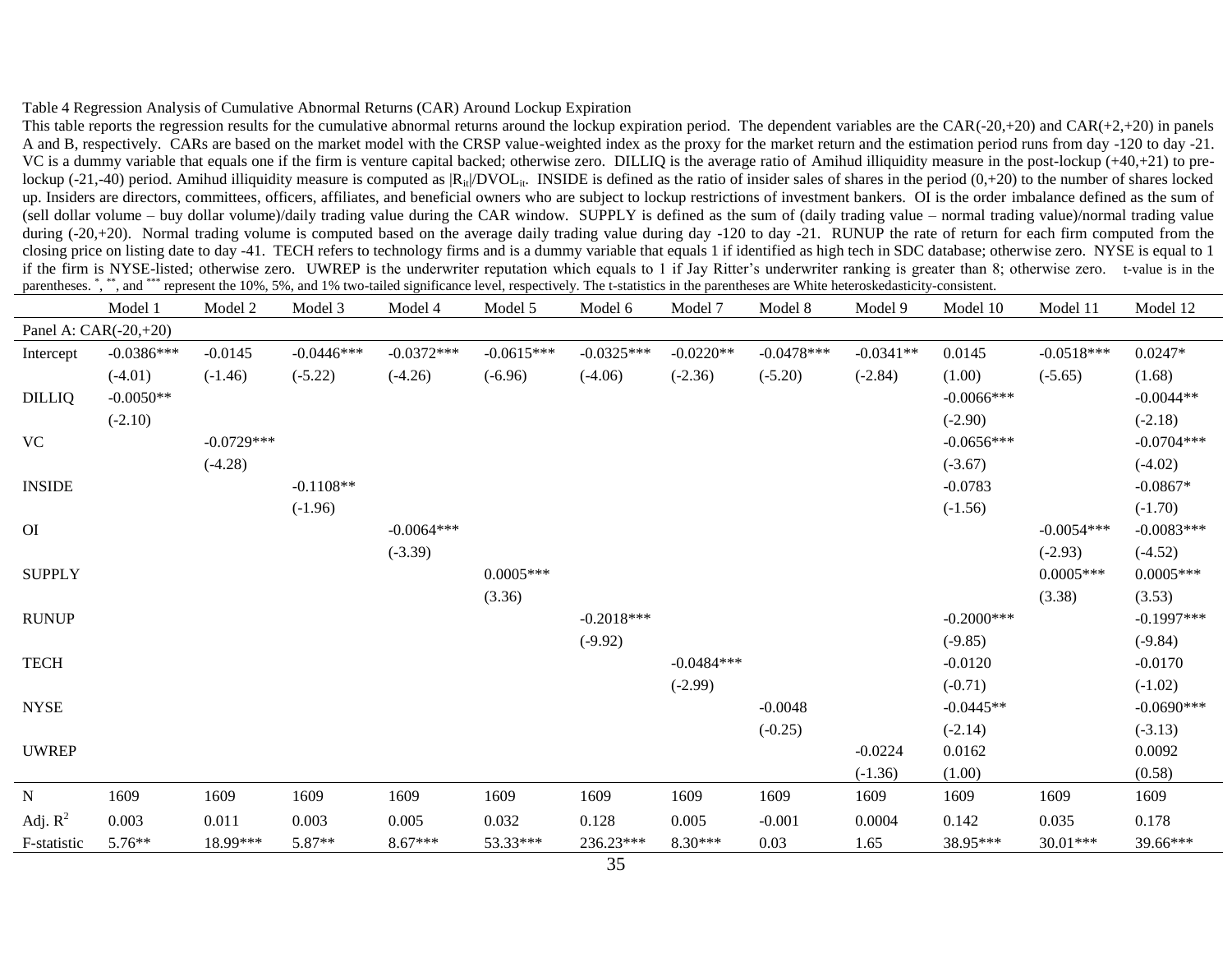| Panel B: $CAR(+2,+20)$ |             |             |           |              |              |              |           |           |           |              |              |              |
|------------------------|-------------|-------------|-----------|--------------|--------------|--------------|-----------|-----------|-----------|--------------|--------------|--------------|
| Intercept              | 0.0014      | 0.0047      | $-0.0059$ | 0.0025       | $-0.0188***$ | $0.00002***$ | $-0.0040$ | $-0.0062$ | $-0.0030$ | 0.0111       | $-0.0109**$  | 0.0135       |
|                        | (0.24)      | (0.77)      | $(-1.17)$ | (0.49)       | $(-3.62)$    | (0.003)      | $(-0.68)$ | $(-1.13)$ | $(-0.37)$ | (1.21)       | $(-2.04)$    | (1.46)       |
| <b>DILLIQ</b>          | $-0.0037**$ |             |           |              |              |              |           |           |           | $-0.0041***$ |              | $-0.0021**$  |
|                        | $(-3.00)$   |             |           |              |              |              |           |           |           | $(-3.32)$    |              | $(-2.10)$    |
| VC                     |             | $-0.0225**$ |           |              |              |              |           |           |           | $-0.0273**$  |              | $-0.0305***$ |
|                        |             | $(-2.21)$   |           |              |              |              |           |           |           | $(-2.41)$    |              | $(-2.77)$    |
| <b>INSIDE</b>          |             |             | 0.0060    |              |              |              |           |           |           | 0.0157       |              | $-0.0007$    |
|                        |             |             | (0.19)    |              |              |              |           |           |           | (0.54)       |              | $(-0.02)$    |
| O <sub>I</sub>         |             |             |           | $-0.0103***$ |              |              |           |           |           |              | $-0.0095***$ | $-0.0112***$ |
|                        |             |             |           | $(-5.48)$    |              |              |           |           |           |              | $(-5.02)$    | $(-5.78)$    |
| <b>SUPPLY</b>          |             |             |           |              | $0.0009***$  |              |           |           |           |              | $0.0008***$  | $0.0008***$  |
|                        |             |             |           |              | (4.42)       |              |           |           |           |              | (4.36)       | (4.20)       |
| <b>RUNUP</b>           |             |             |           |              |              | $-0.0734***$ |           |           |           | $-0.0744***$ |              | $-0.0752***$ |
|                        |             |             |           |              |              | $(-7.19)$    |           |           |           | $(-7.31)$    |              | $(-7.37)$    |
| <b>TECH</b>            |             |             |           |              |              |              | $-0.0032$ |           |           | 0.0122       |              | 0.0067       |
|                        |             |             |           |              |              |              | $(-0.32)$ |           |           | (1.14)       |              | (0.65)       |
| <b>NYSE</b>            |             |             |           |              |              |              |           | 0.0039    |           | $-0.0068$    |              | $-0.0223$    |
|                        |             |             |           |              |              |              |           | (0.31)    |           | $(-0.52)$    |              | $(-1.61)$    |
| <b>UWREP</b>           |             |             |           |              |              |              |           |           | $-0.0043$ | 0.0051       |              | 0.0005       |
|                        |             |             |           |              |              |              |           |           | $(-0.42)$ | (0.49)       |              | (0.05)       |
| $\mathbf N$            | 1609        | 1609        | 1609      | 1609         | 1609         | 1609         | 1609      | 1609      | 1609      | 1609         | 1609         | 1609         |
| Adj. $R^2$             | 0.005       | 0.003       | $-0.001$  | 0.014        | 0.041        | 0.047        | $-0.001$  | $-0.001$  | $-0.001$  | 0.054        | 0.052        | 0.105        |
| F-statistic            | $8.70***$   | $5.05**$    | 0.05      | $23.01**$    | 69.52***     | 80.97***     | 0.10      | 0.06      | 0.17      | 14.12***     | $45.21***$   | 22.00***     |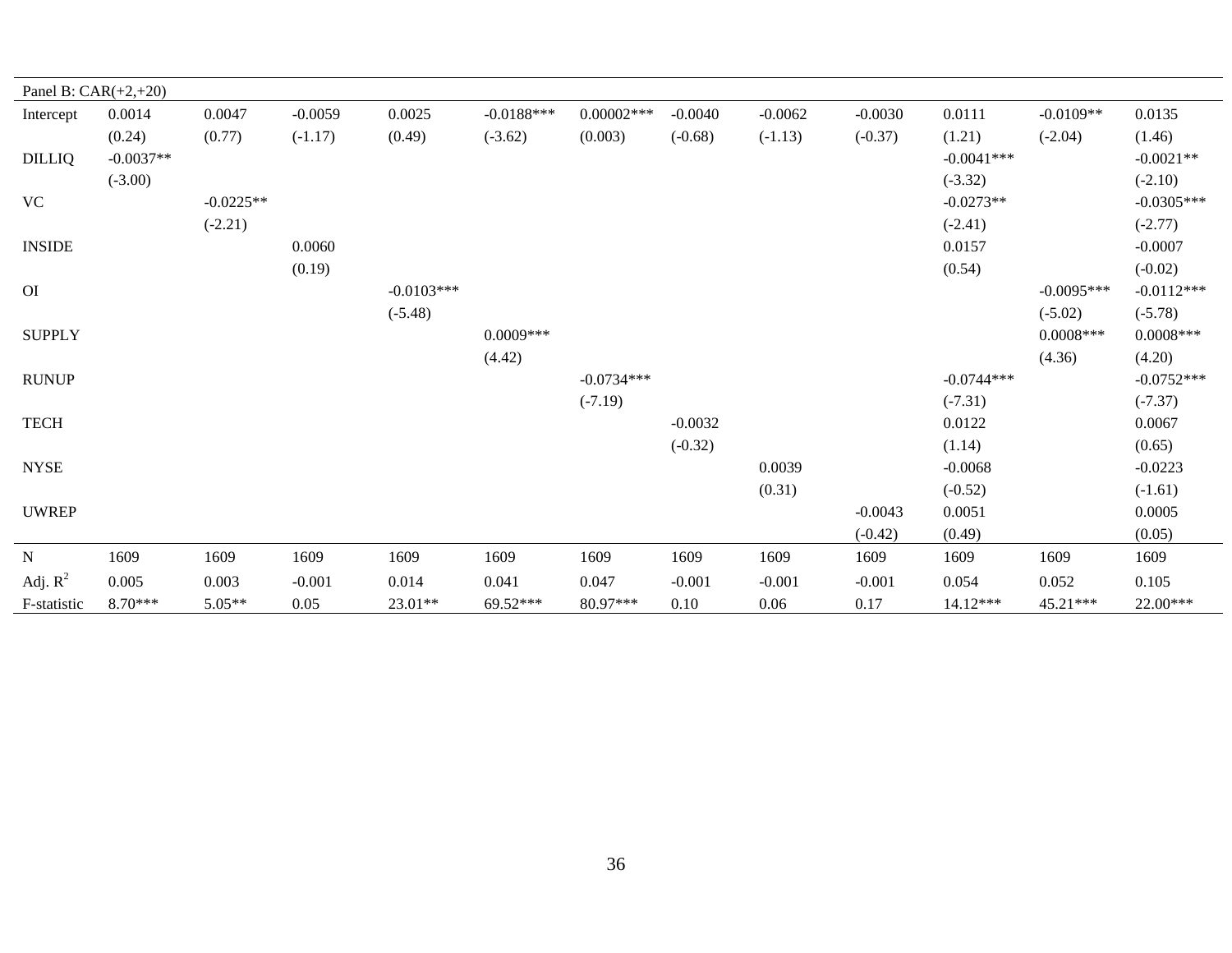#### Table 5 Robust Regression Analysis of Cumulative Abnormal Returns (CAR) Around Lockup Expiration

This table reports the regression results for the cumulative abnormal returns around the lockup expiration period. The dependent variable is the CAR(-20,+20). CARs are based on the market model with the CRSP value-weighted index as the proxy for the market return and the estimation period is from day -120 to day -21. VC is a dummy variable that equals one if the firm is venture capital backed; otherwise zero. ILLIQ\_INDEX is computed based on the 5 variables: time-weighted percentage quoted spread, trade-weighted percentage effective spread, total trading hours divided number of trades, \$1million divided dollar value of trade, and daily return volatility. We first compute the ratio of each variable in the post-lockup (+40,+21) to pre-lockup (-21,-40) period. We then compute the equally-weighted values based on the ratios. INSIDE is defined as the ratio of insider sales of shares in the period  $(0, +20)$  to the number of shares locked up. Insiders are directors, committees, officers, affiliates, and beneficial owners who are subject to lockup restrictions of investment bankers. OI is the order imbalance defined as the sum of (sell dollar volume – buy dollar volume)/daily trading value during the CAR window. SUPPLY is defined as the sum of (daily trading value – normal trading value)/normal trading value during (-20,+20). Normal trading volume is computed based on the average daily trading value during day -120 to day -21. RUNUP the rate of return for each firm computed from the closing price on listing date to day -41. TECH refers to technology firms and is a dummy variable that equals 1 if identified as high tech in SDC database; otherwise zero. NYSE is equal to 1 if the firm is NYSE-listed; otherwise zero. UWREP is the underwriter reputation which equals to 1 if Jay Ritter's underwriter ranking is greater than 8; otherwise zero. t-value is in the parentheses.<sup>\*</sup>,\*\*\*, and \*\*\*\* represent the 10%, 5%, and 1% two-tailed significance level, respectively. The t-statistics in the parentheses are White heteroskedasticity-consistent.

|                       | Model 1      | Model 2      | Model 3      | Model 4      | Model 5      | Model 6      | Model 7      | Model 8      | Model 9     | Model 10     | Model 11     | Model 12     |
|-----------------------|--------------|--------------|--------------|--------------|--------------|--------------|--------------|--------------|-------------|--------------|--------------|--------------|
| Panel A: CAR(-20,+20) |              |              |              |              |              |              |              |              |             |              |              |              |
| Intercept             | $0.1433***$  | $-0.0145$    | $-0.0446***$ | $-0.0372***$ | $-0.0615***$ | $-0.0325***$ | $-0.0220**$  | $-0.0478***$ | $-0.0341**$ | $0.2239***$  | $-0.0518***$ | 0.1960       |
|                       | (6.02)       | $(-1.46)$    | $(-5.22)$    | $(-4.26)$    | $(-6.96)$    | $(-4.06)$    | $(-2.36)$    | $(-5.20)$    | $(-2.84)$   | (8.48)       | $(-5.65)$    | (7.03)       |
| <b>ILLIQ_INDEX</b>    | $-0.1793***$ |              |              |              |              |              |              |              |             | $-0.1960***$ |              | $-0.1636***$ |
|                       | $(-8.57)$    |              |              |              |              |              |              |              |             | $(-9.98)$    |              | $(-7.80)$    |
| <b>VC</b>             |              | $-0.0729***$ |              |              |              |              |              |              |             | $-0.0638***$ |              | $-0.0681***$ |
|                       |              | $(-4.28)$    |              |              |              |              |              |              |             | $(-3.73)$    |              | $(-4.02)$    |
| <b>INSIDE</b>         |              |              | $-0.1108**$  |              |              |              |              |              |             | $-0.1089*$   |              | $-0.1103**$  |
|                       |              |              | $(-1.96)$    |              |              |              |              |              |             | $(-1.94)$    |              | $(-1.97)$    |
| <b>OI</b>             |              |              |              | $-0.0064***$ |              |              |              |              |             |              | $-0.0054***$ | $-0.0053***$ |
|                       |              |              |              | $(-3.39)$    |              |              |              |              |             |              | $(-2.93)$    | $(-2.92)$    |
| <b>SUPPLY</b>         |              |              |              |              | $0.0005***$  |              |              |              |             |              | $0.0005***$  | $0.0004***$  |
|                       |              |              |              |              | (3.36)       |              |              |              |             |              | (3.38)       | (3.82)       |
| <b>RUNUP</b>          |              |              |              |              |              | $-0.2018***$ |              |              |             | $-0.2006***$ |              | $-0.2000***$ |
|                       |              |              |              |              |              | $(-9.92)$    |              |              |             | $(-10.00)$   |              | $(-9.95)$    |
| <b>TECH</b>           |              |              |              |              |              |              | $-0.0484***$ |              |             | $-0.0180$    |              | $-0.0206$    |
|                       |              |              |              |              |              |              | $(-2.99)$    |              |             | $(-1.11)$    |              | $(-1.28)$    |
| <b>NYSE</b>           |              |              |              |              |              |              |              | $-0.0048$    |             | $-0.0486**$  |              | $-0.0638***$ |
|                       |              |              |              |              |              |              |              | $(-0.25)$    |             | $(-2.55)$    |              | $(-3.15)$    |
| <b>UWREP</b>          |              |              |              |              |              |              |              |              | $-0.0224$   | 0.0021       |              | $-0.0005$    |
|                       |              |              |              |              |              |              |              |              | $(-1.36)$   | (0.13)       |              | $(-0.03)$    |
| $\mathbf N$           | 1609         | 1609         | 1609         | 1609         | 1609         | 1609         | 1609         | 1609         | 1609        | 1609         | 1609         | 1609         |
| Adj. $R^2$            | 0.051        | 0.011        | 0.003        | 0.005        | 0.032        | 0.128        | 0.005        | $-0.001$     | 0.0004      | 0.196        | 0.035        | 0.214        |
| F-statistic           | 87.81***     | 18.99***     | 5.87**       | $8.67***$    | 53.33***     | 236.23***    | $8.30***$    | 0.03         | 1.65        | 57.12***     | $30.01***$   | 49.64***     |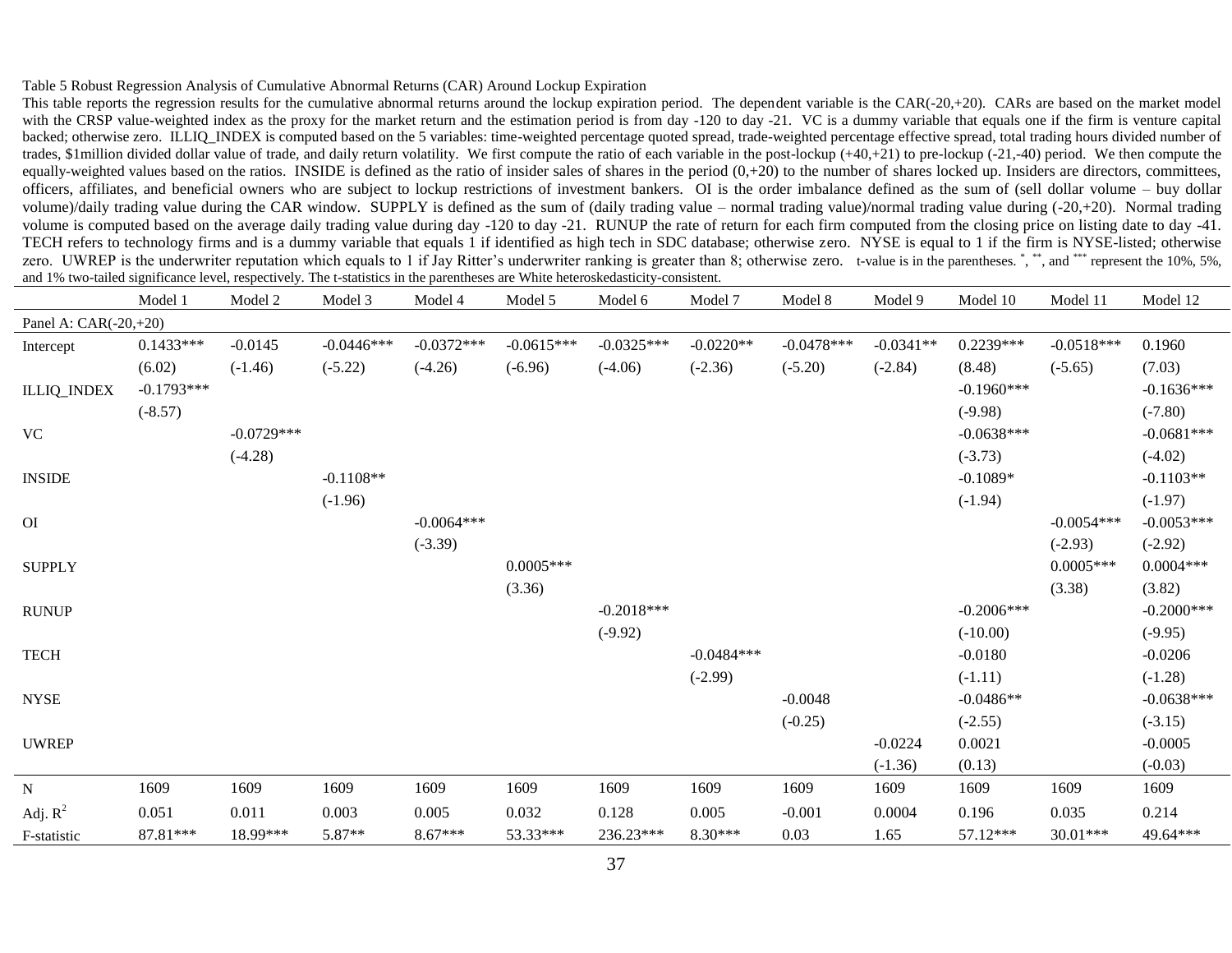| Panel B: $CAR(+2,+20)$       |              |             |           |              |              |              |           |           |           |              |              |              |
|------------------------------|--------------|-------------|-----------|--------------|--------------|--------------|-----------|-----------|-----------|--------------|--------------|--------------|
| Intercept                    | $0.1094***$  | 0.0047      | $-0.0059$ | 0.0025       | $-0.0188***$ | $0.00002***$ | $-0.0040$ | $-0.0062$ | $-0.0030$ | $0.1299***$  | $-0.0109**$  | $0.1016***$  |
|                              | (7.03)       | (0.77)      | $(-1.17)$ | (0.49)       | $(-3.62)$    | (0.003)      | $(-0.68)$ | $(-1.13)$ | $(-0.37)$ | (6.89)       | $(-2.04)$    | (4.66)       |
| <b>ILLIQ_INDEX</b>           | $-0.1077***$ |             |           |              |              |              |           |           |           | $-0.1119***$ |              | $-0.0813***$ |
|                              | $(-7.70)$    |             |           |              |              |              |           |           |           | $(-7.81)$    |              | $(-4.78)$    |
| <b>VC</b>                    |              | $-0.0225**$ |           |              |              |              |           |           |           | $-0.0262**$  |              | $-0.0288***$ |
|                              |              | $(-2.21)$   |           |              |              |              |           |           |           | $(-2.41)$    |              | $(-2.69)$    |
| <b>INSIDE</b>                |              |             | 0.0060    |              |              |              |           |           |           | $-0.0015$    |              | $-0.0092$    |
|                              |              |             | (0.19)    |              |              |              |           |           |           | $(-0.05)$    |              | $(-0.29)$    |
| O <sub>I</sub>               |              |             |           | $-0.0103***$ |              |              |           |           |           |              | $-0.0095***$ | $-0.0093***$ |
|                              |              |             |           | $(-5.48)$    |              |              |           |           |           |              | $(-5.02)$    | $(-4.75)$    |
| <b>SUPPLY</b>                |              |             |           |              | $0.0009***$  |              |           |           |           |              | $0.0008$ *** | $0.0006***$  |
|                              |              |             |           |              | (4.42)       |              |           |           |           |              | (4.36)       | (3.15)       |
| <b>RUNUP</b>                 |              |             |           |              |              | $-0.0734***$ |           |           |           | $-0.0748***$ |              | $-0.0757***$ |
|                              |              |             |           |              |              | $(-7.19)$    |           |           |           | $(-7.33)$    |              | $(-7.39)$    |
| <b>TECH</b>                  |              |             |           |              |              |              | $-0.0032$ |           |           | 0.0087       |              | 0.0055       |
|                              |              |             |           |              |              |              | $(-0.32)$ |           |           | (0.85)       |              | (0.54)       |
| $\ensuremath{\mathsf{NYSE}}$ |              |             |           |              |              |              |           | 0.0039    |           | $-0.0088$    |              | $-0.0219*$   |
|                              |              |             |           |              |              |              |           | (0.31)    |           | $(-0.71)$    |              | $(-1.65)$    |
| <b>UWREP</b>                 |              |             |           |              |              |              |           |           | $-0.0043$ | $-0.0029$    |              | $-0.0045$    |
|                              |              |             |           |              |              |              |           |           | $(-0.42)$ | $(-0.28)$    |              | $(-0.44)$    |
| ${\bf N}$                    | 1609         | 1609        | 1609      | 1609         | 1609         | 1609         | 1609      | 1609      | 1609      | 1609         | 1609         | 1609         |
| Adj. $R^2$                   | 0.052        | 0.003       | $-0.001$  | 0.014        | 0.041        | 0.047        | $-0.001$  | $-0.001$  | $-0.001$  | 0.103        | 0.052        | 0.129        |
| F-statistic                  | 89.68***     | $5.05**$    | 0.05      | $23.01**$    | 69.52***     | 80.97***     | 0.10      | 0.06      | 0.17      | 27.46***     | 45.21***     | 27.42***     |